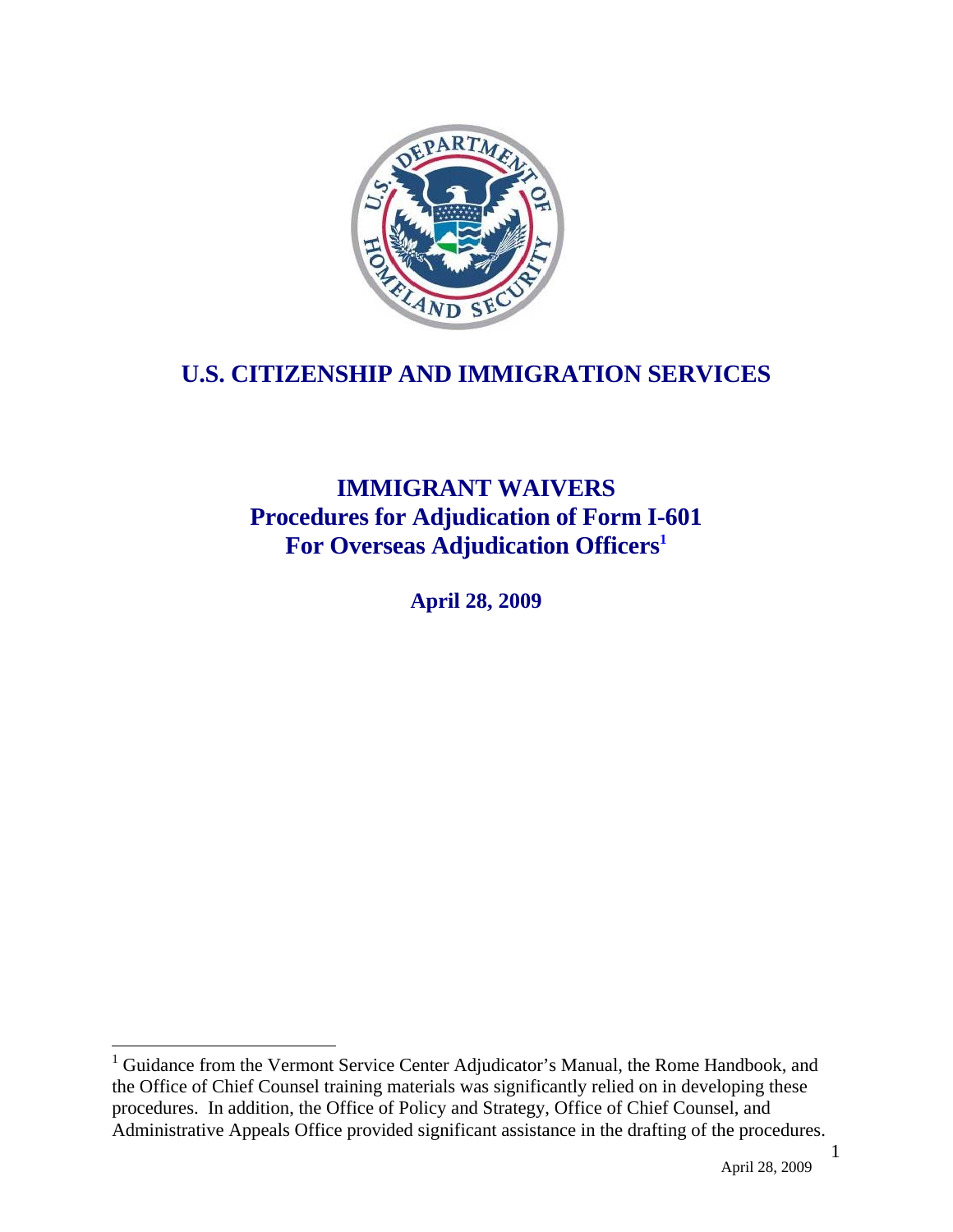# **Table of Contents**

| III. Validity of an Approved Waiver                                                                                                 |     |
|-------------------------------------------------------------------------------------------------------------------------------------|-----|
| A. Valid Only for the Crimes, Events, or Incidents Specified in the Waiver Applications______ 7                                     |     |
| B. Validity of a Waiver Granted to an Alien who Obtains Lawful Permanent Residence on a                                             |     |
|                                                                                                                                     |     |
| D. Conditional Grant of Approval of Form I-601 under 8 CFR $204.313(g)(1)(ii)$ for Intercountry<br>Adoption of a Convention Adoptee |     |
|                                                                                                                                     |     |
|                                                                                                                                     |     |
| V. USCIS Receipt of Waiver                                                                                                          |     |
| A. USCIS Reviews Application for Completeness and Fingerprint Checks ____________________9                                          |     |
|                                                                                                                                     |     |
|                                                                                                                                     |     |
|                                                                                                                                     |     |
|                                                                                                                                     |     |
|                                                                                                                                     |     |
|                                                                                                                                     |     |
|                                                                                                                                     |     |
|                                                                                                                                     |     |
|                                                                                                                                     |     |
| 3. Identification of inadmissibility grounds based on events not included in the Form I-601 ______________12                        |     |
| 4. Identification of inadmissibility ground for which no waiver is available _________________________________12                    |     |
|                                                                                                                                     |     |
|                                                                                                                                     | 13  |
|                                                                                                                                     |     |
|                                                                                                                                     | _16 |
|                                                                                                                                     | 17  |
|                                                                                                                                     | 20  |
|                                                                                                                                     | 22  |
|                                                                                                                                     |     |
| 2. Considerations for Determining Applicability of Inadmissibility Ground___________________________                                | 24  |
|                                                                                                                                     | 28  |
|                                                                                                                                     | 29  |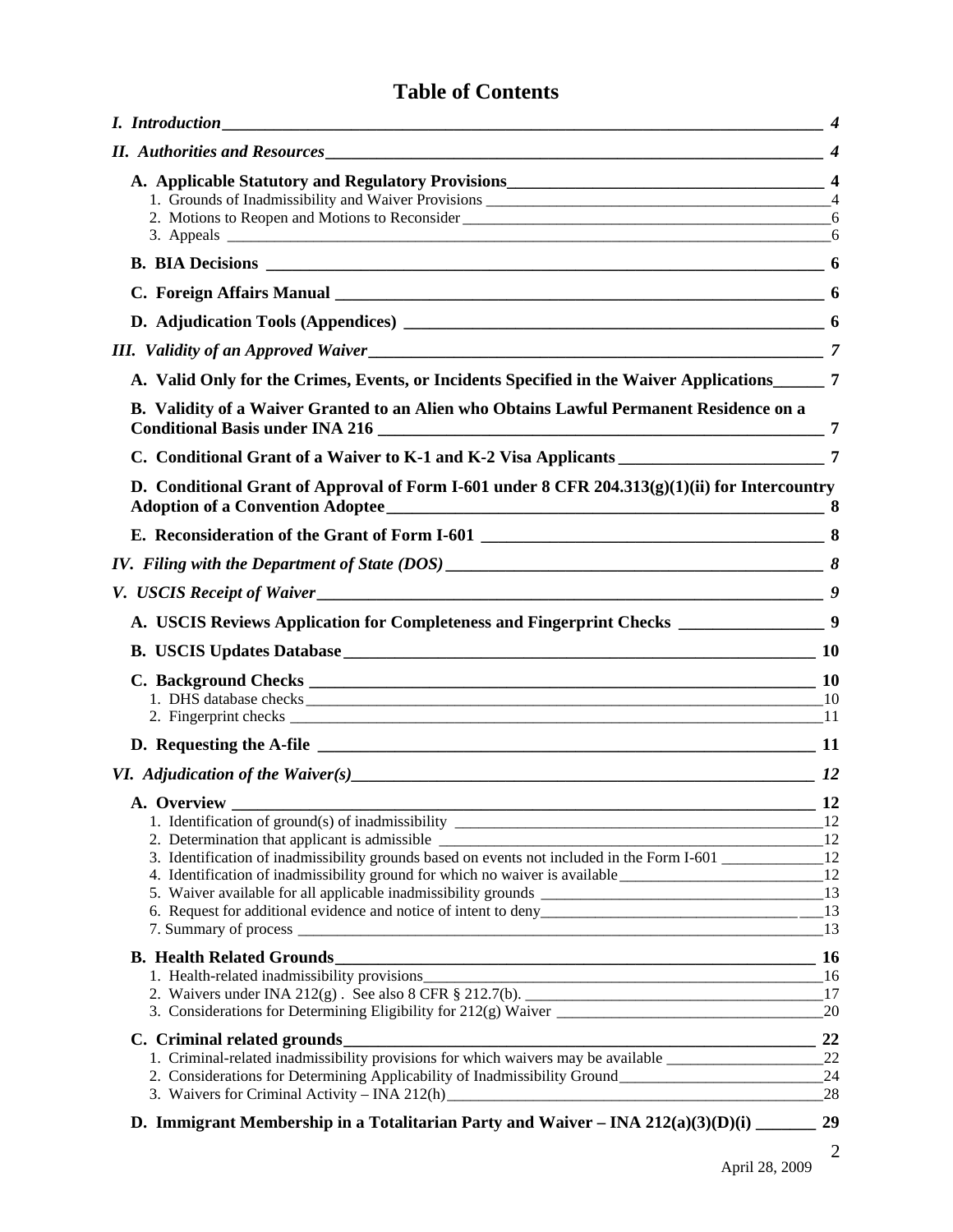|                                                                                                              | 29                                                                                                                                                                                                                                                                                                                                                                                        |
|--------------------------------------------------------------------------------------------------------------|-------------------------------------------------------------------------------------------------------------------------------------------------------------------------------------------------------------------------------------------------------------------------------------------------------------------------------------------------------------------------------------------|
|                                                                                                              |                                                                                                                                                                                                                                                                                                                                                                                           |
|                                                                                                              |                                                                                                                                                                                                                                                                                                                                                                                           |
|                                                                                                              |                                                                                                                                                                                                                                                                                                                                                                                           |
|                                                                                                              |                                                                                                                                                                                                                                                                                                                                                                                           |
|                                                                                                              |                                                                                                                                                                                                                                                                                                                                                                                           |
| 2. Considerations for inadmissibility ground related to smuggling aliens 27                                  |                                                                                                                                                                                                                                                                                                                                                                                           |
|                                                                                                              | 37                                                                                                                                                                                                                                                                                                                                                                                        |
|                                                                                                              |                                                                                                                                                                                                                                                                                                                                                                                           |
| 1. Inadmissibility provision related to final order for false documents __________________________________38 |                                                                                                                                                                                                                                                                                                                                                                                           |
|                                                                                                              |                                                                                                                                                                                                                                                                                                                                                                                           |
|                                                                                                              |                                                                                                                                                                                                                                                                                                                                                                                           |
|                                                                                                              |                                                                                                                                                                                                                                                                                                                                                                                           |
|                                                                                                              | 40<br>42                                                                                                                                                                                                                                                                                                                                                                                  |
|                                                                                                              |                                                                                                                                                                                                                                                                                                                                                                                           |
|                                                                                                              |                                                                                                                                                                                                                                                                                                                                                                                           |
|                                                                                                              | 47                                                                                                                                                                                                                                                                                                                                                                                        |
|                                                                                                              |                                                                                                                                                                                                                                                                                                                                                                                           |
|                                                                                                              |                                                                                                                                                                                                                                                                                                                                                                                           |
|                                                                                                              | 49                                                                                                                                                                                                                                                                                                                                                                                        |
|                                                                                                              |                                                                                                                                                                                                                                                                                                                                                                                           |
|                                                                                                              |                                                                                                                                                                                                                                                                                                                                                                                           |
|                                                                                                              |                                                                                                                                                                                                                                                                                                                                                                                           |
|                                                                                                              |                                                                                                                                                                                                                                                                                                                                                                                           |
|                                                                                                              |                                                                                                                                                                                                                                                                                                                                                                                           |
|                                                                                                              |                                                                                                                                                                                                                                                                                                                                                                                           |
| C. . Referral (for Ciudad Juarez sub-office cases only)                                                      | 53                                                                                                                                                                                                                                                                                                                                                                                        |
|                                                                                                              | 55                                                                                                                                                                                                                                                                                                                                                                                        |
| IX. Appeals                                                                                                  | 55                                                                                                                                                                                                                                                                                                                                                                                        |
| A. Filing Requirements for Appeals to the Administrative Appeals Office ________________________55           |                                                                                                                                                                                                                                                                                                                                                                                           |
| 1. General                                                                                                   |                                                                                                                                                                                                                                                                                                                                                                                           |
|                                                                                                              |                                                                                                                                                                                                                                                                                                                                                                                           |
|                                                                                                              |                                                                                                                                                                                                                                                                                                                                                                                           |
|                                                                                                              |                                                                                                                                                                                                                                                                                                                                                                                           |
|                                                                                                              |                                                                                                                                                                                                                                                                                                                                                                                           |
|                                                                                                              |                                                                                                                                                                                                                                                                                                                                                                                           |
|                                                                                                              |                                                                                                                                                                                                                                                                                                                                                                                           |
|                                                                                                              |                                                                                                                                                                                                                                                                                                                                                                                           |
|                                                                                                              |                                                                                                                                                                                                                                                                                                                                                                                           |
|                                                                                                              |                                                                                                                                                                                                                                                                                                                                                                                           |
|                                                                                                              |                                                                                                                                                                                                                                                                                                                                                                                           |
| A. Withdrawal                                                                                                | 59                                                                                                                                                                                                                                                                                                                                                                                        |
|                                                                                                              |                                                                                                                                                                                                                                                                                                                                                                                           |
|                                                                                                              | 3<br>$\overline{1}$ $\overline{1}$ $\overline{2}$ $\overline{2}$ $\overline{2}$ $\overline{2}$ $\overline{2}$ $\overline{2}$ $\overline{2}$ $\overline{2}$ $\overline{2}$ $\overline{2}$ $\overline{2}$ $\overline{2}$ $\overline{2}$ $\overline{2}$ $\overline{2}$ $\overline{2}$ $\overline{2}$ $\overline{2}$ $\overline{2}$ $\overline{2}$ $\overline{2}$ $\overline{2}$ $\overline{$ |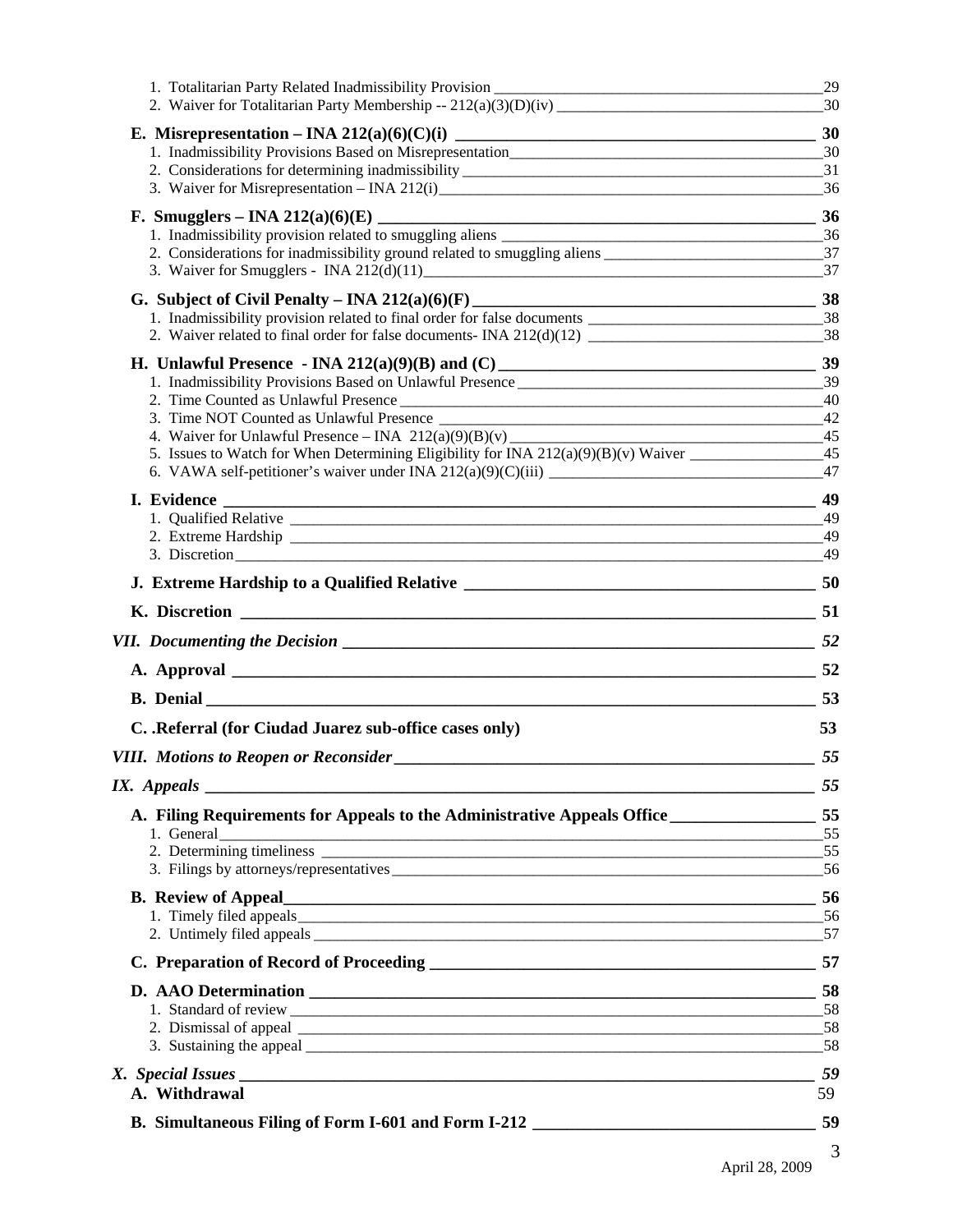# **Form I-601,** *Application for Waiver of Ground of Inadmissibility*

# **I. Introduction**

The Form I-601, *Application for Waiver of Ground of Inadmissibility,* is used by applicants for immigrant visas, non-immigrant fiancé visas, V visas, and adjustment of status to request a waiver of the following grounds of inadmissibility in the Immigration and Naturalization Act (INA):

- Section  $212(a)(1)$  health-related grounds;
- Section  $212(a)(2)$  criminal and related grounds,
- Section  $212(a)(3)(D)$  immigrant membership in a totalitarian party;
- Section  $212(a)(6)(C)$  misrepresentation in immigration matters;
- Section  $212(a)(6)(E)$  smugglers;
- Section  $212(a)(6)(F)$  subject to civil penalty;
- Section  $212(a)(9)(B)$  unlawful presence in the U.S. for at least 180 days, beginning on or after April 1, 1997, followed by departure from the U.S.

Form I-601 is also used to waive certain grounds of inadmissibility when an applicant is seeking immigration benefits under the Nicaraguan Adjustment and Central American Relief Act (NACARA), the Haitian Refugee Immigrant Fairness Act of 1998 (HRIFA), and under the Temporary Protected Status (TPS) or Violence Against Women Act (VAWA) program. Because officers at international USCIS offices are not likely to encounter these types of waiver applications, this SOP will only briefly address them.

# **II. Authorities and Resources**

# **A. Applicable Statutory and Regulatory Provisions**

## **1. Grounds of Inadmissibility and Waiver Provisions**

The statutory and regulatory authority of USCIS to grant waivers is outlined in the chart below. International offices are unlikely to encounter waivers of inadmissibility that are based on HRIFA, NACARA, TPS, and VAWA; however, information regarding those provisions is included below for informational purposes.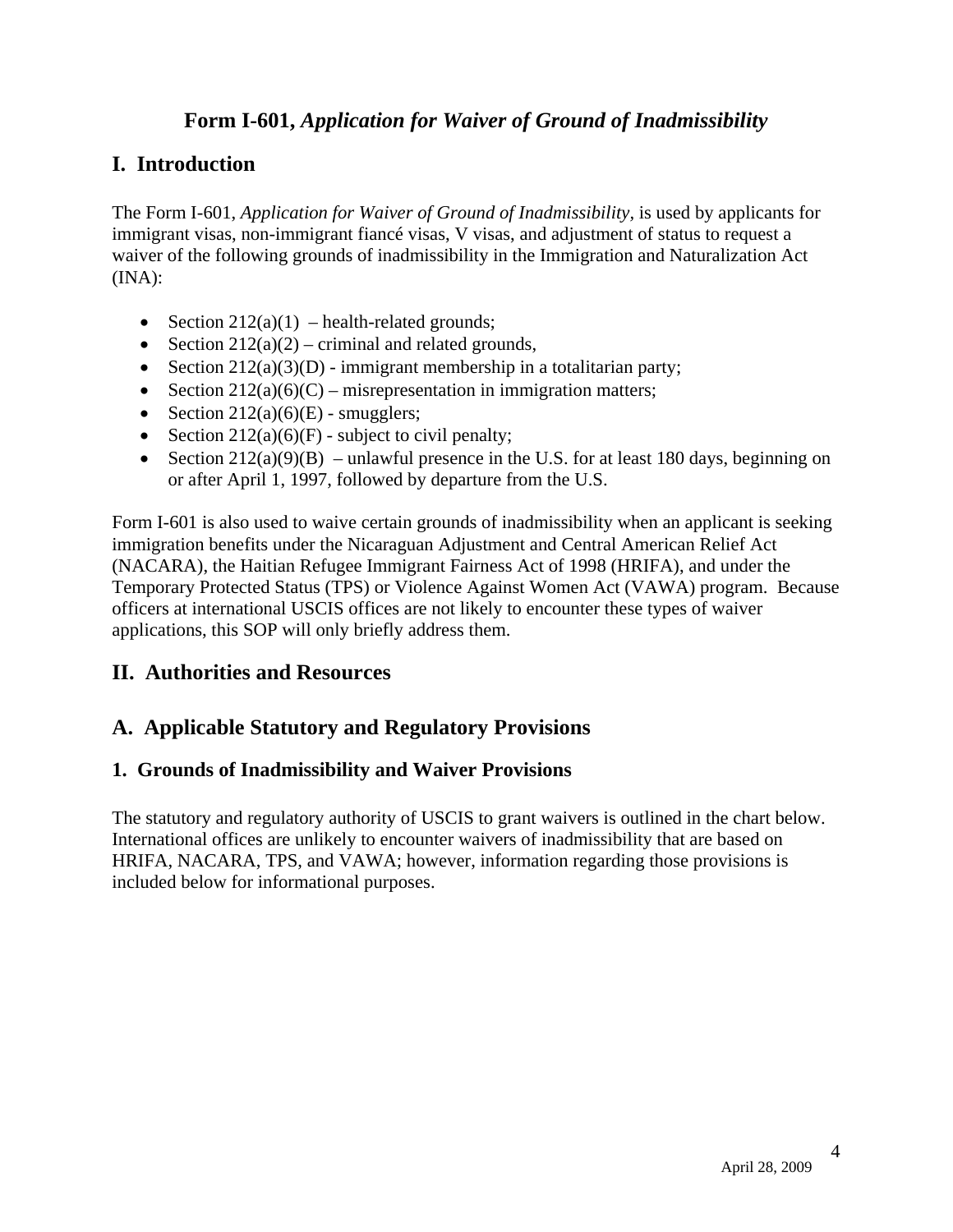| <b>Type of Inadmissibility</b>                                                                     | <b>Inadmissibility Ground</b>                                                                                                                                                                                                                                                                                                                                               | <b>Waiver Authority</b>                                       | <b>Regulation / Notes</b>                                                                                      |
|----------------------------------------------------------------------------------------------------|-----------------------------------------------------------------------------------------------------------------------------------------------------------------------------------------------------------------------------------------------------------------------------------------------------------------------------------------------------------------------------|---------------------------------------------------------------|----------------------------------------------------------------------------------------------------------------|
| Health-related                                                                                     | 212(a)(1)                                                                                                                                                                                                                                                                                                                                                                   | 212(g)                                                        | 8 CFR 212.7(b)                                                                                                 |
| Criminal-related                                                                                   | 212(a)(2)                                                                                                                                                                                                                                                                                                                                                                   | 212(h)                                                        | 212.7(d)                                                                                                       |
| Immigrant membership                                                                               | 212(a)(3)(D)                                                                                                                                                                                                                                                                                                                                                                | 212(a)(3)(D)(iv)                                              |                                                                                                                |
| in a totalitarian party                                                                            |                                                                                                                                                                                                                                                                                                                                                                             | (for close family                                             |                                                                                                                |
|                                                                                                    |                                                                                                                                                                                                                                                                                                                                                                             | members)                                                      |                                                                                                                |
| Misrepresentation                                                                                  | 212(a)(6)(C)                                                                                                                                                                                                                                                                                                                                                                | 212(i)                                                        |                                                                                                                |
| Smugglers                                                                                          | 212(a)(6)(E)                                                                                                                                                                                                                                                                                                                                                                | 212(d)(11)                                                    |                                                                                                                |
| Subject of civil penalty                                                                           | 212(a)(6)(F)                                                                                                                                                                                                                                                                                                                                                                | 212(d)(12)                                                    |                                                                                                                |
| Unlawful presence                                                                                  | 212(a)(9)(B)                                                                                                                                                                                                                                                                                                                                                                | 212(a)(9)(B)(v)                                               |                                                                                                                |
| Previous immigration<br>violation by approved<br><b>VAWA</b> self Petitioner                       | 212(a)(9)(C)                                                                                                                                                                                                                                                                                                                                                                | 212(a)(9)(C)(iii)                                             | NOTE:<br>Reinstatement<br>under $241(A)(5)$<br>does not apply to<br>these applicants.                          |
| Prior Removal and<br>previous immigration<br>violations by NACARA<br>202 or HRIFA<br>beneficiaries | $212(a)(9)(A)$ and (C)                                                                                                                                                                                                                                                                                                                                                      | <b>LIFE ACT</b><br>amendments, PL<br>106-554, section<br>1505 | 8 CFR 245.13(c)<br>and<br>8 CFR 245.15(e).<br>NOTE:<br>Reinstatement<br>under $241(a)(5)$<br>does not apply to |
| Almost Any Ground of<br>Inadmissibility for<br>Applicants for TPS                                  | $212(a)$ inadmissibility<br>grounds that apply may be<br>waived, except for the<br>following:<br>212(a)(2)(A);<br>$\bullet$<br>212(a)(2)(B);<br>$212(a)(2)(C)$ relating<br>to drug offenses,<br>except for a single<br>offense of simply<br>possession of 30<br>grams or less of<br>marijuana;<br>212(a)(3)(A);<br>212(a)(3)(B);<br>$212(a)(3)(C)$ ; or<br>$212(a)(3)(E)$ . | 244(c)(2)                                                     | these applicants<br>8 CFR 244.3                                                                                |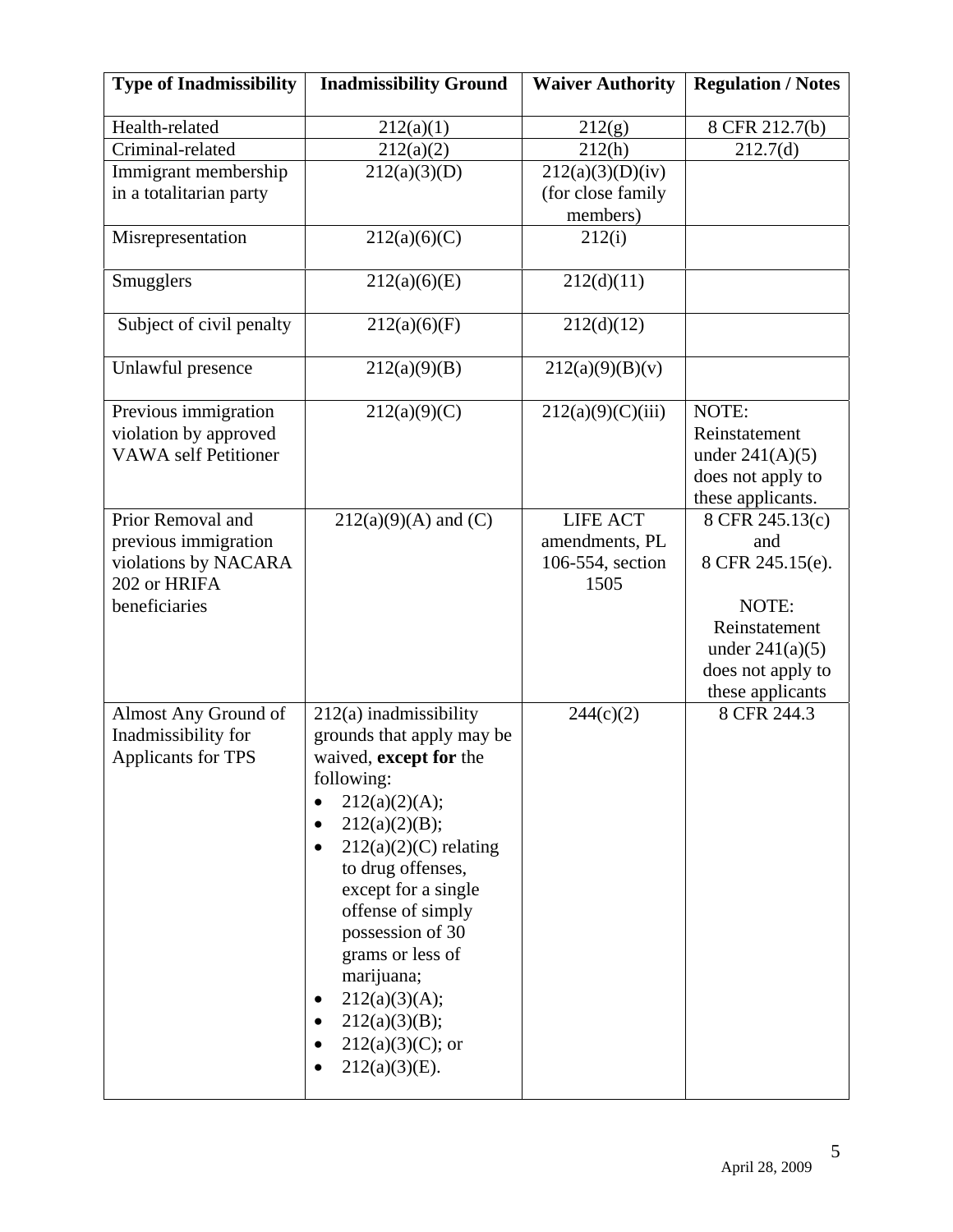The regulations governing the waiver application requirements, such as jurisdiction and filing procedures, can be found at 8 CFR 212.7.

It is important to note that there are no waivers available for certain scenarios that are commonly encountered in the overseas context. For example, an applicant applying for a waiver based on having accrued unlawful presence in the U.S. may also be inadmissible for having failed to attend an immigration court hearing. Therefore, officers must carefully review the record to identify all grounds of inadmissibility. Various scenarios that may be common in the overseas context and for which no waivers are available are identified throughout this manual.

#### **2. Motions to Reopen and Motions to Reconsider**

Regulations governing motions to reopen and motions to reconsider are found at 8 CFR 103.5.

## **3. Appeals**

Under DHS Delegation Memo 150.1, paragraph II(U), a Form I-601 applicant may appeal a USCIS decision denying the Form I-601 to the USCIS Administrative Appeals Office (AAO). The applicant does so by filing Form I-290B, *Notice of Appeal* to the AAO. Regulations governing appeals of denials of Form I-601 are found at 8 CFR 103.3 and 212.7(a)(3).

# **B. BIA Decisions**

Precedent BIA decisions provide guidance on inadmissibility grounds, extreme hardship, and discretion. See training materials for the most recent BIA decisions relevant to extreme hardship, inadmissibility grounds, and the exercise of discretion.

# **C. Foreign Affairs Manual**

The grounds of inadmissibility and the administration of these grounds by the U.S. Department of State are described in Title 9 of the Foreign Affairs Manual (FAM) Section 40 of the U.S. Department of State. Details about DOS administration are found in the accompanying notes. Of particular use are the following:

- $\triangleright$  9 FAM 40.11 Notes (Medical grounds)
- $\triangleright$  9 FAM 40.21(a) and (b) Notes (Crimes involving moral turpitude and controlled substances)
- ¾ 9 FAM 40.63 Notes (Material misrepresentation)
- ¾ 9 FAM 40.92 Notes (Unlawful presence)
- ¾ 9 FAM 40.93 Notes (Aliens unlawfully present after immigration violation)
- $\triangleright$  An abridged list of all grounds of inadmissibility can be found at 9 FAM 40.6, Exhibit 1.

# **D. Adjudication Tools (Appendices)**

- 1. Inadmissibility Grounds and Waivers Chart (Appendix 1)
- 2. Adjudication Worksheet (Appendix 2)
- 3. Unlawful presence calculation cribsheet (Appendix 3)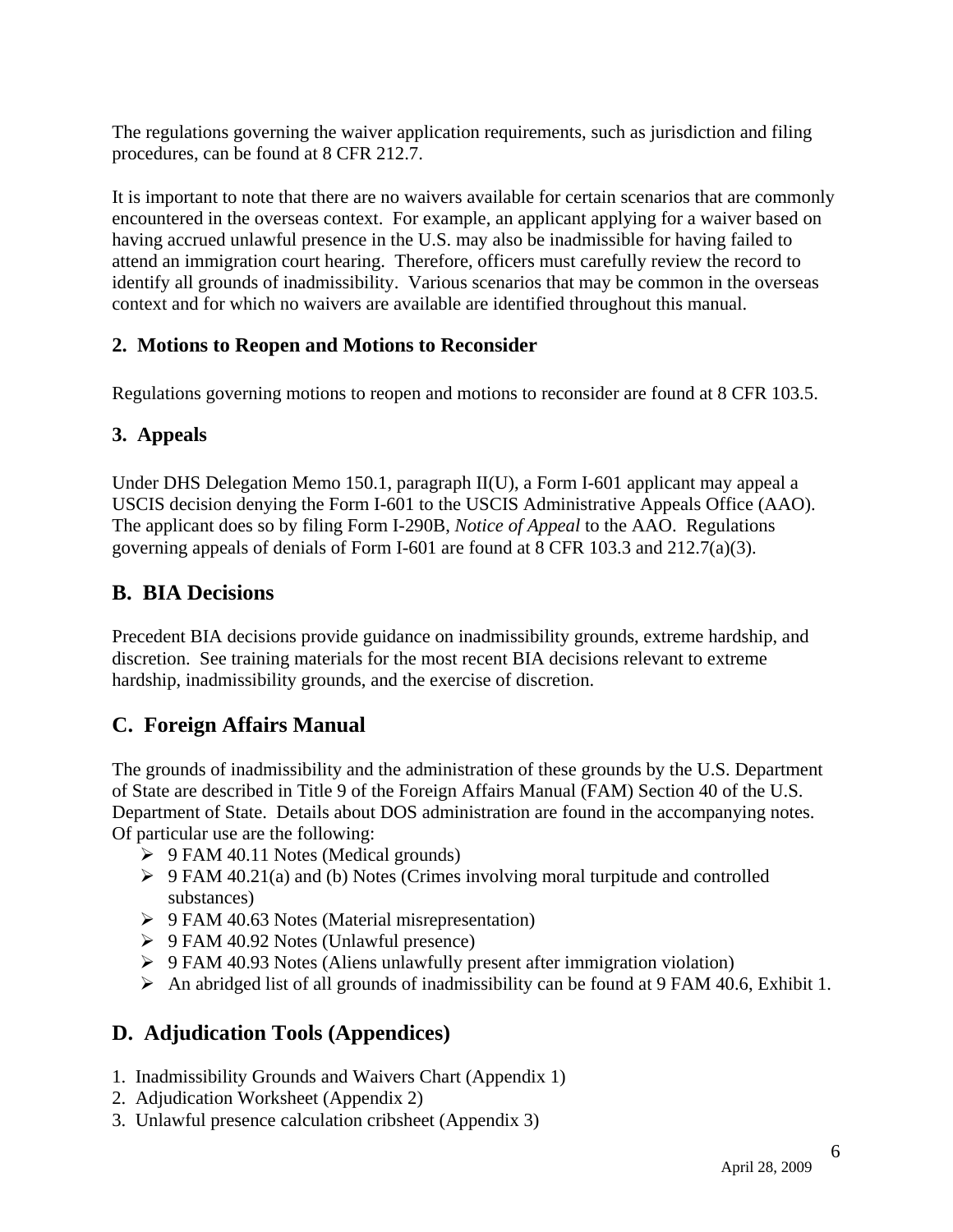- 4. A-file document request list (Appendix 4)
- 5. Templates (Appendix 5)
- 6. Appeal Checklist (Appendix 6)

## **III. Validity of an Approved Waiver**

## **A. Valid Only for the Crimes, Events, or Incidents Specified in the Waiver Applications**

Under 8 CFR 212.7(a)(4), an approved waiver is only valid for those crimes, events, or incidents specified in the application for a waiver. Except as specified in Sections III(B), (C) or (D) of these procedures, or for individuals granted Temporary Protected Status (TPS), once granted, the waiver is valid indefinitely, even if the recipient of the waiver later abandons or otherwise loses lawful permanent resident status.

If an individual had been in the United States on TPS status and the status was granted after a waiver of inadmissibility was approved, the applicant is required to obtain a new waiver when applying for other benefits, if still inadmissible. The waiver granted for TPS purposes is valid only for TPS purposes.

## **B. Validity of a Waiver Granted to an Alien who Obtains Lawful Permanent Residence on a Conditional Basis under INA 216**

Any waiver that is granted to an alien who obtains lawful permanent residence on a conditional basis under INA 216 shall automatically terminate concurrently with the termination of such residence pursuant to INA 216. Separate notification of the termination of the waiver is not required when an alien is notified of the termination of residence under INA 216, and no appeal may be taken from the decision to terminate the waiver on this basis. However, if the individual is found not to be deportable in a removal proceeding based on the termination, the waiver shall again become effective. 8 CFR 212.7(a)(4).

# **C**. **Conditional Grant of a Waiver to K-1 and K-2 Visa Applicants**

Although the K classification is a nonimmigrant classification and is generally eligible for an INA 212(d)(3)(A) nonimmigrant waiver, DHS regulations permit the K visa applicant to file a Form I-601 to obtain an *immigrant* waiver of admissibility. 8 CFR 212.7(a). USCIS has jurisdiction of section  $212(d)(3)(A)$  requests in the case of K nonimmigrants. A separate  $212(d)(3)(A)$  application and fee is not required when a section  $212(d)(3)(A)$  request originates with a Department of State officer.  $8$  CFR 212.4(a)(1). Generally, a consular officer may forward to USCIS both a Form I-601 packet (for the immigrant waiver) and a Form OF-221, *Two-Way Visa Action and Response,* recommending a grant of a nonimmigrant waiver. (9 FAM 41.81 N9.3). If the consular officer submits an OF-221 along with the Form I-601 and USCIS staff approve the Form I-601, USCIS staff should also approve the OF-221. If the Form I-601 is denied, staff should also deny the OF-221. Because a K-1 (and K-2) applicant does not yet have the requisite relationship to a United States citizen, to qualify for an immigrant waiver, the approval of the Form I-601 is granted on a conditional basis. That is, USCIS makes a final determination on the eligibility for an immigrant waiver from inadmissibility once the applicant (or the applicant's spouse) has celebrated a bona fide marriage to the U.S. citizen who had filed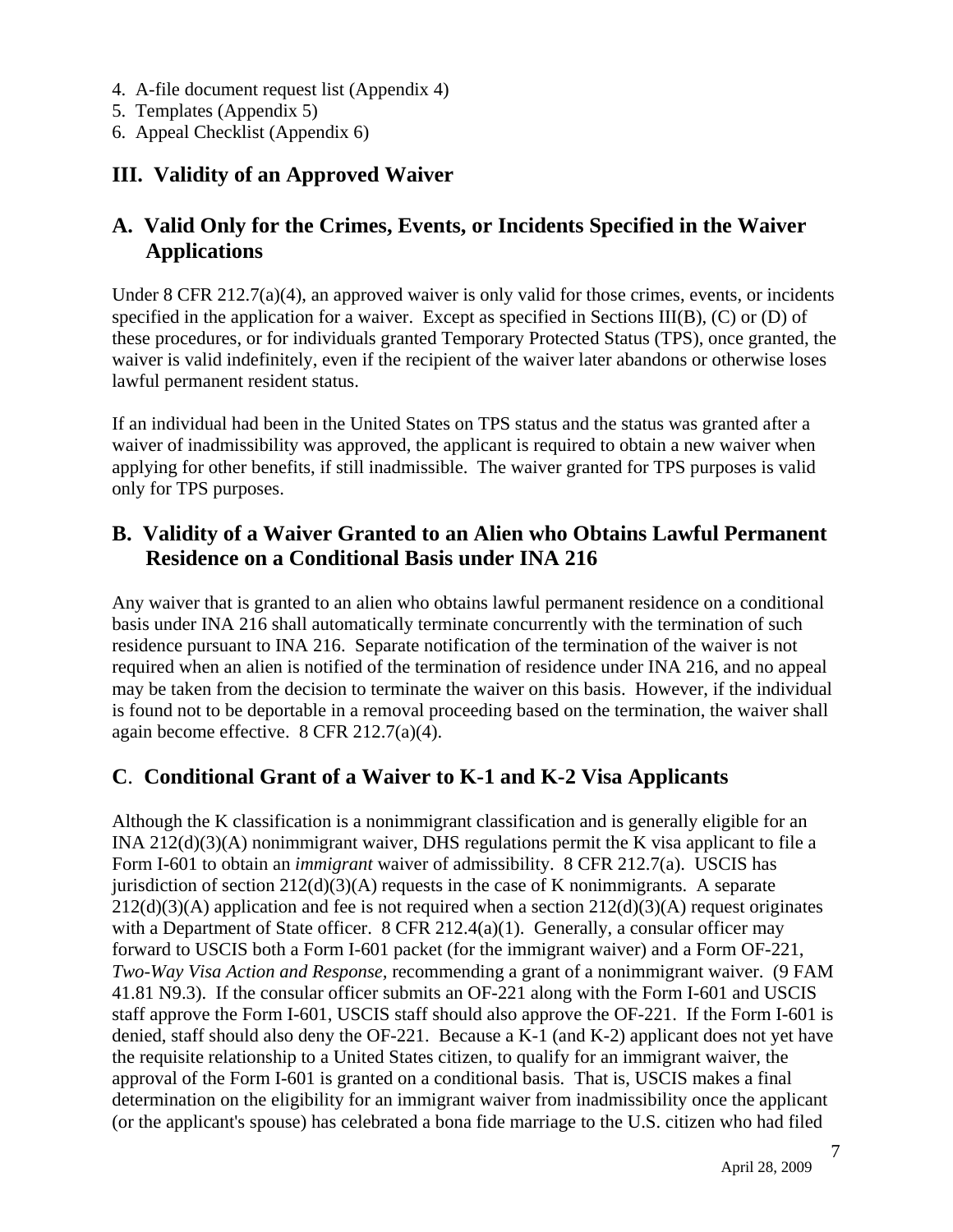the K visa petition. If the applicant establishes eligibility for the waiver when seeking a K-1 or K-2 visa, the adjudicator conditionally approves the application. The condition imposed on the approval is that the applicant (or the applicant's parent) and the U.S. citizen who filed the K visa petition will celebrate a bona fide marriage within the statutory time frame of three (3) months, from the day of the applicant's (or the applicant's parent's) admission into the United States. Despite the conditional approval, USICS may ultimately deny the Form I-601 if the applicant (or the applicant's parent) does not marry the United States citizen who filed the K visa petition or if the applicant (or the applicant's parent) does not seek and receive permanent residence on the basis of that marriage.

# **D**. **Conditional Grant of Approval of Form I-601 under 8 CFR 204.313(g)(1)(ii) for Intercountry Adoption of a Convention Adoptee**

The grant of a waiver of inadmissibility in conjunction with the provisional approval of a Form I-800 is conditioned upon the issuance of an immigrant or nonimmigrant visa for the child's admission to the United States based on the final approval of the same Form I-800. If the Form I-800 is finally denied or the immigrant or nonimmigrant visa application is denied, the waiver is void.

## **E**. **Reconsideration of the Grant of Form I-601**

According to 8 CFR 212.7(a)(4), nothing in 8 CFR 212.7 shall preclude a Director from reconsidering a decision to approve Form I-601, if the decision to grant the waiver is determined to have been made in error. Upon its own motion to reconsider, USCIS would issue to the applicant a Notice of Intent to Revoke with the possibility to respond to the adverse information.

# **IV. Filing with the Department of State (DOS)**

An applicant for an immigrant visa or "K" nonimmigrant (fiance  $(e)$  or spouse) or V visa who is inadmissible and seeks a waiver of inadmissibility files the application for waiver, Form I-601, with the U.S. Consulate's Immigrant Visa Section (IV) that is considering the visa application. 8 CFR 212.7(a)(1)(i). When a consular officer determines that the alien is admissible except for the grounds for which a waiver may be sought, the consular officer informs the applicant of the requirement to file a Form I-601. The alien must file the application at the consular post, which receipts the fee and then forwards the application to USCIS for a decision. Consular posts should send to overseas USCIS offices only those waiver applications where there are no other grounds of inadmissibility that cannot be overcome. The FAM makes clear that the determination of whether or not to grant a request for an immigrant waiver lies solely within the jurisdiction of DHS. Even if the consular officer does not believe an applicant is eligible for a waiver, DOS must submit the waiver request to the DHS at the applicant's insistence to allow DHS to determine waiver eligibility. See e.g., 9 FAM 40.21(A) PN2.1 *Making Waiver Requests Directly to Department of Homeland Security (DHS*).

If the application is filed to waive a communicable disease of public health significance, and the applicant is incompetent to file, a qualified family member may file the waiver application on the applicant's behalf. 8 CFR 217.7(b)(1). For any other use of Form I-601, 8 CFR 103.2(a)(2) permits a duly appointed guardian to sign the Form I-601 on behalf of an incompetent person.

8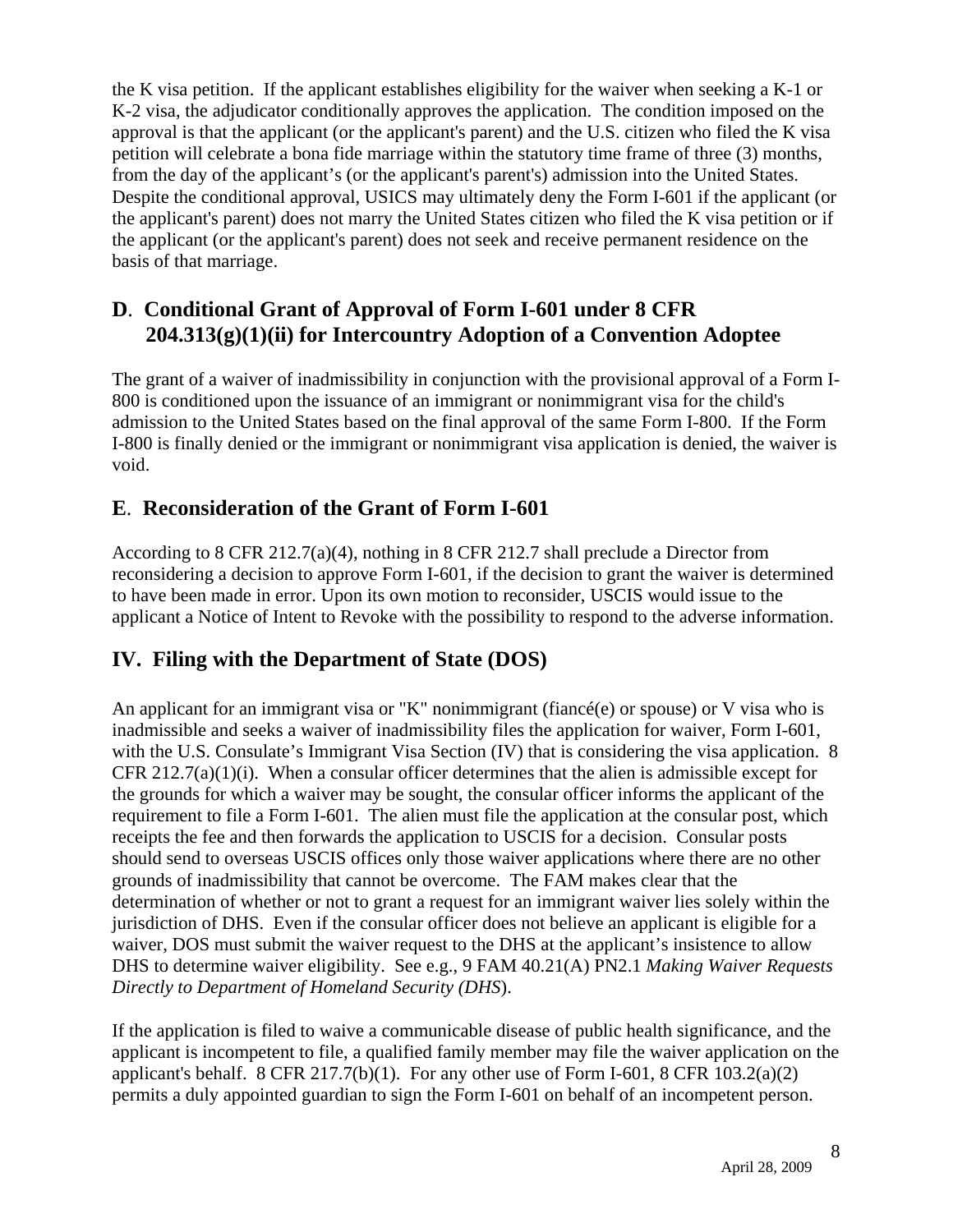The waiver packet forwarded to USCIS will usually include a questionnaire and may include a recommendation from the consular officer. The U.S. Consulate's IV Section should have advised the applicant why a waiver is needed. It is not uncommon for an applicant to have several grounds of inadmissibility and need more than one type of waiver. The FAM procedural notes provide detailed guidance on what documents the DOS should provide when transferring the Form I-601 packet to USCIS. See e.g., 9 FAM 40.21(A) PN2 *Waiver of Ineligibility under INA 212(h).* 

If the applicant has been excluded, deported or removed from the United States and seeks admission again, the applicant may also need to file Form I-212, *Application for Permission to Reapply for Admission into the United States After Deportation or Removal.* See 8 CFR  $212.7(a)(i)$ . If the applicant has already been granted permission to reapply for admission by a domestic office, the applicant is not required to file another Form I-212 with the Form I-601.

# **V. USCIS Receipt of Waiver**

# **A. USCIS Reviews Application for Completeness and Fingerprint Checks**

When the application is received, USCIS staff reviews it to confirm that it was properly signed by the applicant or a qualifying family member and that there is evidence that the fee was paid. If it was not signed the application is returned to DOS. If there is no evidence the fee was paid USCIS staff should contact DOS to verify if the fee was paid and if not DOS should contact the applicant to pay the appropriate fee and submit evidence to the overseas office. If no response has been received within 10 (ten) working days the application will be returned to DOS. USCIS staff will also notify the applicant of the action taken. (See Appendix 5 for sample notification letter)

The application packet should also include a set of fingerprints or results of the fingerprint check conducted by the FBI after submission of the prints by DOS. If the fingerprints have not been taken, DOS must be contacted and have the applicant fingerprinted. If no response has been received within 10(ten), USCIS staff will return the application to DOS and notify the applicant of the action. See Appendix 5 for sample notification letter. If hard copy fingerprints are in the packet, USCIS forwards them to the Nebraska Service Center at the following address:

**Department of Homeland Security Nebraska Service Center –NSC P.O. Box 87258 Lincoln, NE 68501-2521** 

The following address should be used for cases where a courier/express delivery company is used:

**Nebraska Service Center Department of Homeland Security Fingerprint Clearance Coordination Center 850 S Street Lincoln, NE 68508**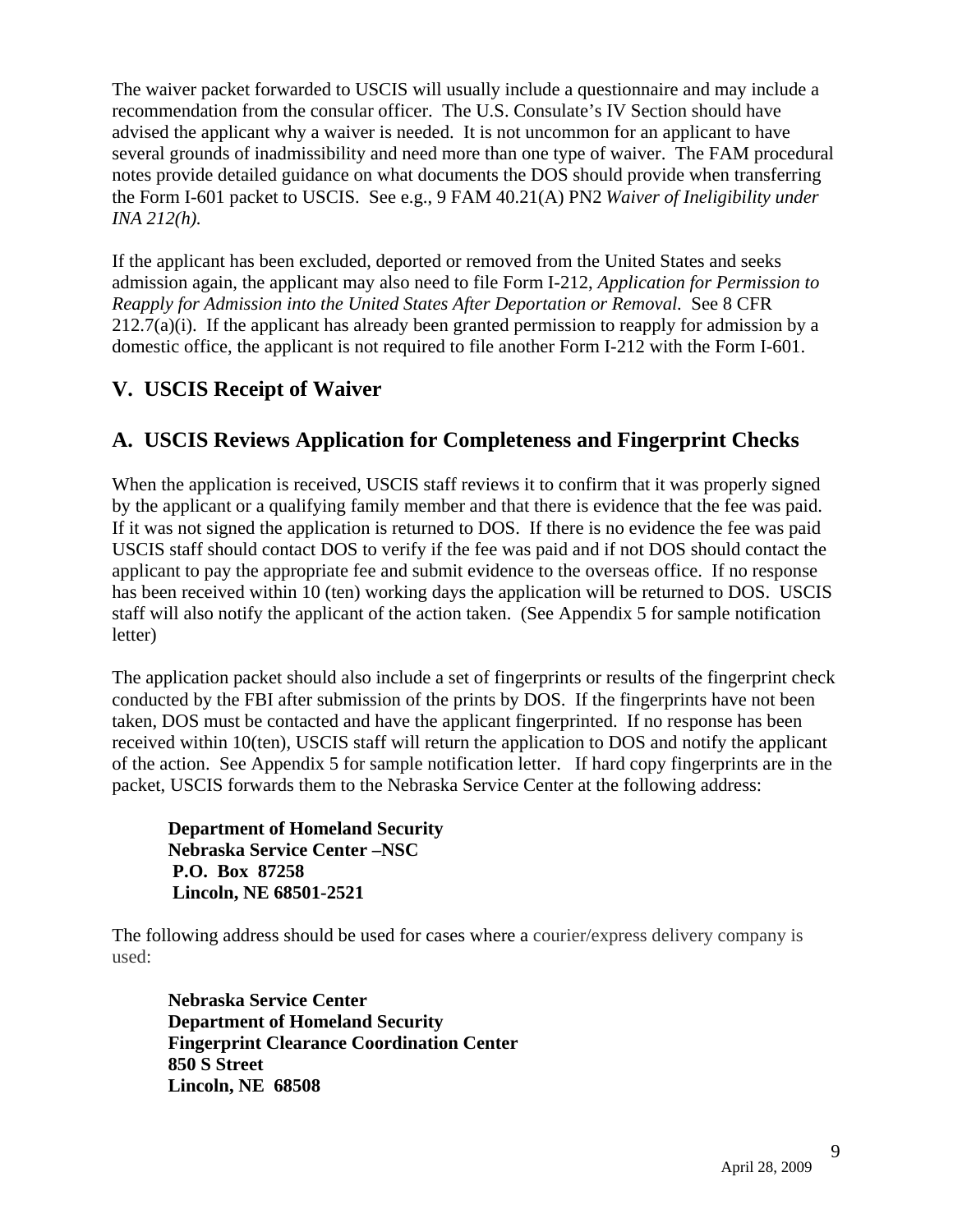NOTE: Fingerprints are not required with an application for a waiver of a ground of inadmissibility under INA 212 $(g)$  (8 U.S.C. 1182 $(g)$ ). However, if the applicant has been previously in the United States or in any case where there is reason to believe that a prior criminal record may exist, staff may request that DOS submits a set of the applicant's fingerprints along with the waiver application.

If there is evidence of an arrest or conviction for criminal activity, staff review the packet to determine whether court dispositions, or a DOS explanation as to why there are no conviction records are attached. If neither are there, the Field Office Director determines whether to return the packet to DOS, to issue a Request for Evidence (RFE) to the applicant, or to process the application without the court dispositions in those cases where access to the court dispositions would not impact the decision (e.g., for immigration violations or criminal activity that would not present an inadmissibility ground). A full English translation must be submitted with a document in a language other than English that is submitted in support of the waiver application. In addition, there must be a certification from the translator attesting to his or her competence as a translator and certifying that the translation is complete and accurate. See 8 CFR 103.2(b)(3).

Notify the applicant that the I-601 and I-212 applications were received from post. See Appendix 5 for sample notification letter.

# **B. USCIS Updates Database**

Staff input information regarding the application into the local District Office database. If the application has been returned to DOS as incomplete, note in the database that the application was rejected, the date it was returned to DOS, and the reason why.

# **C. Background Checks**

# **1. DHS database checks**

Prior to adjudication of the waiver, USCIS staff research the Central Index System (CIS) to determine whether an A-file exists for the applicant. If there is a record of an A-number, staff will note the A-number on the Form I-601 and also:

- Review the EOIR screen through RAPS, EARM, or CIS to determine whether the applicant has been previously placed in removal/deportation proceedings before EOIR;
- Review CIS, CLAIMS, the EOIR screen and, where appropriate, RAPS to determine whether the applicant has applied for asylum or adjustment of status and, if so, note the dates the applications were pending;
- Review EARM for any information regarding prior deportations;
- Review CIS for NAILS record(s). If CIS indicates that there is a NAILS record IBIS must be queried to determine the nature of the NAILS record, even though some of the information may already be contained in results of a CLASS check Events that result in the NAILS hit may have occurred between the IV application/CLASS check and the time the waiver is adjudicated.

Where appropriate, staff may also access ADIS and/or USVisit to determine whether there is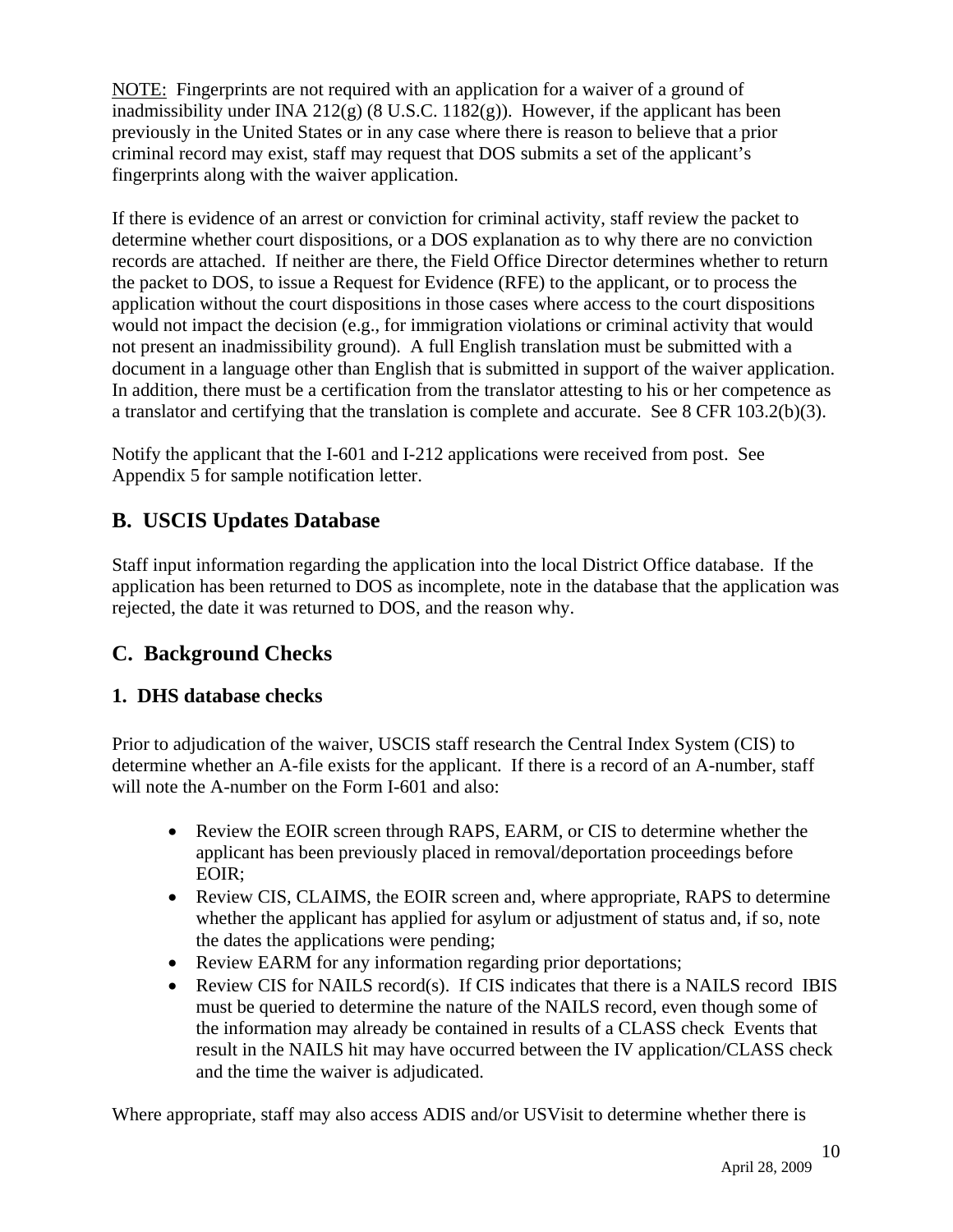evidence of prior entries into and exits from the United States.

Generally, there is no need to check IBIS because DOS will have completed a CLASS check. See memo dated 3/23/05 entitled *Discontinuation of IBIS Alias Name Checks for Petitions and Applications When the Beneficiary and Dependents are not Physically Present in the United States* (appendix 8). However, if a review of the record indicates that the applicant has used an alias name that was not checked in CLASS, USCIS staff must conduct an IBIS check of the alias and document the results on the Adjudication Worksheet.

The above mentioned systems checks are not the only systems available to the officer. Any system may be checked if deemed necessary.

## **2. Fingerprint checks**

Normally, DOS obtains electronic fingerprints from the applicant, forwards them to the FBI, receives the FBI response and includes it in the waiver packet provided to USCIS for adjudication. There may be some cases where USCIS receives hard copies of the fingerprints. In those cases, USCIS sends the fingerprint cards to the Nebraska Service Center as noted in section V.A. above. If USCIS submits the fingerprints to the FBI, the response will be uploaded into FBI Query and USCIS staff can check FBI Query for the response.

If the FBI response is provided by DOS and there is a hit indicating a crime involving moral turpitude, the RAP sheet should also be included in the waiver packet along with court dispositions or an explanation as to why court dispositions are not available, per guidance in the FAM. See 9 FAM 40.21(A) PN2.3. If USCIS submitted the fingerprints to the FBI and finds an IDENT hit in FBI Query, USCIS staff should retrieve the RAP sheet from BBSS and, where the hit appears to relate to criminal activity that could be a grounds for inadmissibility, request from the applicant a disposition for any criminal activity, if such has not already been provided by DOS (see section V.A).

If the fingerprints are rejected by the FBI, USCIS staff arrange for the applicant to be fingerprinted a second time, either by requesting the applicant to return to the USCIS overseas office, or by coordinating with the DOS embassy or consulate where the applicant resides to retake the prints. If the fingerprints are rejected a second time, the applicant must provide the rejected fingerprint sworn statement, a "no record" statement from the police department in each locality where he or she has resided during the last five (5) years and provide any records relating to an arrest or conviction.

# **D. Requesting the A-file**

If an A-file exists, staff may request the A-file from the File Control Office (FCO) holding the file or request that relevant documents that may be included in the A-file be sent to the office. There may be information in the file that will indicate other grounds of inadmissibility or other evidence relevant to the waiver determination, including evidence that assists the adjudicator in determining inadmissibility grounds, eligibility for the waiver, and whether discretion should be exercised in the applicant's favor. If the applicant is statutorily ineligible and the officer can make this determination from the systems and documentation, the A file does not need to be requested.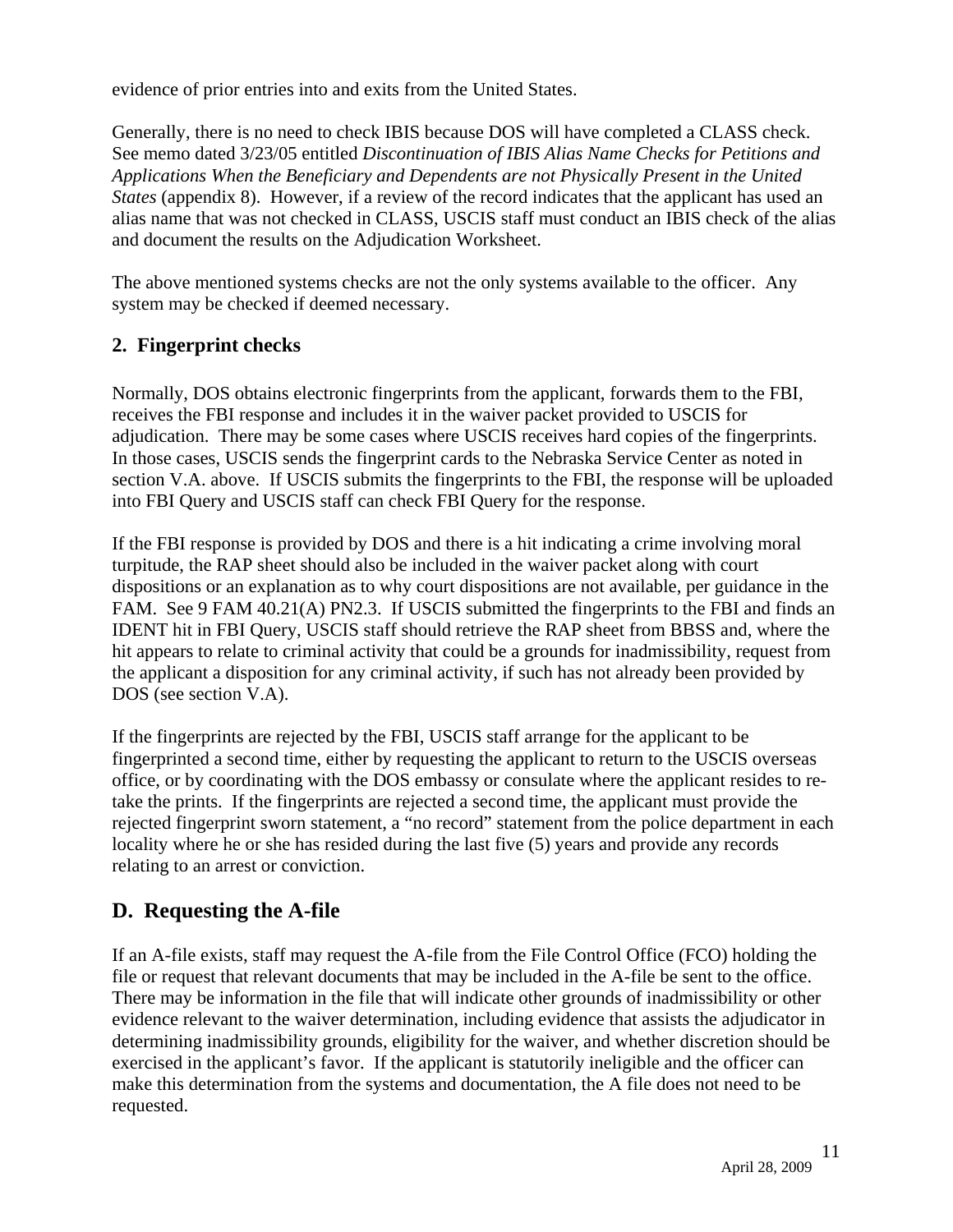# **VI. Adjudication of the Waiver(s)**

# **A. Overview**

## **1. Identification of ground(s) of inadmissibility**

First, it is incumbent upon the adjudicator to make a determination that the applicant is inadmissible and identify all inadmissibility grounds that apply; the adjudicator should not assume that the Consular Officer correctly identified the inadmissibility grounds. If additional inadmissibility grounds are identified, they should be noted in the decision. See Appendix 1 for a list of inadmissibility grounds that should be considered.

## **2. Determination that applicant is admissible**

If the adjudicator determines that the Consular Officer erred and that the applicant is in fact admissible to the United States, the application should be returned to the DOS and the applicant notified. The database should be updated to reflect that the application has been closed and returned to DOS because the applicant is admissible.

#### **3. Identification of inadmissibility grounds based on events not included in the Form I-601**

If the adjudicator identifies additional inadmissibility grounds based on events that are not included in the Form I-601 (for example, there is evidence in the record of a material misrepresentation to gain an immigration benefit, but the consular officer only noted an unlawful presence inadmissibility ground and the applicant only addressed that in the Form I-601), the adjudicator must advise the applicant to submit a revised Form I-601 to address the additional eligibility grounds. The applicant should be given 45 days to submit a revised Form I-601, without fee, directly to the USCIS office that is adjudicating the waiver. If the applicant also needs to obtain consent to reapply, and, from the evidence filed with the Form I-601, the adjudicator believes that the Form I-601 would probably be approved, if the Form I-212 were filed and approved, the adjudicator should inform DOS and give the applicant an opportunity to file Form I-212, with the appropriate fee with the consular office, and provide the applicant 45 days to file. If the adjudicator concludes that the Form I-601 would be denied, regardless of whether a Form I-212 were approved, the adjudicator may deny the Form I-601 without asking the applicant to file a Form I-212 also. If the applicant fails to timely submit a revised I-601, or I-212, as applicable, and no extension of time has been granted, the Form I-601 should be denied as a matter of discretion, because the applicant remains inadmissible based on the inadmissibility ground not addressed in the waiver application, or for failure to obtain consent to reapply for admission.

## **4. Identification of inadmissibility ground for which no waiver is available**

If the applicant is inadmissible under some ground for which no waiver is available, the Form I-601 should be denied, because the applicant is ineligible to apply for a waiver, and consequently no purpose would be served in granting the application. *See Matter of J- F- D-,* 10 I&N Dec. 694 (INS 1963). Any inadmissibility ground, for which a waiver is not available, should be cited in the denial letter as the basis for the denial. This denial may still be appealed to the AAO.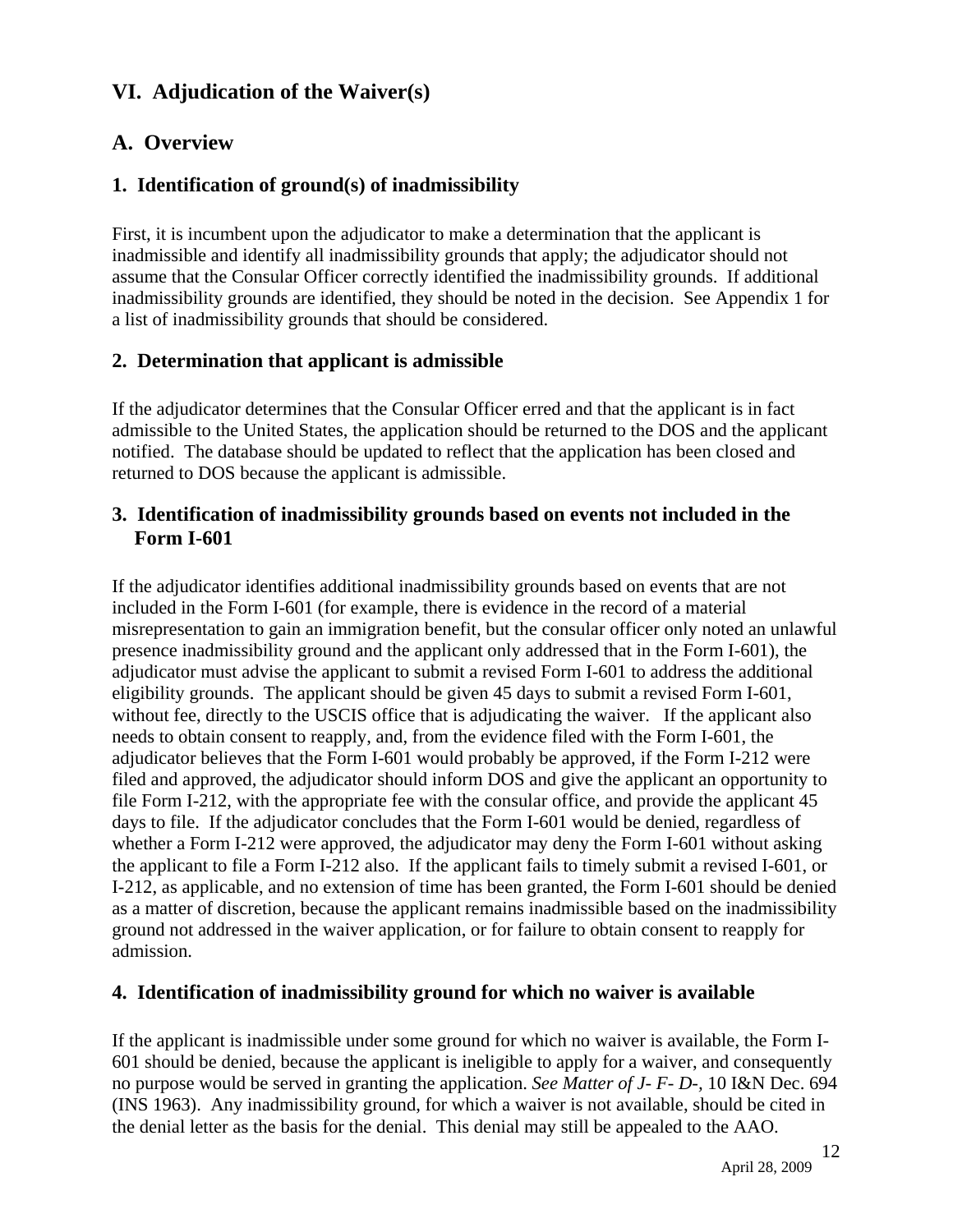## **5. Waiver available for all applicable inadmissibility grounds**

Once the inadmissibility ground(s) has been established, the adjudicator determines whether a waiver is available. If a waiver is available for each applicable inadmissibility ground included in the application, the adjudicator determines whether the applicant meets all the requirements of the waiver and merits a favorable exercise of discretion.

#### **6. Request for Additional Evidence and Notice of Intent to Deny.**

If additional information is required in order to adjudicate a Form I-601, a Request for Evidence (RFE) or a Notice of Intent to Deny (NOID) may be issued to an applicant as a matter of discretion. 8 CFR103.2(b)(8).

- An RFE may be issued to request missing initial or additional evidence from an applicant; the timeframe for response to an RFE cannot exceed 12 weeks. 8 CFR103.2(b)(8)(iv).
- A NOID may be issued based on evidence of ineligibility and it is mandatory when derogatory information is known to USCIS, but which may not be known to the applicant. The regulations provide an applicant with a maximum of 30 days to respond to a NOID.  $8 \text{ CFR}103.2(b)(8)(iv)$ .

An RFE or NOID is not necessary in every case prior to adjudication, and a USCIS adjudicator may approve or deny an I-601 without first issuing a RFE or NOID unless required pursuant to 8 CFR  $103.2(b)(16)$ . (See following section (c) ii).

Guidance relating to when to issue a RFE or a NOID is set forth below. For more info regarding RFEs and NOIDs please see chapter 10.5 of the *Adjudicator's Field Manual.* 

#### *(a) Denial without RFE or NOID in light of Evidence of Clear Ineligibility*

An application may be denied without first issuing an RFE or NOID when evidence of ineligibility is clear, such as when an applicant is categorically ineligible for the benefit being sought. Examples include, but are not limited to, the following:

- An applicant does not have a qualifying family member and is required to establish extreme hardship to a qualifying family member in order to be eligible for a waiver.
- The applicant has a conviction for drug trafficking for which no waiver is available.

An application may also be denied without an RFE or NOID if the evidence submitted does not meet a statutory or regulatory standard and there is no reason to expect that, given the opportunity, an applicant can produce additional evidence to cure the ineligibility. Examples include, but are not limited to the following:,

- The only evidence of hardship submitted by a qualifying relative is that he/she does not want to relocate to the country to which the relative has been deported.
- The only evidence of hardship is that the applicant does not speak the language of the country to which the applicant has been deported.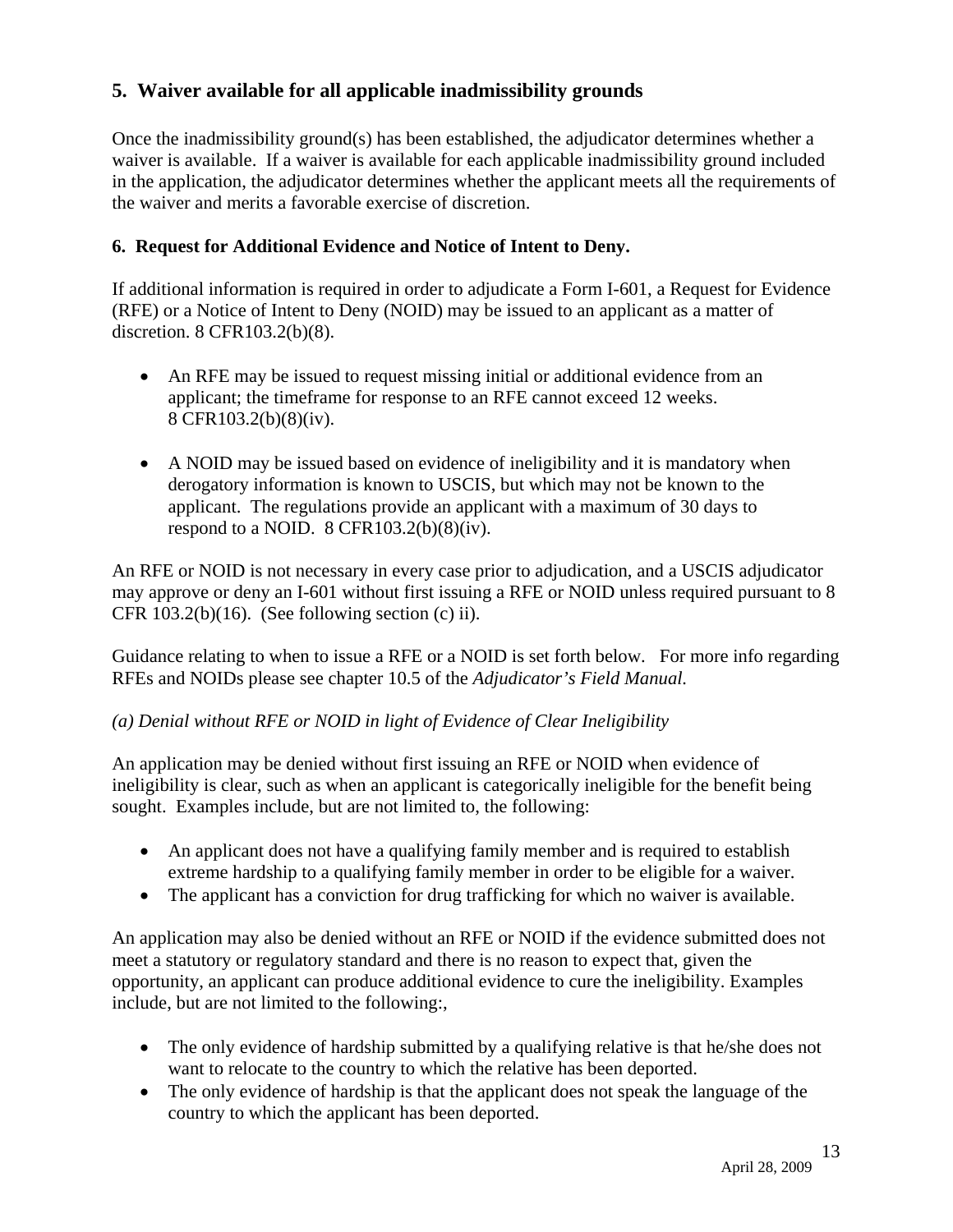#### *(b) Record is Complete and Case is Approvable*

When a record contains evidence that fully satisfies the statutory or regulatory requirements for a particular benefit, the application may be approved based on the existing record without an RFE or NOID.

#### *(c) Issuance of an RFE or NOID*

 $\overline{a}$ 

Except in those instances in which the issuance of a NOID is mandatory, as described in 8 CFR 103.2(b)(16), the issuance of an RFE or a NOID is generally discretionary.

With respect to whether or not to use discretion to issue an RFE or NOID, keep in mind that overseas applicants are generally informed by consular officers of the basic requirements for a waiver, and the need to submit documentary evidence. Consular officers also are expected to check that all required documentary evidence is included in the waiver packet. On the other hand, issuing an RFE or NOID can help avoid additional costs to applicants in terms of re-filing a waiver or appealing a decision; It may also lessen workload burdens to USCIS in terms of processing and re-adjudicating a case that could have been resolved with more complete information.

*i. RFE:* As a general rule overseas USCIS adjudicators should issue an RFE when there is a reasonable likelihood that submission of additional evidence could impact the outcome of the adjudication, or, in other words, if the record does not contain the information necessary to make a thorough and correct decision.

An RFE is most appropriate when initial evidence or parts of the initial evidence are missing. Examples include, but are not limited to, the following:

• The applicant has not presented any information at all regarding the alleged "extreme" hardship" that a qualifying family member would suffer if the wavier was denied.

> For example, if no letter or affidavit asserting hardship and reasons for hardship has been submitted, a RFE should be issued<sup>2</sup>.

• The applicant merely asserts extreme hardship, without providing any information or evidence about the nature and source of the claimed hardship.

> For example, an REF should be issued if an applicant raises a health condition as part of the hardship claim, but has failed to submit documentation that would likely lead the officer to approve the case.

*ii. NOID:* A NOID is required when the adjudicator intends to deny the application based on evidence or derogatory information known to USCIS, but not necessarily known to the applicant. The purpose is to give the applicant a chance to review and respond to that evidence. 8 CFR

 $2<sup>2</sup>$  In the field office in Ciudad Juarez, applicants are informed orally and in writing of the need to submit additional evidence when their applications are not readily approvable on the day of filing. In such cases, an RFE is not required. However, adjudication officers have the discretion to issue a more particularized request for evidence, where appropriate.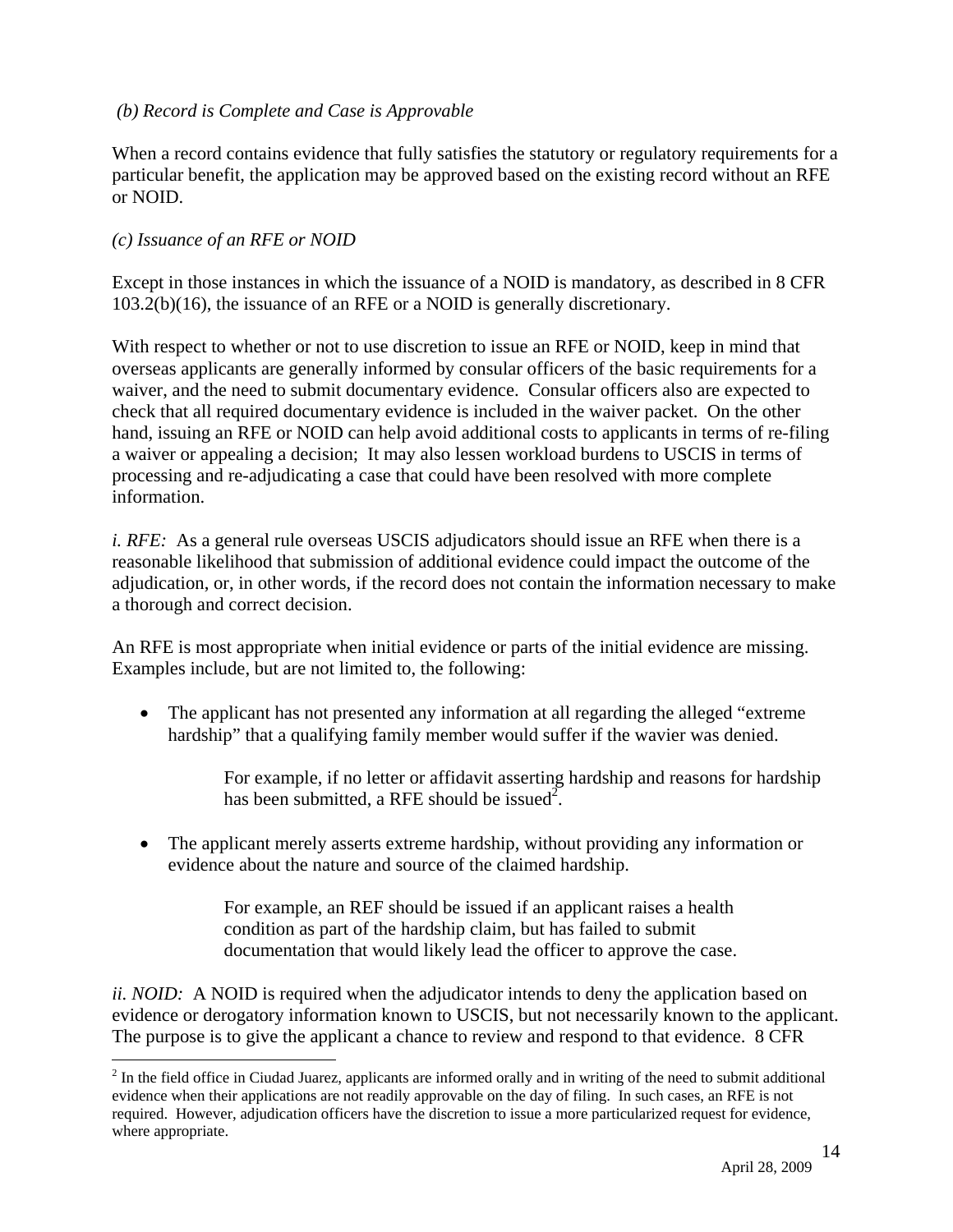#### $103.2(b)(16)$ .

Example: In conducting a background check the officer finds evidence that the applicant was arrested for a crime that would make the applicant ineligible for a waiver, and the applicant did not reveal that arrest in his or her application.

Even when a NOID is not required by regulation, there may be circumstances in which it is appropriate to issue a NOID in order to give the applicant an opportunity to respond to a potential adverse decision before the decision becomes final. Officers should exercise discretion and issue a NOID when there is a reasonable chance that the response to a NOID would resolve the officer's concerns about lack of evidence or apparent ineligibility.

It is possible to include an RFE in a NOID, by requesting additional evidence on certain points and explaining the anticipated basis for denial on others grounds.

#### *(d) Evaluation of Responses to RFE or NOID*

Applicants must submit all requested materials together at one time, along with the original RFE or NOID. If an applicant submits only some of the requested evidence, USCIS will treat such submissions as a request for a decision on the record. Upon receipt of response to an RFE or NOID, an adjudicator should review the response and all relevant evidence and issue a final decision. 8 CFR 103.2(b)(11).

*(e) Failure to Timely Respond to an RFE or NOID.* If an applicant does not respond to an RFE or a NOID by the required date, USCIS may:

- Deny the application as abandoned; or
- Deny the application on the record; or
- Deny the application for both reasons.

See 8 CFR 103.2(B)(13)

As a matter of policy the overseas field offices should deny the I-601 waiver application based on the record in order to provide the applicant with the opportunity to appeal the case to the AAO.

A denial due to abandonment may not be appealed, but an applicant may file a motion to reopen. See 8 CFR 103.5.

#### **7. Summary of process.**

In sum, the adjudication requires the following steps:

| Step<br>$\cdot$ 1: | Review record and relevant DHS databases to identify all applicable inadmissibility<br>grounds |
|--------------------|------------------------------------------------------------------------------------------------|
| Step               | Determine whether waiver is available for each inadmissibility ground (if the applicant is     |
| 2:                 | also inadmissible on a ground for which a waiver is not available, the application should      |
|                    | be denied as a matter of discretion). Request revised Form I-601, if necessary, to address     |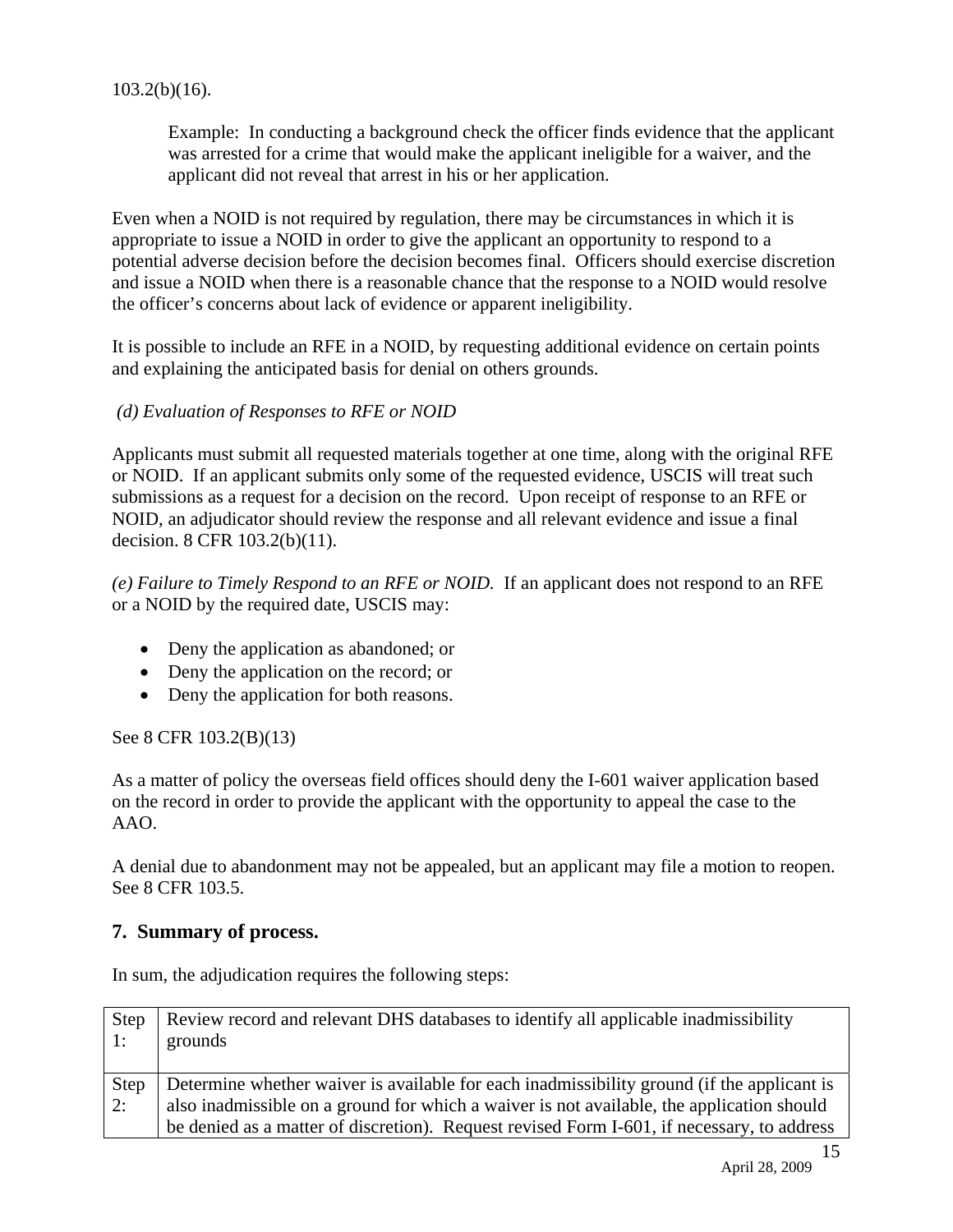|                   | inadmissibility grounds that could be waived and are not addressed in the application, or<br>a Form I-212 if the applicants needs consent to reapply.                                            |
|-------------------|--------------------------------------------------------------------------------------------------------------------------------------------------------------------------------------------------|
| <b>Step</b><br>3: | If a waiver is available, determine whether the applicant meets the eligibility<br>requirements                                                                                                  |
| <b>Step</b><br>4: | If the applicant meets the eligibility requirements for a waiver for each applicable<br>inadmissibility ground, determine whether the application should be granted as a matter<br>of discretion |

The decision should clearly reflect each of the applicable steps.

## **B. Health Related Grounds**

Medical waivers should be done as expeditiously as possible for humanitarian reasons. Healthrelated waivers are generally adjudicated the same way as other waivers, but there are some important distinctions:

- $\triangleright$  The Centers for Disease Control (CDC) plays a role, as noted below; and
- $\triangleright$  No showing of hardship to qualified family member is required. (The applicant still has to have the required familial relationship in order to file the waiver)

All applicants applying for immigrant visas are required to undergo a physical and mental examination. See INA 221(d). A panel physician is responsible for the examination. The panel physician conducts the examination and testing required to assess the applicant's medical condition and then completes Form DS-2053, Medical Examination for Immigrant or Refugee Applicant; Form DS-3024, Chest X-Ray and Classification Worksheet; Form DS-3025, Vaccination Documentation Worksheet, and Form DS-3026, Medical History and Physical Examination Worksheet. DOS cannot find an applicant inadmissible under INA  $212(a)(1)$ without a report from the panel physician. The panel physician does not have the authority to determine whether an alien is actually eligible for a visa. DOS uses results of the required medical examination to determine the alien's eligibility for such a visa. See 9 FAM 40.11 N4.1 Role of Panel Physician, for more detail.

#### **1. Health-related inadmissibility provisions**

## *INA 212(a)(1)(A)(i)*

*(Communicable disease of public health significance)* 

The alien has a communicable disease of public health significance, as defined by the Secretary of Health and Human Services (HHS).

- "Communicable disease of public health significance" is defined at 42 CFR 34.2(b) and includes 8 medical conditions.
- $\blacksquare$  HIV<sup>3</sup> is listed in the INA and the HHS regulations as a communicable disease of public health significance. (See section below for special considerations for individual infected with HIV).

 $\overline{a}$  $3$  All applicants for immigrant visas who are 15 years of age or older are tested for evidence of HIV.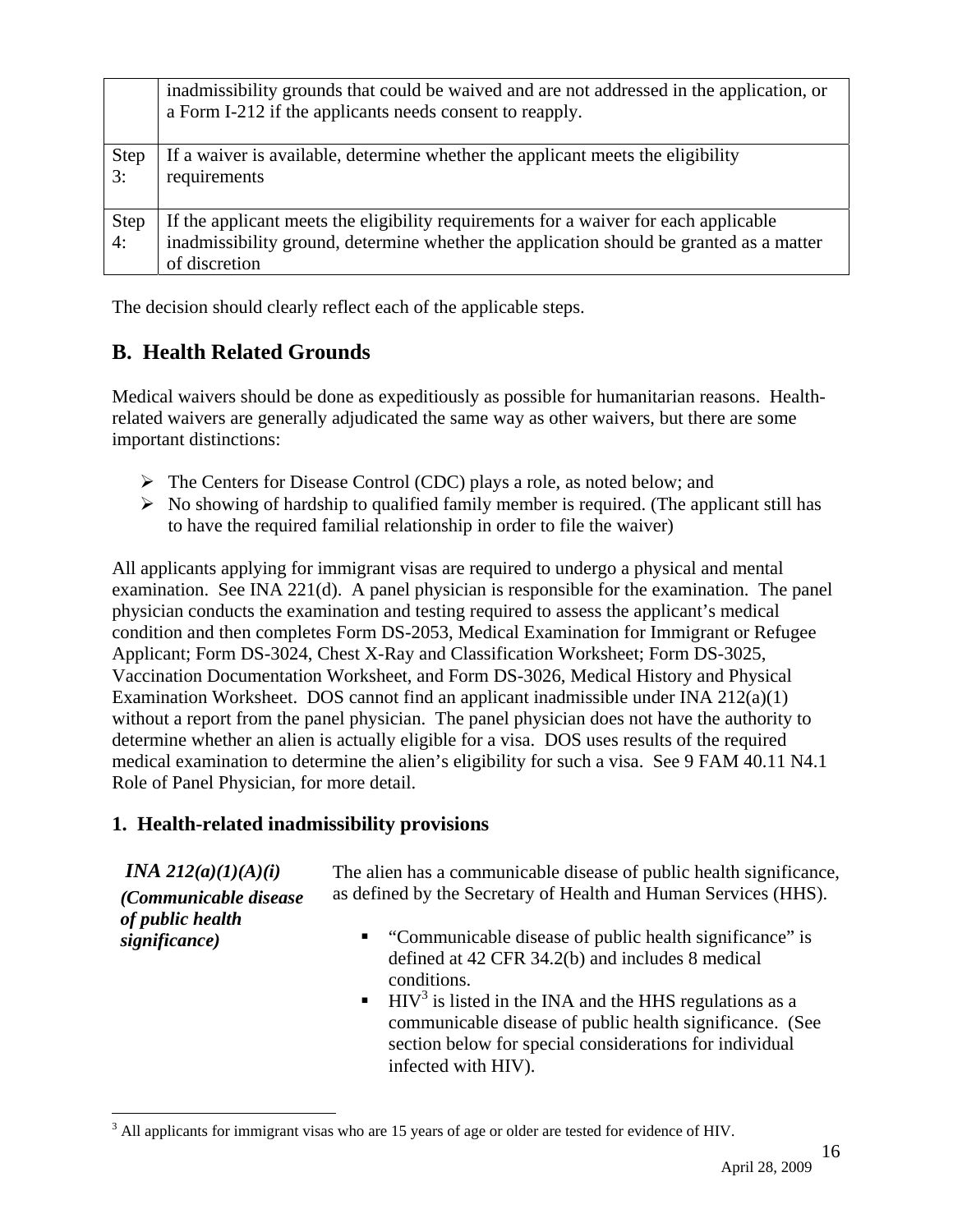*INA 212(a)(1)(A)(ii)*  **(***Immigrants lacking proof of all of the required vaccinations)*

The alien seeks admission with an immigrant visa, fiancé visa or V visa, or is applying for adjustment of status, and has not presented documentation of having been vaccinated against vaccinepreventable diseases.

- Required vaccines: mumps, measles, rubella, polio, tetanus and diphtheria toxoids, pertussis, haemophilus influenza type B, hepatitis B, varicella, pneumococcal, and influenza. (See 9 FAM 40.11 N7.3 for updates to the list.)
- Required vaccines also include any other vaccines recommended by the Advisory Committee on Immunization Practices (ACIP).

**Exception:** There is an exception for certain adopted children under age 10 applying for immigrant visas under INA 201(b) (IR3s and IR4s). *See* INA 212(a)(1)(C).

- The adoptive parent must sign an affidavit attesting that the child will be vaccinated within 30 days of admission or when it is medically appropriate.
- Adoptive parents who cannot sign the affidavit in good faith because of religious/moral objections must apply for a waiver for the child.

The alien has been determined (in accordance with regulations prescribed by the Secretary of HHS in consultation with the Attorney General):

- To have a physical or mental disorder and behavior associated with the disorder that may pose, or has posed, a threat to the property, safety, or welfare of the alien or others, or
- To have had a physical or mental disorder and behavior associated with the disorder that may pose, or has posed, a threat to the property, safety, or welfare of the alien or others.

*INA 212(a)(1)(A)(iv) (Drug abuse and drug addiction)*  The alien has been determined (in accordance with regulations prescribed by the Secretary of HHS) to be a drug abuser or addict. **Note that this ground cannot be waived under INA 212(g).** An alien who is inadmissible under INA  $212(a)(1)(A)(iv)$  remains inadmissible until it is determined, under HHS rules for medical examinations, that his or her drug abuse or addiction is in remission.

## **2. Waivers under INA 212(g). See also 8 CFR § 212.7(b).**

17 *INA 212(g)(1) (Communicable*  INA  $212(g)(1)$  authorizes USCIS to exercise discretion in deciding whether to waive the grounds of inadmissibility under INA  $212(a)(1)(A)(i)$  relating

*INA 212(a)(1)(A)(iii)(I) & (II) (Physical or mental disorders with associated harmful behavior)*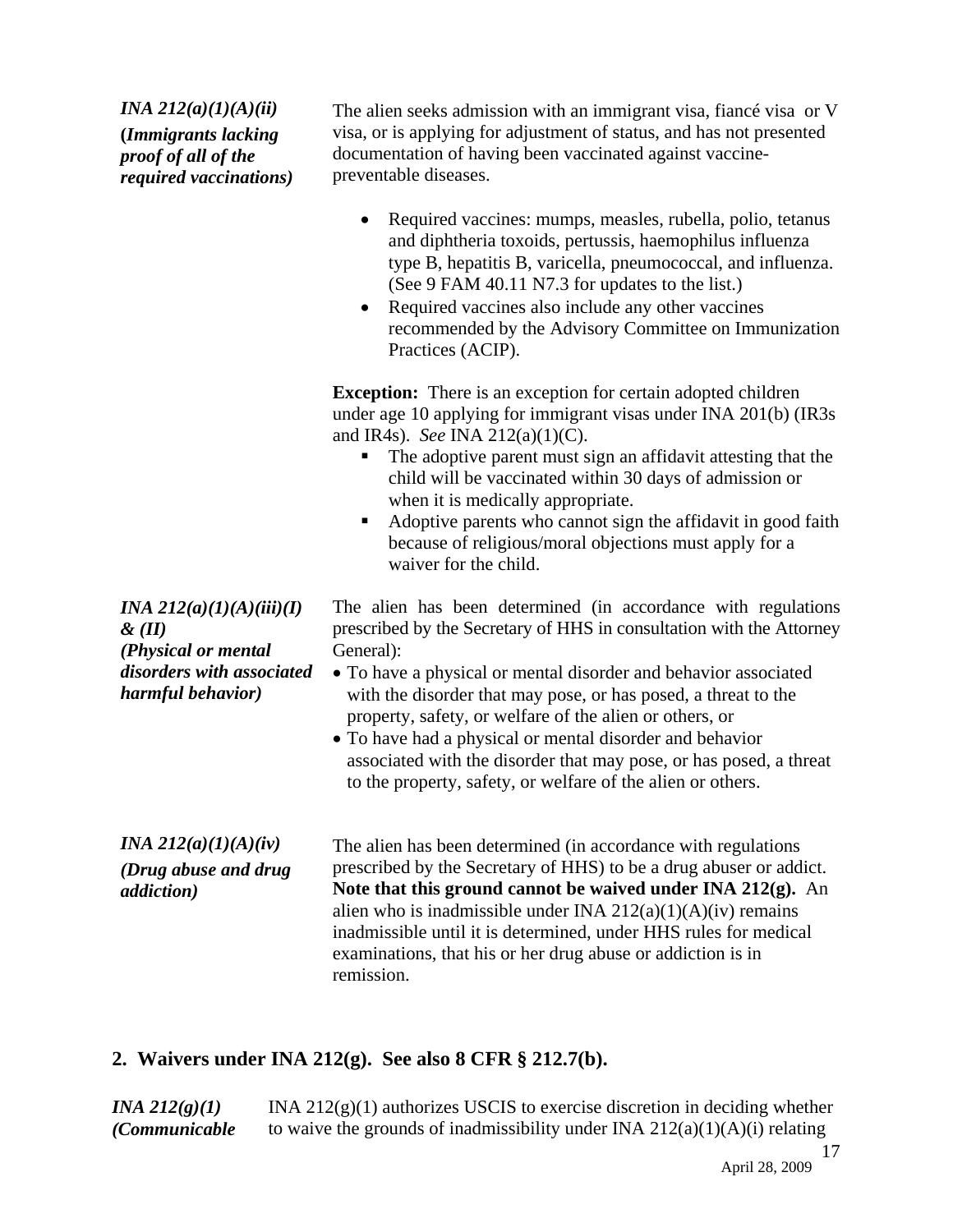*disease waiver*) to a communicable disease of public health significance if the applicant meets the requirements noted below. Decisions on waiver applications remain discretionary, and must be adjudicated only after a careful review of all positive and negative factors.

To be eligible to apply for the waiver, the applicant must be:

- The spouse, parent, unmarried son or daughter, or the minor unmarried lawfully adopted child of a U.S. citizen (an "IR-3" or "IH-3" or "IH-8" immigrant, IR-4, IH-4, IH) of:
	- $\triangleright$  A U.S. citizen,
	- $\triangleright$  An alien lawfully admitted for permanent residence, or
	- $\triangleright$  An alien who has been issued an immigrant visa.

or

• A VAWA self-petitioner -- eligible for classification as a selfpetitioning spouse or child under INA  $204(a)(1)(A)(iii)$  or (iv) or  $204(a)(1)(B)(ii)$  or (iii) of the INA, including derivative children of the alien. (This includes self-petitioning spouses and children eligible for classification under INA 204(a)(1)(A)(v) or  $204(a)(1)(B)(iv)$ )

or

• A fiance (e) of a U.S. citizen or the fiance (e)'s child

**NOTE:** As indicated in chapter 41.3(a) of the Adjudicators' Field Manual, USCIS interprets the reference in section  $212(g)(1)$  to "unmarried son or daughter" as embracing both those sons and daughters who qualify as "children" because they are not yet 21 years old and sons and daughters who are over 21, so long as they are not married. Also, USCIS interprets "minor unmarried lawfully adopted child" as a clarifying, not as a restricting provision. Therefore, an alien is eligible to apply for this waiver if the alien qualifies as the "child" of a citizen or permanent resident (or an alien who has received an immigrant visa) under any provision of section 101(b)(1) of the Act. This includes, orphans and Hague adoptees who seek admission in class IR-3 (orphan adopted abroad) or IH-3 (Hague adoptee adopted abroad) and as well as orphans and Hague adoptees who seek admission as IR-4 (orphans) and IH-4 (Hague adoptees) immigrants whose adoption will be finalized in the United States.

There are additional waiver requirements under 8 CFR 212.7(b), according to the specific medical condition that makes the applicant inadmissible under INA 212(a)(1)(A)(i). 8 CFR 212.7(b)(3) provides requirements for aliens excludable due to tuberculosis. 8 CFR 212.7(b)(4) provides requirements for aliens inadmissible due to certain mental conditions. Certain assurances required of the aliens are also spelled out in 8 CFR  $212.7(b)(5)$ .

Additionally, the Center for Disease Control (CDC) is involved in the waiver process, as explained in section 3 below.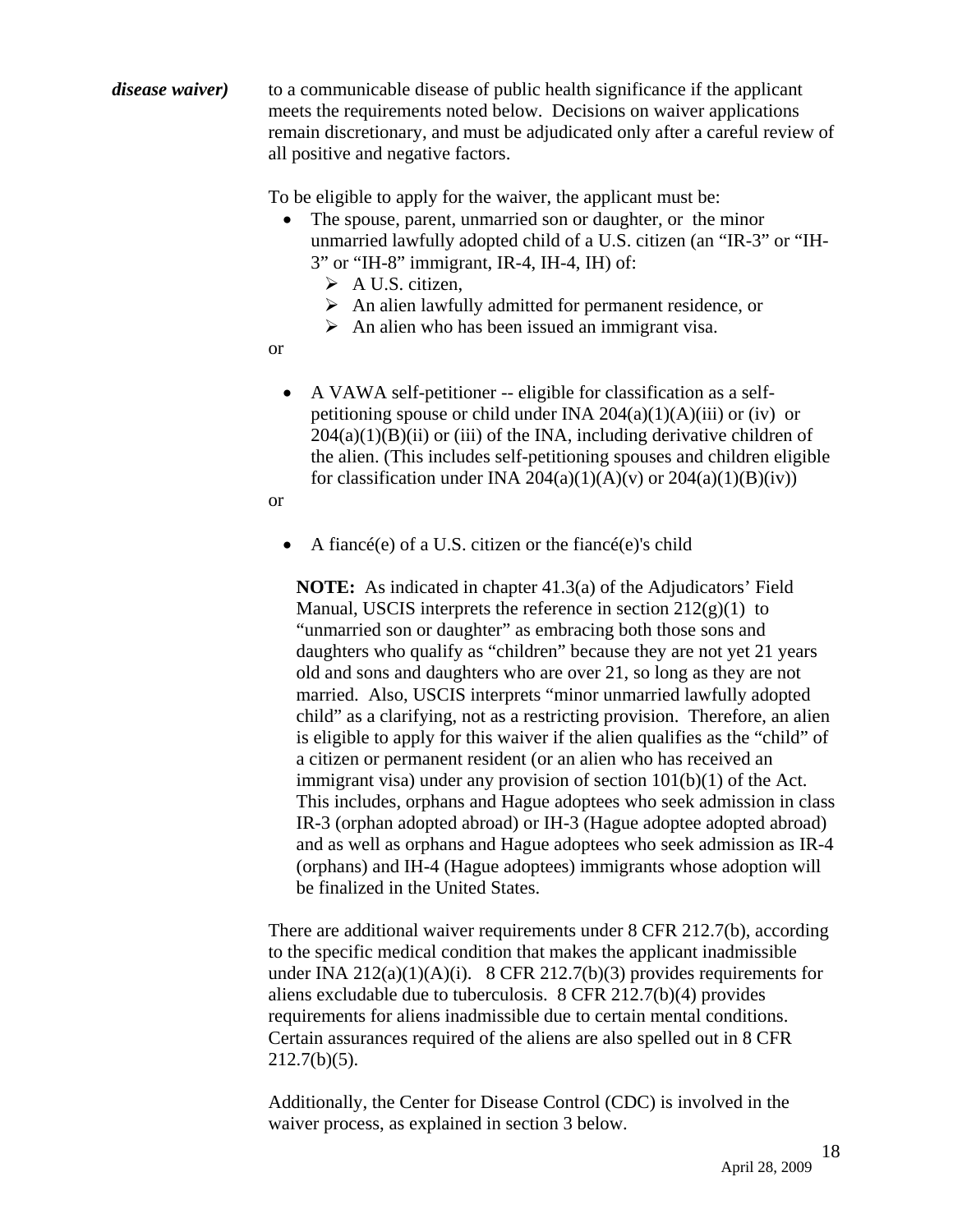# *INA 212(g)(2)*

A waiver of "vaccination" inadmissibility may be approved if:

#### *(Vaccination Waiver)*

- The alien receives the needed vaccination against the vaccine-preventable disease or diseases for which the alien has failed to present documentation of previous vaccination. INA  $212(a)(g)(2)(A)$ . For this waiver to be approved, the individual does not need to file Form I-601; rather, the grant of the waiver is based on Form I-693, Report of Medical Examination of Aliens Seeking Adjustment of Status. For more information, please *see*  AFM chapter 41.3(d).
- A civil surgeon, medical officer, or panel physician, as those terms are defined in 42 CFR 34.2, certifies that such vaccination would not be medically appropriate. INA  $212(a)(g)(2)(B)$ . For this waiver to be approved, the individual does not need to file Form I-601. The grant of the waiver is based on Form I-693, Report of Medical Examination of Aliens Seeking Adjustment of Status. For more information, please *see* AFM chapter 41.3(d).
- The Secretary of the DHS determines that requiring such vaccination would be contrary to the alien's religious beliefs or moral convictions. INA  $212(a)(g)(2)(C)$ . This is the only provision under which the filing of Form I-601 is used.

When adjudicating this waiver, the adjudicator should determine whether

- 1) the opposition is sincere and
- 2) the belief stems from religious or moral convictions.
- Sincerity: To protect only those beliefs that are held as a matter of conscience, adjudicators assess the subjective good faith of an adherent. While an individual may ascribe his or her opposition to vaccinations to a particular religious belief or moral conviction that is inherently opposed to vaccinations, the question then turns to whether that claimed belief or moral conviction is truly held, i.e., whether it is applied consistently. Generally, the applicant must be opposed to vaccinations in any form. The fact that the applicant has received certain vaccinations but not others is not automatic grounds for denial, depending on the reasons provided for having received them. For example, the applicant's religious or moral beliefs may have changed substantially since the date the particular vaccinations were administered, or the applicant may be a child who may have already received certain vaccinations under the routine practices of an orphanage. These examples do not limit the adjudicator's authority to consider all credible circumstances and accompanying evidence.
- Religious/moral convictions: Even if the beliefs are found to be sincere conclusions about vaccinations, they must stem from religious/moral convictions, and must not have been framed in terms of a particular belief so as to gain the legal remedy desired; i.e., a waiver under INA  $212(g)(2)(C)$ . This second requirement should be handled with sensitivity. On the one hand, case law notes that the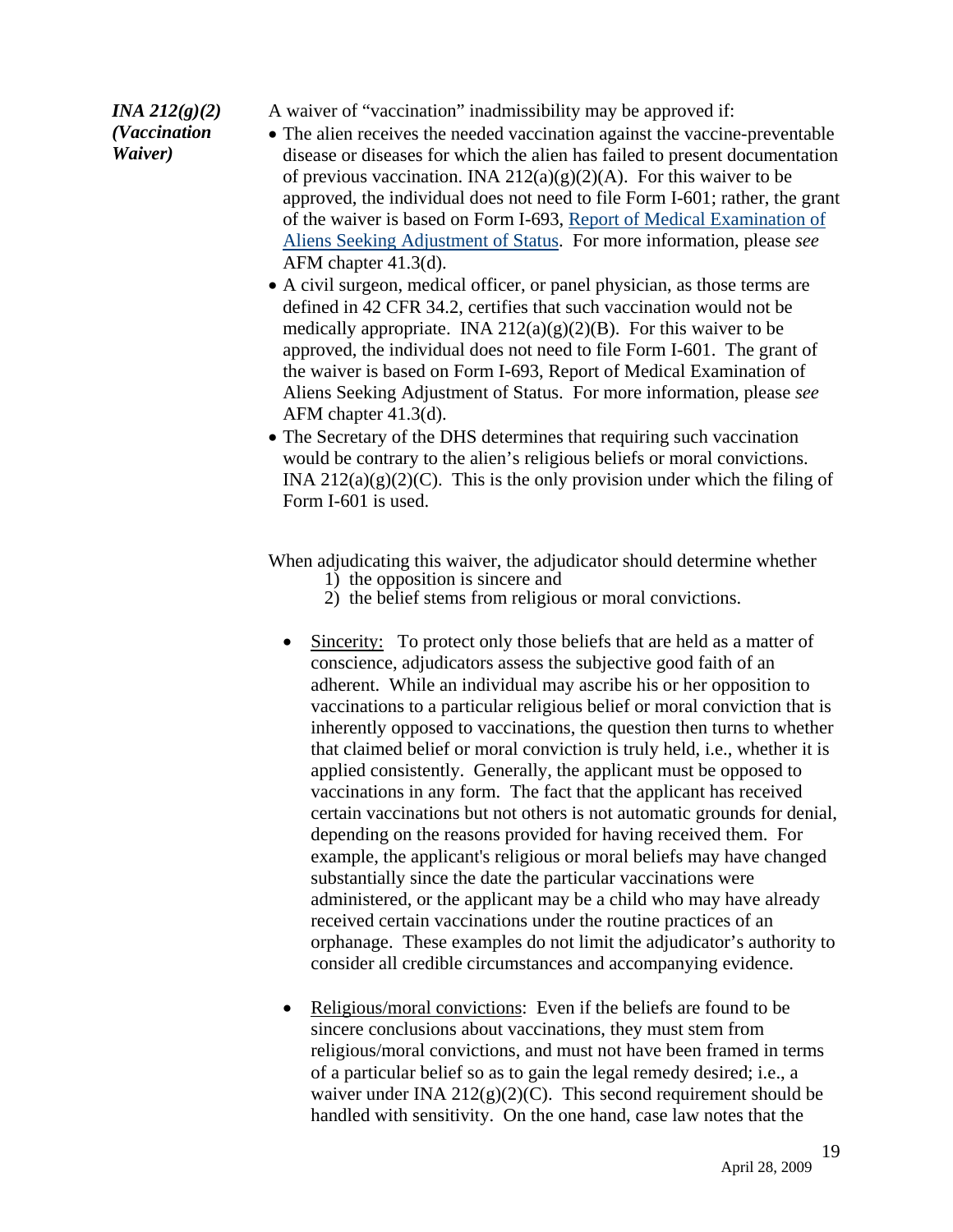individual's religious beliefs must be balanced against the benefit of society as a whole. On the other hand, these same cases also note the importance of being mindful that vaccinations offend certain individuals' religious beliefs.

These requirements may be established through the sworn statement submitted by the applicant. Additional corroborating evidence, if available and credible, may also be considered.

*INA 212(g)(3)*  A waiver of inadmissibility based on a determination that the applicant poses a threat due to a physical or mental disorder may be approved by the Secretary of the DHS after consultation with the Secretary of HHS, and under such conditions as the Secretary of DHS may prescribe by regulation. This type of waiver may be approved only after consultation with the Secretary of HHS, which requires involvement of CDC, as explained in section 3 below. Also, there are additional waiver requirements under 8 CFR 212.7(b).

> In addition to the application, the applicant should submit a complete medical history and a report that addresses the following:

- (a) The applicant's physical or mental disorder, and the behavior associated with the disorder that poses, posed, or may pose in the future a threat to the property, safety, or welfare of the applicant or other individuals. The report should also provide details of any hospitalization, institutional care, or any other treatment the applicant may have received;
- (b) Findings regarding the applicant's current condition, including, if applicable, reports of chest X-rays and a serologic test, if the applicant is 15 years of age or older, and other pertinent diagnostic tests;
- (c) Findings regarding the current mental or physical condition, including a detailed prognosis that should specify, based on a reasonable degree of medical certainty, the possibility that the harmful behavior is likely to recur or that other harmful behavior associated with the disorder is likely to occur; and
- (d) A recommendation concerning treatment that is reasonably available in the United States and that can reasonably be expected to significantly reduce the likelihood that the physical or mental disorder will result in harmful behavior in the future.

*(Waiver of physical or mental disorder with associated harmful behavior)*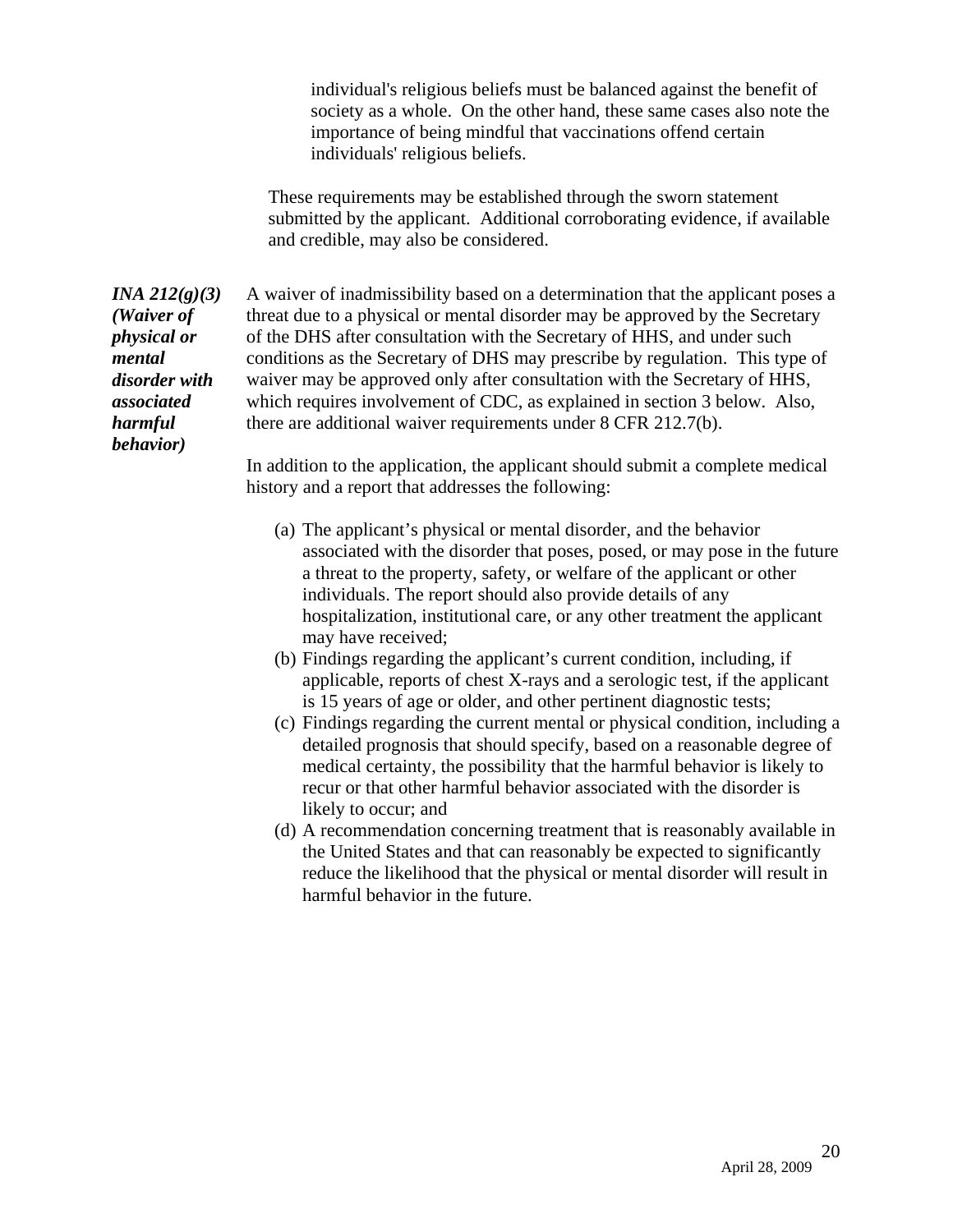| Drug Abuser | There is no provision in INA 212 $(g)$ for the granting of a waiver to an      |
|-------------|--------------------------------------------------------------------------------|
| or Addict   | individual who has been found inadmissible under INA $212(a)(1)(A)(iv)$ due to |
| Waiver      | drug abuse or drug addiction. (Though a waiver for nonimmigrant purposes is    |
|             | available under INA $212(d)(3)$ .)                                             |

An individual who has been found inadmissible under INA  $212(a)(1)(A)(iv)$ due to drug abuse or drug addiction is not precluded from undergoing a reexamination at a later date at his/her own cost.

If, upon reexamination, the civil surgeon or panel physician certifies, per the applicable HHS regulations and CDC's Technical Instructions, that the individual is in remission, the ground of inadmissibility under INA  $212(a)(1)(A)(iv)$  no longer applies.

#### **3. Considerations for Determining Eligibility for 212(g) Waiver**

*The role of CDC*  USCIS may grant the waiver in accordance with the terms, conditions, and controls considered necessary AFTER consulting with the Secretary of HHS. Before USCIS makes a final determination on the waiver application, CDC must first issue an endorsement of review. Note that the CDC's endorsement of review does not constitute waiver approval. Rather, the purpose of the endorsement is for CDC to verify that the applicant (or person assuming responsibility on his/her behalf) has identified a suitable health care provider in the United States.

> This health care provider is required to submit to CDC, within 30 days of the date the applicant is admitted on an immigrant visa or granted adjustment of status, the results of a comprehensive medical evaluation. In addition, the applicant (or person assuming responsibility on his/her behalf) must formally agree to submit to all further examinations or treatment as may be required.

> The consular officer should have had the applicant complete page one of the application and have sent it to the CDC. The applicant must sign a statement indicating he or she will comply with the terms and conditions imposed, such as going to a health care provider and submitting to treatment. The sponsor must have statement B signed by a health care provider in the U.S.

Note: Please keep in mind that the CDC only wants COPIES of everything, not originals, as they have been returning originals to the field and state that they may no longer be able to return them.

*Special Considerations for individuals infected with HIV* 

The National Institutes of Health Revitalization INA of 1993, which became effective on July 10, 1993, amended INA  $212(a)(1)(A)(i)$  to mandate that a communicable disease of public health significance now includes "infection with the etiologic agent for acquired immune deficiency syndrome." Accordingly, aliens infected with the HIV virus continue to be inadmissible unless they are eligible for a waiver of inadmissibility. The CDC has created an HIV supplement to be used for immigrant visa and adjustment of status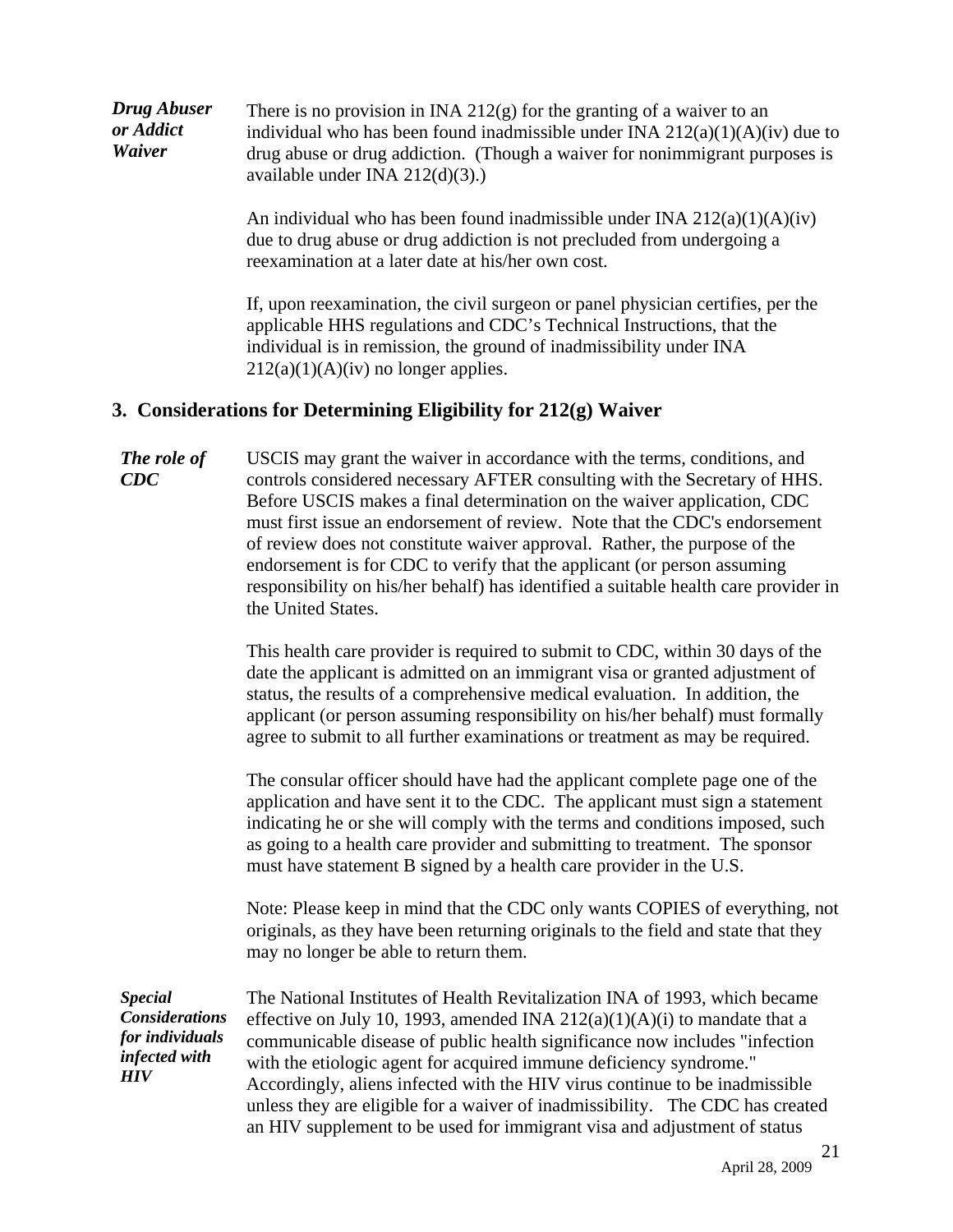applicants that must be endorsed by the applicant and the health care provider. If an individual is found inadmissible under INA  $212(a)(1)(A)(i)$  on account of HIV infection and he or she submits documentation establishing the requisite family relationship specified under INA 212(g) , adjudicators should consider the relevant discretionary factors to determine whether the waiver should be granted. Consistent with established policy, discretion will be exercised favorably only if the applicant can also establish that:

- (1) the danger to the public health of the United States created by his or her admission is minimal;
- (2) the possibility of the spread of the infection created by his or her admission to the United States is minimal; and
- (3) there will be no cost incurred by any level of government agency of the United States without the prior consent of that agency.

*See, Immigrant Waivers for Aliens Found Excludable Under Section 212(a)(1)(A)(i) of the Immigration and Nationality Act Due to HIV Infection*, Aleinikoff, Exec. Assoc. Comm., HQ 212.3-P (Sept. 6, 1995)

- *Evidence* Examples of the evidence considered sufficient to meet discretionary criteria noted above include, but are not limited to:
	- $\triangleright$  Evidence that the applicant has arranged for medical treatment in the United States,
	- $\triangleright$  The applicant's awareness of the nature and severity of his/her medical condition,
	- $\triangleright$  Evidence of counseling,
	- $\triangleright$  The applicant's willingness to attend educational seminars and counseling sessions, and
	- $\triangleright$  The applicant's knowledge of the modes of transmission of the disease.

Access to publicly funded medical treatment for HIV does not automatically mean that the alien is ineligible for a positive exercise of discretion.

- $\triangleright$  Aliens who are participating in a government-funded study must submit a letter from the agency conducting the study confirming their participation and the extent of medical coverage provided.
- $\triangleright$  Aliens whose medical treatment will be funded by any government agency (local, state, or federal) must submit a letter of consent from that agency or his/her designee.

## **C. Criminal related grounds**

*INA* 

#### **1. Criminal-related inadmissibility provisions for which waivers may be available**

The alien has been convicted of, or admits having committed, or admits committing acts which constitute the essential elements of a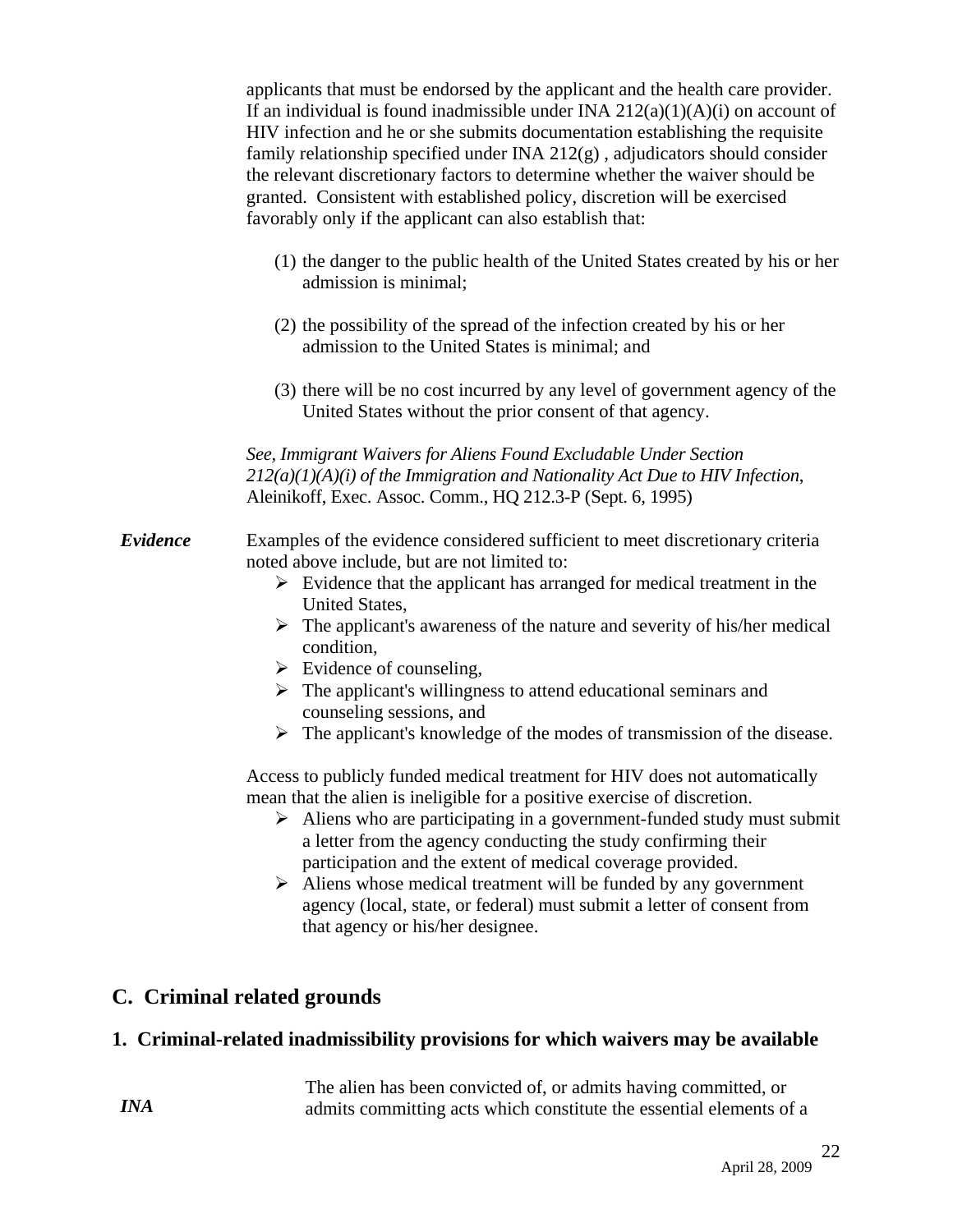*212(a)(2)(A)(i)(I) (CIMT)* 

crime involving moral turpitude (CIMT). An alien cannot be found inadmissible based on admission with respect to a crime for which the alien has been tried and acquitted, or, for which, charges have been dismissed by a court. 9 FAM 40.21(a) N5.2

INA  $212(a)(2)(A)(ii)$  describes a few exceptions to the general rule that a crime involving moral turpitude makes an alien inadmissible, as noted below.

#### **EXCEPTIONS:**

 $\triangleright$  Purely political offense:

- Defined in DOS regulations at 22 CFR  $20.41(a)(6)$ .
- Includes offenses that resulted in a conviction obviously based on fabricated charges or predicated on repressive measures against racial, religious, or political minorities.
- $\triangleright$  INA 212(a)(2)(A)(ii)(I):
	- Only 1 CIMT was committed, and
	- The alien was under age 18 at the time, and
	- The CIMT was committed and the alien was released (if confined) more than 5 years before the date of application for a visa, admission, or adjustment of status.

#### $\triangleright$  INA 212(a)(2)(A)(ii)(II):

- Only 1 CIMT was committed, and
- The maximum penalty possible did not exceed 1 year, and
- $\blacksquare$  If convicted, the sentence imposed did not exceed 6 months (regardless of the time actually served).

*212(a)(2)(A)(i)(II) (Controlled substance violation)* The alien has been convicted of, or admits having committed, or admits committing acts which constitute the essential elements of a violation of (or a conspiracy or attempt to violate) any law or regulation of a State, the U.S., or a foreign country relating to a controlled substance (as defined in section 102 of the Controlled Substances Act (21 U.S.C. 802)).

*INA 212(a)(2)(B) (Multiple convictions)*  The alien has been convicted of 2 or more offenses (other than purely political offenses), regardless of whether the offenses involved moral turpitude, for which the combined sentences to imprisonment were 5 years or more.

> **NOTE:** If an alien has been convicted of two or more crimes that do not involve moral turpitude, prostitution, or controlled substances, and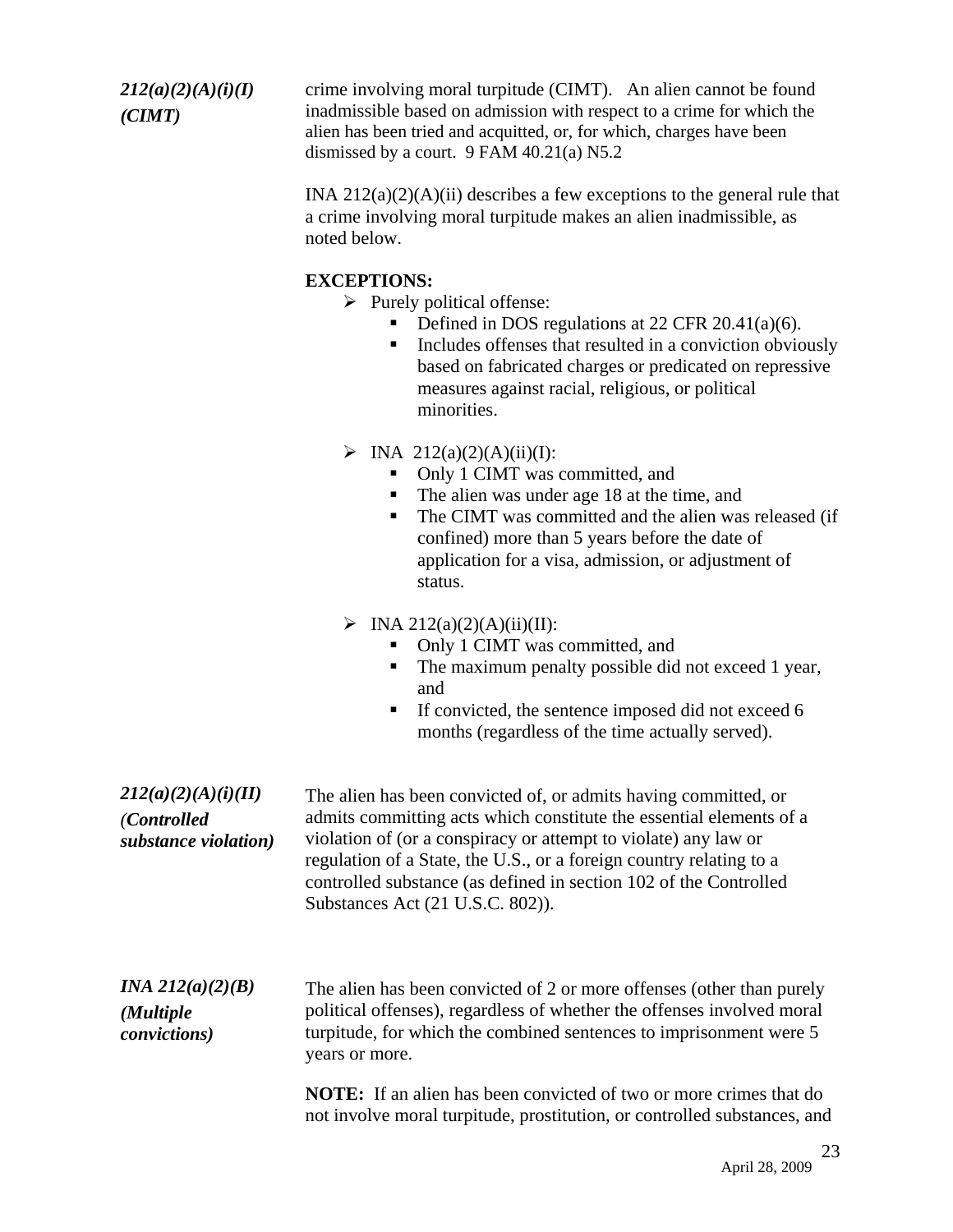|                                                                        | the alien was sentenced to less than 5 years of imprisonment, the alien<br>is not inadmissible based on those convictions.                                                                                                                                                                                                                                                                                                                                                                                                                                                                                                                                                                                                                                                                                                                                |
|------------------------------------------------------------------------|-----------------------------------------------------------------------------------------------------------------------------------------------------------------------------------------------------------------------------------------------------------------------------------------------------------------------------------------------------------------------------------------------------------------------------------------------------------------------------------------------------------------------------------------------------------------------------------------------------------------------------------------------------------------------------------------------------------------------------------------------------------------------------------------------------------------------------------------------------------|
| <i>INA 212(a)(2)(C)</i><br>(Controlled<br>substances<br>traffickers)   | The alien is known or reasonably believed to be, or to have been, an<br>illicit trafficker in any controlled substance or in any listed chemical<br>(as defined in section 102 of the Controlled Substances Act (21 U.S.C.<br>$802$ ), or to be or to have been a knowing aider, assister, abettor,<br>conspirator, or colluder with others in the illicit trafficking in any<br>controlled substance or in any listed chemical (as defined in section<br>102 of the Controlled Substances Act (21 U.S.C. 802)).                                                                                                                                                                                                                                                                                                                                          |
|                                                                        | <b>NOTE:</b> The spouse, son, or daughter of any alien who is a controlled<br>substance trafficker is also inadmissible under INA $212(a)(2)(C)$ if<br>within the past 5 years, the spouse, son, or daughter obtained any<br>financial or other benefit from the illicit activity, and knew, or<br>reasonably should have known that the financial or other benefit was<br>the product of such illicit activity.                                                                                                                                                                                                                                                                                                                                                                                                                                          |
| <i>INA</i> $212(a)(2)(D)$<br>(Prostitution and<br>commercialized vice) | The alien<br>Is coming to the U.S. solely, principally, or incidentally to engage<br>➤<br>in prostitution, or<br>Has engaged in prostitution within 10 years of the date of visa<br>➤<br>application, admission, or adjustment of status, or<br>$\triangleright$ Directly or indirectly procures or attempts to procure prostitutes or<br>persons for the purpose of prostitution, or<br>$\triangleright$ Within 10 years of the date of application for a visa, admission, or<br>adjustment of status, procured or attempted to procure, or import<br>prostitutes, or persons for the purpose of prostitution, or<br>$\triangleright$ Receives or within such 10-year period received, the proceeds of<br>prostitution, or<br>Is coming to the U.S. to engage in any other unlawful<br>➤<br>commercialized vice, whether or not related to prostitution. |
| <i>INA</i> $212(a)(2)(E)$<br>(Criminals who have<br>asserted immunity) | The alien has committed a serious criminal offense (as defined in INA<br>$101(h)$ ) in the U.S., has asserted diplomatic immunity to avoid<br>prosecution, has left the U.S. as a consequence of the crime, and has<br>not subsequently submitted fully to the jurisdiction of the U.S. court<br>having jurisdiction over the crime.                                                                                                                                                                                                                                                                                                                                                                                                                                                                                                                      |

# **2. Considerations for Determining Applicability of Inadmissibility Ground**

| <b>Moral Turpitude</b> | Black's Law Dictionary contains the following definition of moral<br>turpitude:                                                                        |
|------------------------|--------------------------------------------------------------------------------------------------------------------------------------------------------|
|                        | "[A]ct of baseness, vileness, or the depravity in private and social duties<br>which man owes to his fellow man, or to society in general, contrary to |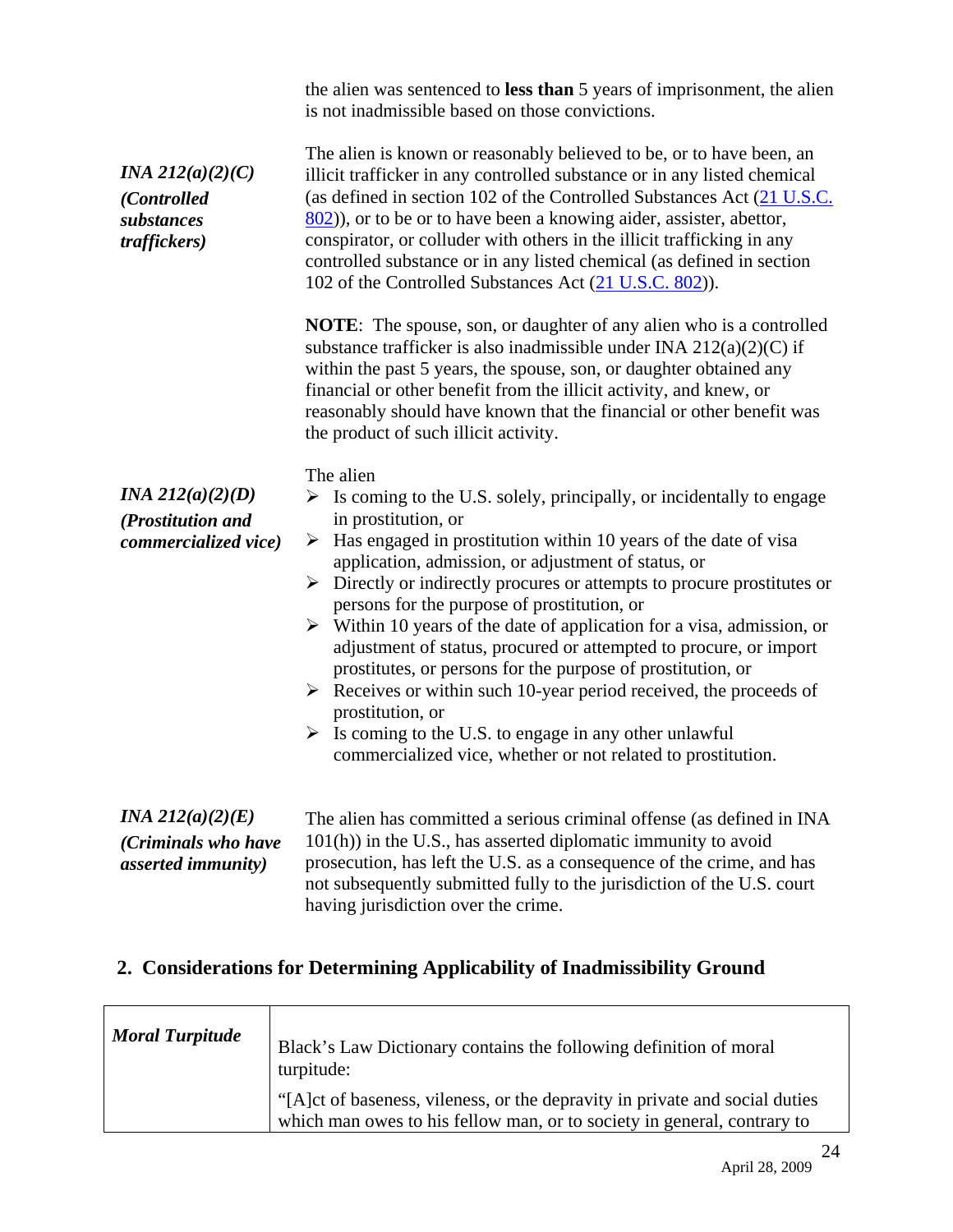| accepted and customary rule of right and duty between man and<br>manAct or behavior that gravely violates moral sentiment or accepted<br>moral standards of community and is a morally culpable quality held to be<br>present in some criminal offenses as distinguished from othersThe<br>quality of a crime involving grave infringement of the moral sentiment of<br>the community as distinguished from statutory mala prohibita."                                                                                                                                                                                                     |
|--------------------------------------------------------------------------------------------------------------------------------------------------------------------------------------------------------------------------------------------------------------------------------------------------------------------------------------------------------------------------------------------------------------------------------------------------------------------------------------------------------------------------------------------------------------------------------------------------------------------------------------------|
| Reckless conduct or a conscious disregard of substantial risk can equal<br>moral turpitude. Matter of Wojtkow, 18 I&N Dec. 111 (BIA 1981); Matter<br>of Medina, 15 I &N Dec. 611 (BIA 1976), aff'd sub nom. Medina-Luna v.<br>INS, 547 F.2d 1171 (7th Cir. 1977).                                                                                                                                                                                                                                                                                                                                                                          |
| Crimes involving negligent conduct, where the offender failed to be aware<br>of a substantial risk involved in the conduct, are generally not found to<br>involve moral turpitude. Matter of Perez-Contreras, 20 I&N Dec. 615<br>(BIA 1992).                                                                                                                                                                                                                                                                                                                                                                                               |
| Statute, not conduct, controls whether a crime is a CIMT. Matter of Short,<br>20 I&N Dec 136, 137 (BIA 1989).                                                                                                                                                                                                                                                                                                                                                                                                                                                                                                                              |
| Classification of the crime as a felony or misdemeanor does not control<br>whether a crime is a CIMT. Matter of Abreu-Semino, 12 I&N Dec. 775,<br>777 (BIA 1968).                                                                                                                                                                                                                                                                                                                                                                                                                                                                          |
| To determine whether a conviction is for a crime involving moral<br>turpitude: (1) look to the statute of conviction under the categorical<br>inquiry; (2) if the categorical inquiry does not resolve the question, engage<br>in a modified categorical inquiry and examine the record of conviction,<br>including documents such as the indictment, the judgment of conviction,<br>jury instructions, a signed guilty plea, and the plea transcript; and (3) if the<br>record of conviction is inconclusive, consider any additional evidence<br>deemed necessary or appropriate. Matter of Silva-Trevino, 24 I&N Dec.<br>687 (AG 2008). |
| While murder, bank robbery, and rape, seem obviously to be CIMTs, there<br>are some less serious crimes that are nonetheless CIMTs. For example,<br>petty larceny and tax evasion may be CIMTs. Similarly, other offenses,<br>depending on the circumstances, may or may not be CIMTs; for example,<br>sometimes manslaughter and assault are crimes involving moral turpitude,<br>and sometimes they are not, depending on the Statutory language.                                                                                                                                                                                        |
| Some guidelines regarding specific categories of crimes are provided<br>below. In addition, an extensive outline of types of crimes as CIMTs, and<br>the case law regarding those crimes, can be found in the Adjudicator's<br>Toolbox at:                                                                                                                                                                                                                                                                                                                                                                                                 |
| http://uscis.dhs.gov/dao/documents/cimt.doc                                                                                                                                                                                                                                                                                                                                                                                                                                                                                                                                                                                                |
| However, if an adjudicator is uncertain whether the crime involves moral<br>turpitude, attorneys from the Office of Chief Counsel should be consulted.                                                                                                                                                                                                                                                                                                                                                                                                                                                                                     |

J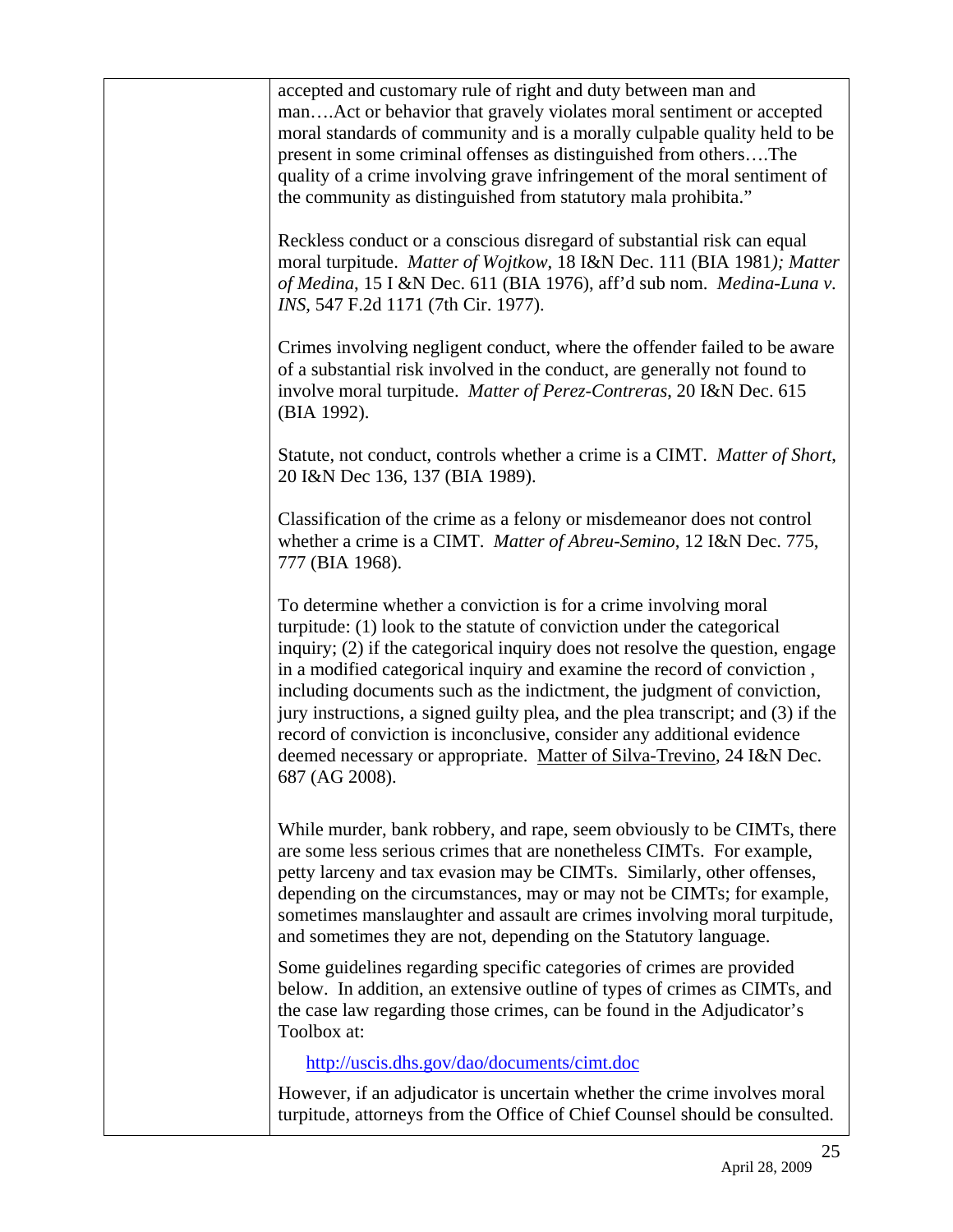| Crimes against the<br>gov't                               | CIMT: Counterfeiting, perjury, willful tax evasion, using mail to defraud,<br>welfare fraud.                                                                                                                                                                                                                                                                                                                                                                                                                                                                                                           |
|-----------------------------------------------------------|--------------------------------------------------------------------------------------------------------------------------------------------------------------------------------------------------------------------------------------------------------------------------------------------------------------------------------------------------------------------------------------------------------------------------------------------------------------------------------------------------------------------------------------------------------------------------------------------------------|
|                                                           | NOT CIMT: False statements not amounting to perjury.                                                                                                                                                                                                                                                                                                                                                                                                                                                                                                                                                   |
| Crimes against the<br>individual                          | CIMT: Murder, voluntary manslaughter, kidnapping, assault with intent<br>to rob or kill, assault with a deadly weapon, assault against a police officer.                                                                                                                                                                                                                                                                                                                                                                                                                                               |
|                                                           | NOT CIMT: Involuntary manslaughter (unless "recklessness" in the sense<br>of wanton disregard of a known risk is an element of the offense),<br>possession of weapons offenses (no intent to use), joyriding, and<br>disorderly conduct.                                                                                                                                                                                                                                                                                                                                                               |
| Crimes against<br>property                                | CIMT: Blackmail, forgery, robbery, burglary, extortion, malicious<br>destruction of property.                                                                                                                                                                                                                                                                                                                                                                                                                                                                                                          |
|                                                           | Not CIMT: Possession of stolen property where guilty knowledge is not<br>essential, damaging private property where no evil intent is required by the<br>governing law where the offense occurred.                                                                                                                                                                                                                                                                                                                                                                                                     |
| Driving under the                                         | Simple Driving Under the Influence (DUI) is not a CIMT.                                                                                                                                                                                                                                                                                                                                                                                                                                                                                                                                                |
| influence                                                 | Aggravated DUI can be a CIMT, if the statute under which the alien was<br>charged has an element of knowingly driving while intoxicated, or<br>knowing that one's license was suspended. Matter of Torres-Varela, 23<br>I&N Dec. 78 (BIA 2001).                                                                                                                                                                                                                                                                                                                                                        |
| <b>Definition of</b><br>conviction<br>INA $101(a)(48)(A)$ | The term "conviction" means, with respect to an alien, a formal judgment<br>of guilt of the alien entered by a court or, if adjudication of guilt has been<br>withheld, where-                                                                                                                                                                                                                                                                                                                                                                                                                         |
|                                                           | (i) a judge or jury has found the alien guilty or the alien has entered a plea<br>of guilty or nolo contendere or has admitted sufficient facts to warrant a<br>finding of guilt, and                                                                                                                                                                                                                                                                                                                                                                                                                  |
|                                                           | (ii) the judge has ordered some form of punishment, penalty, or restraint<br>on the alien's liberty to be imposed.                                                                                                                                                                                                                                                                                                                                                                                                                                                                                     |
| Evidence                                                  | If an alien has not been convicted of a crime, his or her admission of<br>➤<br>the essential elements of the crime may render him or her inadmissible.<br>When an inadmissibility determination is based on commission of the<br>essential elements of a crime involving moral turpitude, the FAM<br>requires consular officers to make the verbatim transcript of the<br>proceedings under oath and to follow specific rules of procedures<br>described in 9 FAM. $40.21(a)$ N5.1. If such a transcript is not provided<br>with the Form I-601 packet, Field Office Directors should reach out to the |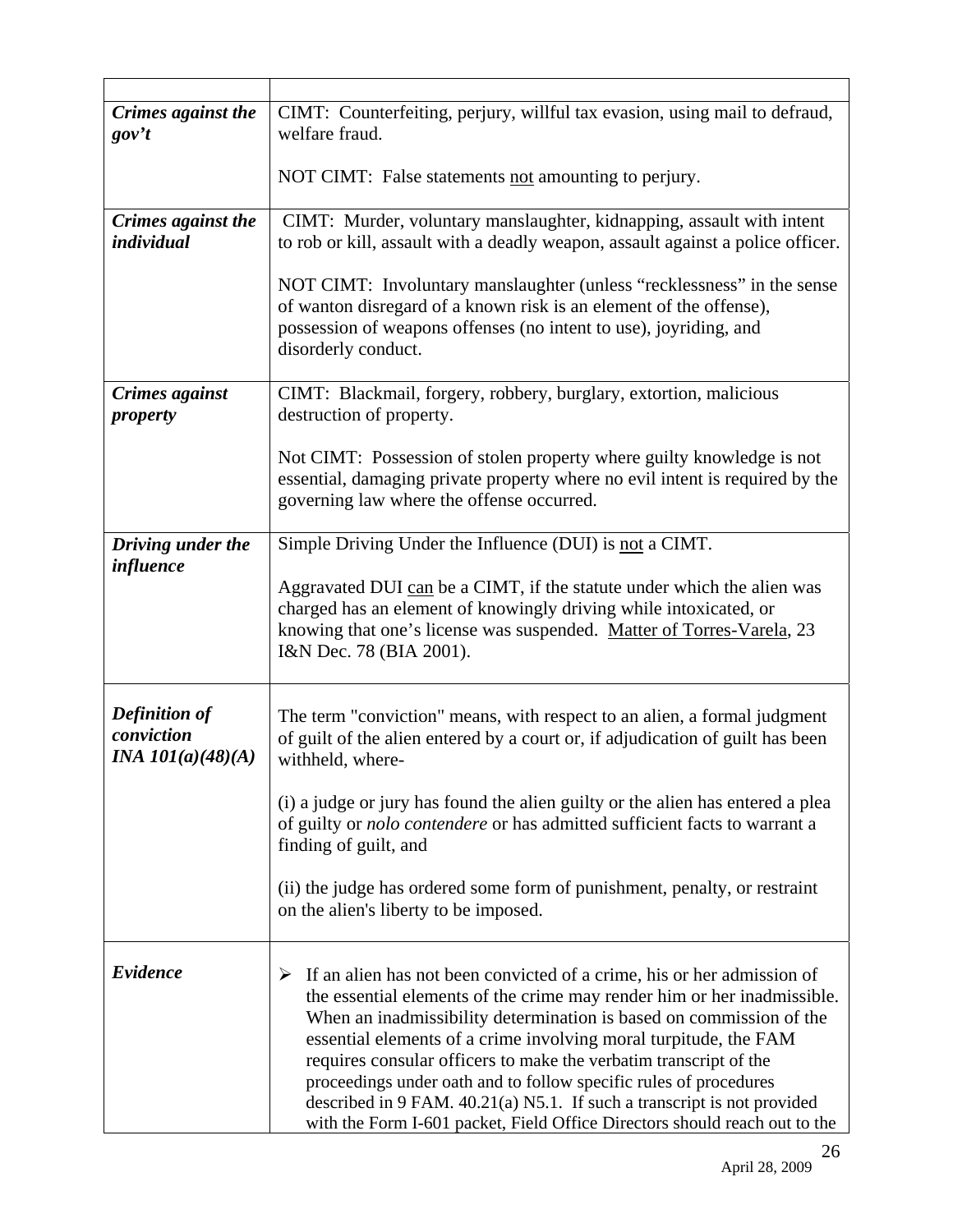|                                                                       | Chief of the Immigrant Visa Section to ensure that the transcript is<br>provided.                                                                                                                                                                                                                                                                                                                                                                                                                                                                                                                                                                                     |
|-----------------------------------------------------------------------|-----------------------------------------------------------------------------------------------------------------------------------------------------------------------------------------------------------------------------------------------------------------------------------------------------------------------------------------------------------------------------------------------------------------------------------------------------------------------------------------------------------------------------------------------------------------------------------------------------------------------------------------------------------------------|
|                                                                       | If the alien has been convicted of a crime that appears to render the<br>➤<br>alien inadmissible, and there is not an official record of the conviction<br>in the record of proceeding, the official record should be requested<br>from the alien. In cases of convictions involving moral turpitude, the<br>FAM requires DOS to ensure that certified copies of the items listed in<br>$9$ FAM 40.21(A) PN1.1 (1), (2) and (3) (with translations where<br>necessary), are attached to Form I-601. If the court records are not<br>available, the consular officer must prepare a statement to that effect as<br>an attachment to Form I-601. See FAM 40.21(A) PN2.3 |
| How long ago the<br>crime was<br>committed                            | If the crime is related to prostitution and was committed more than 10<br>years ago, the applicant may be admissible. See INA $212(a)(2)(D)$                                                                                                                                                                                                                                                                                                                                                                                                                                                                                                                          |
|                                                                       | If a CIMT was committed more than 5 years before the date of application<br>and the applicant was under 18 at the time it was committed, the applicant<br>may be admissible, provided the applicant was convicted of only one<br>CIMT. See INA 212(a)(2)(A)(ii)(II).                                                                                                                                                                                                                                                                                                                                                                                                  |
| The age of the<br>applicant at the<br>time the crime was<br>committed | An adjudication of juvenile delinquency is not a conviction, whether the<br>adjudication occurred in the United States or abroad. If a person was tried<br>and convicted in the United States as an adult, however, the offense may<br>qualify as a conviction.                                                                                                                                                                                                                                                                                                                                                                                                       |
|                                                                       | For offenses outside the United States, the Federal Juvenile Delinquency<br>Act may be consulted to determine whether what appears to be an adult<br>conviction should be deemed to be juvenile delinquency. If the applicant<br>was under 15 when the crime was committed, the crime is considered<br>juvenile delinquency under the Federal Juvenile Delinquency Act (FJDA)<br>and the applicant is admissible.                                                                                                                                                                                                                                                     |
|                                                                       | If the applicant was $15$ , 16, or 17 when a <b>non-violent</b> non-drug offense<br>was committed, the offense may be considered juvenile delinquency under<br>the FJDA and the applicant is admissible.                                                                                                                                                                                                                                                                                                                                                                                                                                                              |
| <b>Expungements and</b><br>pardons                                    | If a conviction has been expunged or pardoned, check with counsel to<br>determine whether it still provides an inadmissibility ground.                                                                                                                                                                                                                                                                                                                                                                                                                                                                                                                                |
| <b>Vacated</b><br>convictions                                         | If a court vacates a conviction on the merits or for a constitutional or<br>statutory defect, then there may be no conviction for immigration purposes<br>(though the applicant may still be inadmissible if the applicant admits to<br>having committed acts that constitute inadmissibility grounds). See Matter<br>of Sirhan, 13 I&N Dec. 592. Check with counsel if it appears that the                                                                                                                                                                                                                                                                           |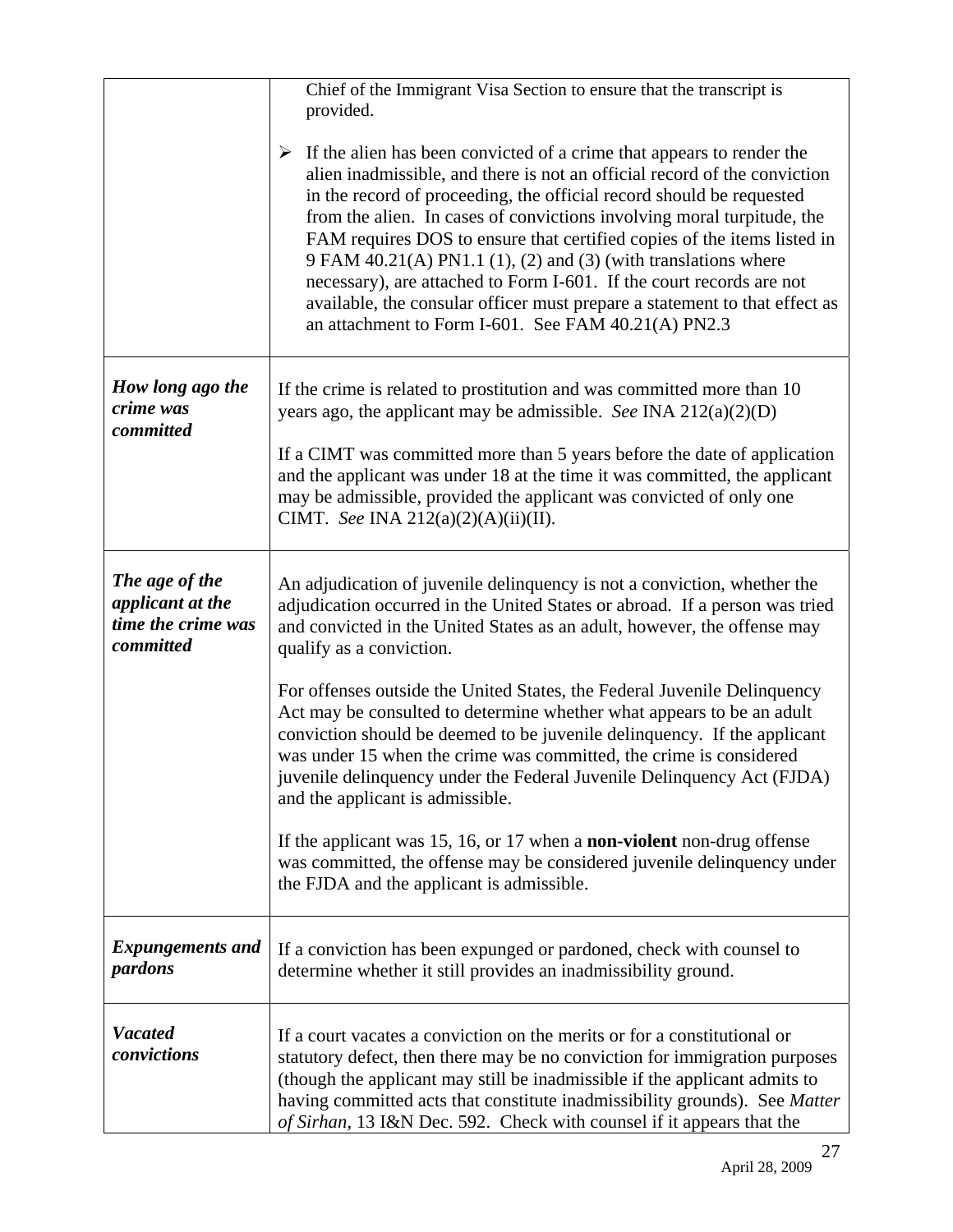|                  | conviction was vacated solely to relieve the alien of the immigration<br>consequences of the conviction.                                                                                                                                                                                                                                                                                                                                                                                                                                                                                                                                                 |
|------------------|----------------------------------------------------------------------------------------------------------------------------------------------------------------------------------------------------------------------------------------------------------------------------------------------------------------------------------------------------------------------------------------------------------------------------------------------------------------------------------------------------------------------------------------------------------------------------------------------------------------------------------------------------------|
| <b>Suspended</b> | INA section $101(a)(48)(B)$ states: "Any reference to a term of                                                                                                                                                                                                                                                                                                                                                                                                                                                                                                                                                                                          |
| <b>Sentences</b> | imprisonment or a sentence with respect to an offense is deemed to include<br>the period of incarceration or confinement ordered by a court of law<br>regardless of any suspension of the imposition or execution of that<br>imprisonment or sentence in whole or in part." This provision was added<br>in 1996 with IIRIRA. Therefore, if a court provides a sentence but<br>subsequently suspends the sentence the subsequently suspended sentence<br>is a sentence actually imposed for purposes of INA section $212(a)(2)$ . See<br>Matter of S-S- 21 I&N Dec. 900 (BIA 1997); See pre-IIRIRA case: Matter<br>of Esposito, 21 I&N Dec. 1 (BIA 1995). |

## **3. Waivers for Criminal Activity – INA 212(h)**

A waiver for the criminal-related inadmissibility grounds is authorized under INA 212(h) of the INA. As outlined below, there are two ways to establish eligibility for a waiver of the criminalrelated inadmissibility grounds.

| <b>Waivers of INA</b><br>$212(a)(2)$ --                                        | First, an applicant may be eligible for a waiver if he or she meets each of the<br>following three requirements:                                                                                                                                                                                                                                                                                                                                                     |
|--------------------------------------------------------------------------------|----------------------------------------------------------------------------------------------------------------------------------------------------------------------------------------------------------------------------------------------------------------------------------------------------------------------------------------------------------------------------------------------------------------------------------------------------------------------|
| Without a<br><b>Qualifying</b><br>Relationship<br>("Rehabilitation<br>waiver") | The alien is only inadmissible under subparagraph $(D)(i)$ (engaging in<br>➤<br>prostitution) or $(D)(ii)$ (procuring prostitution) or the activities for which<br>the applicant is inadmissible occurred more than 15 years before the date<br>of the application for a visa; and<br>The applicant's admission to the U.S would not be contrary to the<br>➤<br>national welfare, safety, or security of the U.S.; and<br>The applicant has been rehabilitated.<br>➤ |
| <b>Waivers of INA</b><br>$212(a)(2) - With$<br>a Qualifying<br>Relationship    | The waiver may be granted for an alien who establishes that:<br>$\triangleright$ refusal of admission to the U.S. would result in extreme hardship to a<br>U.S. citizen or lawful permanent resident spouse, parent, child or son<br>or daughter, or the K visa petitioner would experience extreme<br>hardship if the applicant were denied admission, and<br>$\triangleright$ a waiver is warranted as a matter of discretion.                                     |
|                                                                                | There is no requirement for any passage of time subsequent to the<br>commission of the crime, such as the 15-year requirement in the<br>"rehabilitation waiver."                                                                                                                                                                                                                                                                                                     |
| <b>Waivers of INA</b><br>212(a)(2) NOT                                         | A waiver under INA 212(h) is not available to:<br>$\triangleright$ Any alien who is inadmissible for murder or criminal acts involving<br>torture, or an attempt or conspiracy to commit murder or a criminal act<br>28                                                                                                                                                                                                                                              |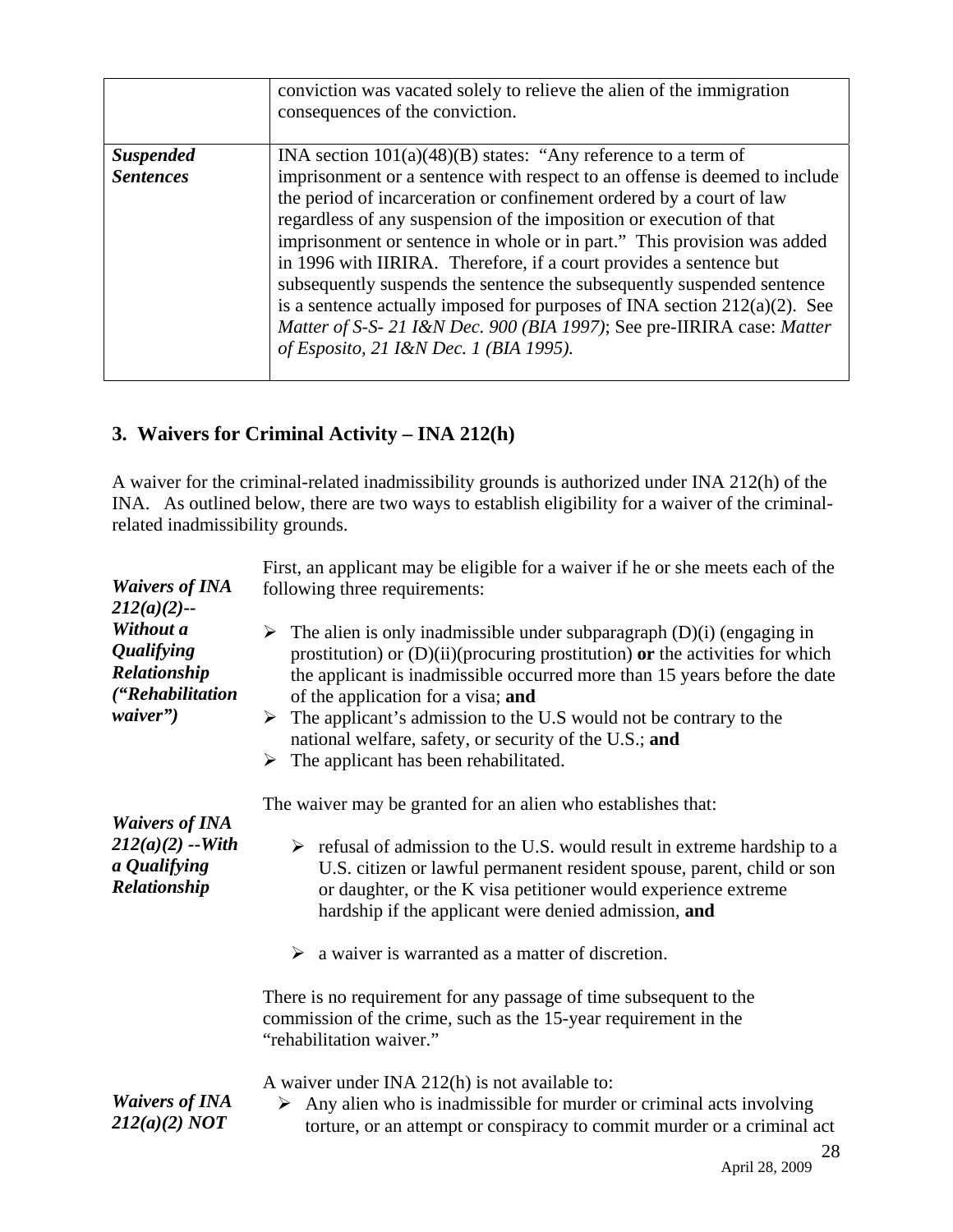| <b>Available</b>        | involving torture,                                                                                                                                                                                                                                                                                                                                                                                                                                                                            |  |  |
|-------------------------|-----------------------------------------------------------------------------------------------------------------------------------------------------------------------------------------------------------------------------------------------------------------------------------------------------------------------------------------------------------------------------------------------------------------------------------------------------------------------------------------------|--|--|
|                         | $\triangleright$ A LPR who has been convicted of an aggravated felony as defined in                                                                                                                                                                                                                                                                                                                                                                                                           |  |  |
|                         | INA $101(a)(43)$ ;                                                                                                                                                                                                                                                                                                                                                                                                                                                                            |  |  |
|                         | $\triangleright$ An alien who is already an LPR, unless the LPR has lawfully resided<br>in the U.S. for a continuous period of at least 7 years (note: it is not<br>necessary for the LPR to have been an LPR for the entire 7 year period,<br>thus, time residing in the U.S. lawfully in a status other than LPR<br>status can be included in determining whether the alien has lawfully<br>resided in the U.S. for the 7 year period. See Matter of Rotimi, 24 I&N<br>Dec. 467 (BIA 2008); |  |  |
|                         | $\triangleright$ An alien inadmissible for involvement in controlled-substance<br>trafficking, or for violating law relating to controlled substances,<br>except an alien who is inadmissible for a single offense of simple<br>possession of 30 grams or less of marijuana;                                                                                                                                                                                                                  |  |  |
|                         | An alien inadmissible under INA 212(a)(2)(G) (foreign government                                                                                                                                                                                                                                                                                                                                                                                                                              |  |  |
|                         | officials who have committed severe violations of religious freedom);                                                                                                                                                                                                                                                                                                                                                                                                                         |  |  |
|                         | An alien inadmissible under INA $212(a)(2)(H)$ (related to significant<br>≻                                                                                                                                                                                                                                                                                                                                                                                                                   |  |  |
|                         | trafficking in persons); and                                                                                                                                                                                                                                                                                                                                                                                                                                                                  |  |  |
|                         | An alien inadmissible under INA 212(a)(2)(I) (related to money<br>laundering).                                                                                                                                                                                                                                                                                                                                                                                                                |  |  |
| <b>Conviction for a</b> | If the alien has been convicted of a violent or dangerous crime, the discretion                                                                                                                                                                                                                                                                                                                                                                                                               |  |  |
| <b>Violent</b> or       | to grant a waiver may not be exercised in favor of the alien unless the alien                                                                                                                                                                                                                                                                                                                                                                                                                 |  |  |
| <b>Dangerous</b>        | establishes that an extraordinary circumstance warrants approving the                                                                                                                                                                                                                                                                                                                                                                                                                         |  |  |
| <b>Crime</b>            | waiver. (Note: Violent or dangerous crime is defined on a case by case                                                                                                                                                                                                                                                                                                                                                                                                                        |  |  |
|                         | determination and it includes crimes such as murder, assault with a deadly<br>weapon and armed robbery. End note.) Extraordinary circumstances may<br>exist if the case involves national security or foreign policy consideration, or                                                                                                                                                                                                                                                        |  |  |
|                         | if denial of the admission of the alien would result in exceptional and                                                                                                                                                                                                                                                                                                                                                                                                                       |  |  |
|                         | extremely unusual hardship. Even if this standard is met, the waiver may                                                                                                                                                                                                                                                                                                                                                                                                                      |  |  |
|                         | still be denied. See 8 CFR 212.7(d). If the adjudicator believes that                                                                                                                                                                                                                                                                                                                                                                                                                         |  |  |
|                         | discretion should be exercised favorably in a case involving violent or                                                                                                                                                                                                                                                                                                                                                                                                                       |  |  |
|                         | dangerous crime, concurrence must be provided in writing by the Chief or                                                                                                                                                                                                                                                                                                                                                                                                                      |  |  |
|                         | Deputy Chief of International Operations before the application is approved.                                                                                                                                                                                                                                                                                                                                                                                                                  |  |  |

# **D. Immigrant Membership in a Totalitarian Party and Waiver – INA 212(a)(3)(D)(i)**

# **1. Totalitarian Party Related Inadmissibility Provision**

| <i>INA</i><br>212(a)(3)(D)(i) | An immigrant, who has been a member of or affiliated with the Communist<br>or any other totalitarian party (or subdivision or affiliate thereof), whether<br>domestic or foreign. |
|-------------------------------|-----------------------------------------------------------------------------------------------------------------------------------------------------------------------------------|
| $Exceptions -$                | There are several exceptions available for this ground of inadmissibility                                                                                                         |
| <i>INA</i>                    | (and one waiver, see immediately, below). An applicant does not need to                                                                                                           |
| 212(a)(3)(D)(ii)              | file a Form I-601 in order to claim an exception. If the requirements of an                                                                                                       |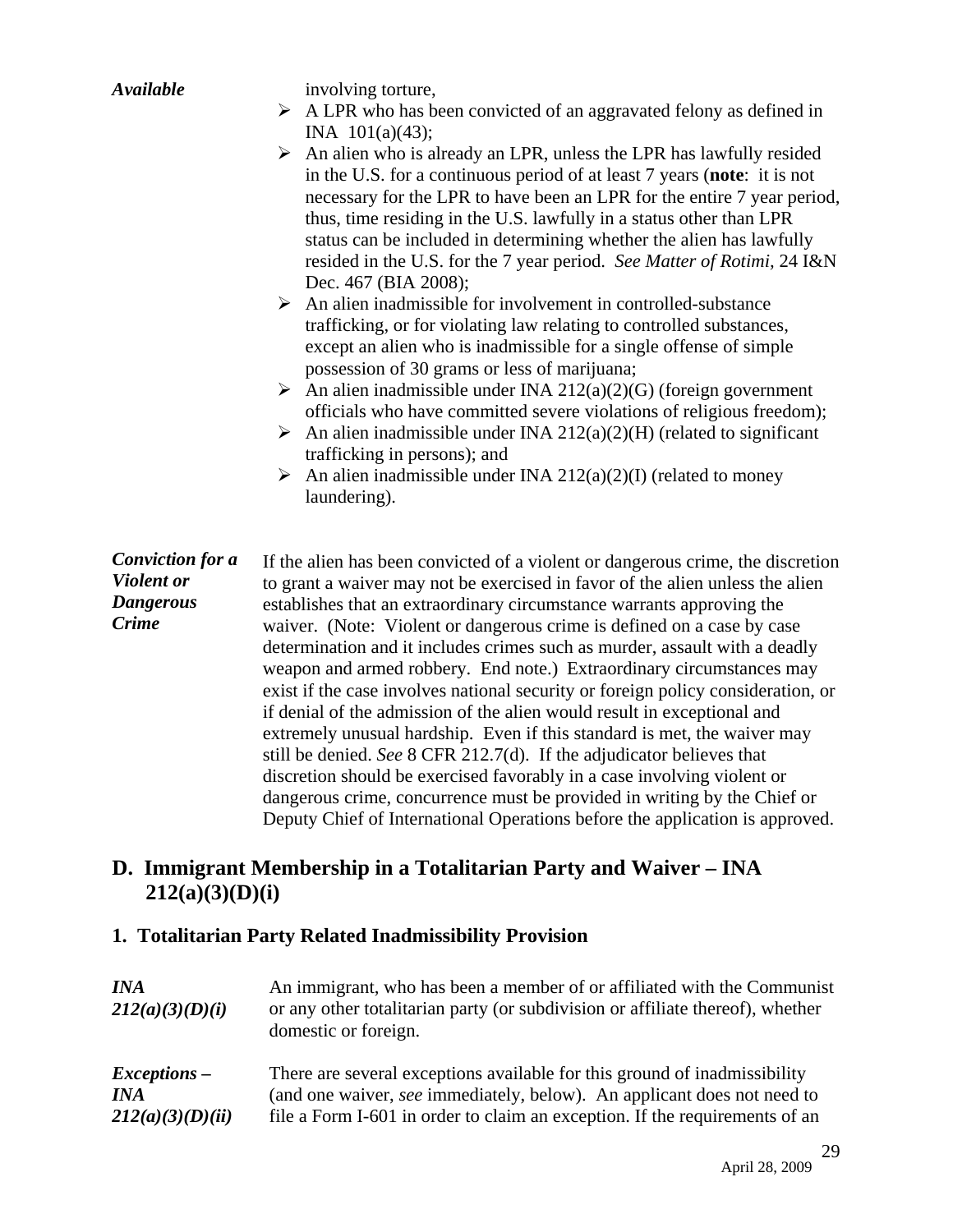*and (iii)* exception are met, the ground of inadmissibility no longer applies.

- INA  $212(a)(3)(D)(ii)$  provides an exception for involuntary past or present membership, if the membership was or is involuntary, or is or was solely when the alien was under 16 years of age, by operation of law, or for purposes of obtaining employment, food rations, or other essentials of living and whether necessary for such purposes.
- INA  $212(a)(3)(D)(iii)$  exception for past membership, if the alien is not a threat to the security of the United States AND (A) the membership or affiliation terminated at least 2 years before the date of the application for visa or adjustment of status; or (B) the membership or affiliation terminated at least five (5) years before the date of the application for a visa or adjustment of status, in the case of an alien whose membership or affiliation was with the party controlling the government of a foreign state that is a totalitarian dictatorship as of such date.

## **2. Waiver for Totalitarian Party Membership -- 212(a)(3)(D)(iv)**

| <b>Waiver of INA</b> | The waiver may be granted if                                                                                                                                                                                                                           |
|----------------------|--------------------------------------------------------------------------------------------------------------------------------------------------------------------------------------------------------------------------------------------------------|
| 212(a)(3)(D)(i)      | the alien is the spouse, parent, son, daughter, brother or sister of a<br>$\bullet$<br>citizen of the United States or a spouse, son, or daughter of an alien<br>lawfully admitted for permanent residence, or the fiance of K visa<br>petitioner; AND |
|                      | the alien is not a threat to the security of the United States; AND<br>$\bullet$                                                                                                                                                                       |
|                      | the waiver should be granted for humanitarian purposes, to assure<br>$\bullet$<br>family unity, or it is otherwise in the public interest; AND                                                                                                         |

• favorable exercise of discretion is warranted.

# **E.** Misrepresentation – INA 212(a)(6)(C)(i)

#### **1. Inadmissibility Provisions Based on Misrepresentation**

| <b>INA</b><br>212(a)(6)(C)(i)<br>(Material fact to<br>gain benefit under<br>INA) | The alien, by fraud or willfully misrepresenting a material fact, seeks to<br>procure, or has sought to procure, or has procured, a visa, other<br>documentation, or admission to the U.S. or other benefit provided under<br>the INA. |
|----------------------------------------------------------------------------------|----------------------------------------------------------------------------------------------------------------------------------------------------------------------------------------------------------------------------------------|
|                                                                                  | This ground of inadmissibility includes a false claim to U.S. citizenship, if<br>the false claim was made before September 30, 1996. For false claims<br>made on or after that date, see the discussion of INA $212(a)(6)(C)(ii)$ .    |

**Defense of Timely Retraction**: While there is a statutory waiver available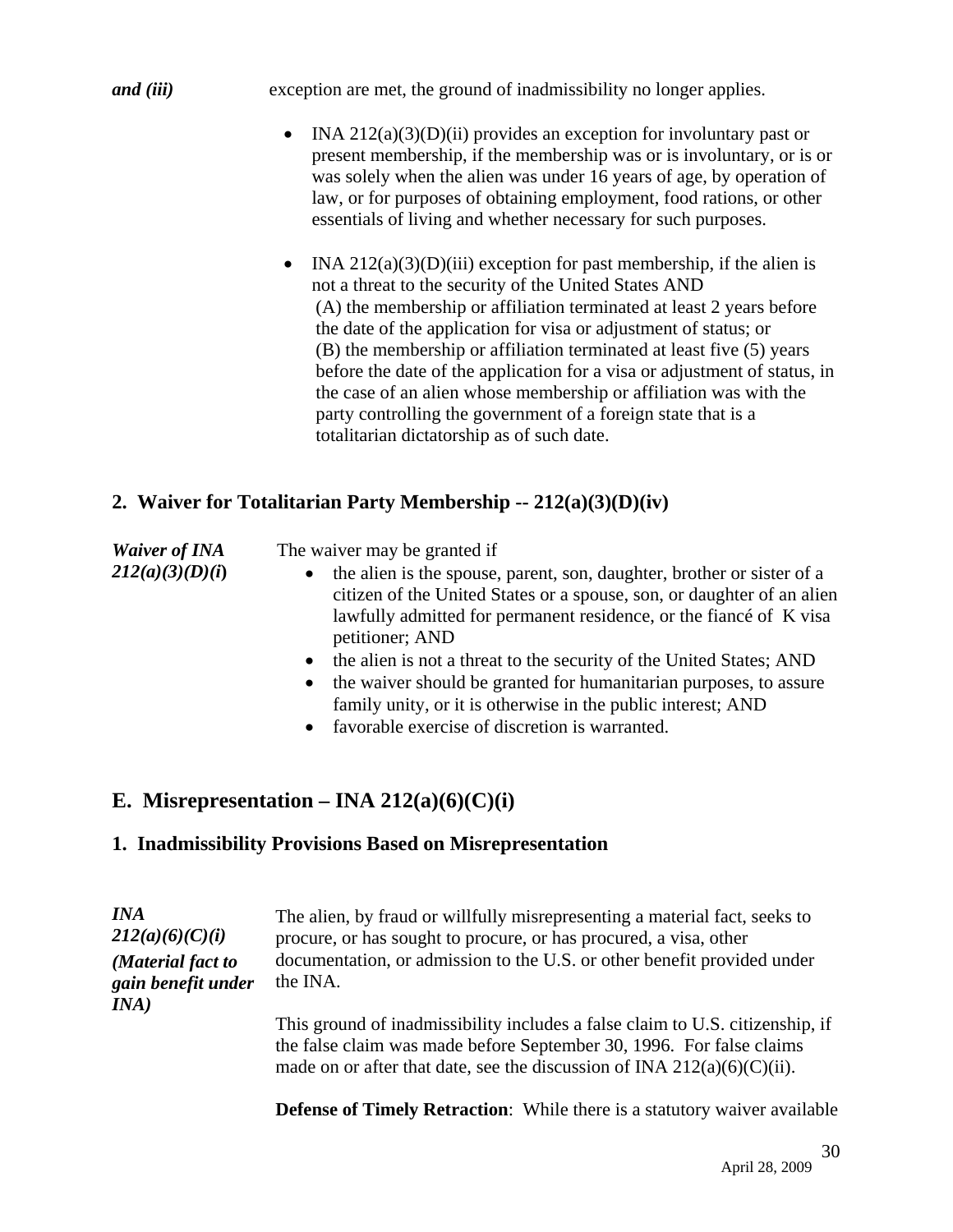for this charge, the alien may also use as a defense to this charge the fact that he or she timely retracted the misrepresentation. If the alien timely retracts the statement, the individual is not in need of a waiver. The retraction of the fraud or of the concealment or misrepresentation of a material fact has to be voluntary to work as a defense; that is, the alien must correct his or her testimony voluntarily prior to being exposed by the adjudicator. *Matter of R-R-,* 3 I&N Dec. 823 (BIA 1949). Admitting to the fraud or misrepresentation after DOS or USCIS has challenged the veracity of the claim is not a timely retraction.

If the alien timely retracted the misrepresentation, the alien in not in need of an I-601 waiver; the adjudicator should properly document the timely retraction.

After September 30, 1996, the alien falsely represents, or has falsely represented, himself or herself to be a citizen of the U.S. for any purpose or benefit under the INA (including INA 274A) or any other federal or state law.

- $\triangleright$  An exception may be made for an individual who is making a representation described above, if each natural or adopted parent is or was a citizen and the alien permanently resided in the U.S. prior to attaining the age of 16, and reasonably believed at the time of making the representation that he or she was a citizen. INA  $212(a)(6)(C)(ii)(II)$ . This exception was added by the Child Citizenship Act of 2000, **and it applies retroactively**, as if it had been included in the IIRIRA version of the provision.
- ¾ **There is no waiver available under INA 212(i) to an individual who makes a false claim to citizenship on or after September 30, 1996.** However, if an alien made a false claim to citizenship **prior** to September 30, 1996, the alien may be inadmissible under INA  $212(a)(6)(C)(i)$ , and therefore, may need to apply for a waiver under INA 212(i).
- $\triangleright$  As for INA 212(a)(6)(C)(i) inadmissibility, a timely and voluntary retraction may be a defense to this inadmissibility provisions. See requirements in section above.
- $\triangleright$  The alien is not inadmissible under this section if he or she falsely claims to be a non-citizen national of the United States. Nationals are defined at INA 101(a)(22). A false claim to be a non-citizen national, whether made before, on or after September 30, 1996, may still make the alien inadmissible under INA  $212(a)(6)(C)(i)$ , if the false claim meets the requirements for INA  $212(a)(6)(C)(i)$ outlined below.

#### **2. Considerations for determining inadmissibility**

*INA 212(a)(6)*   $(C)(ii)$ *(False claim to citizenship)*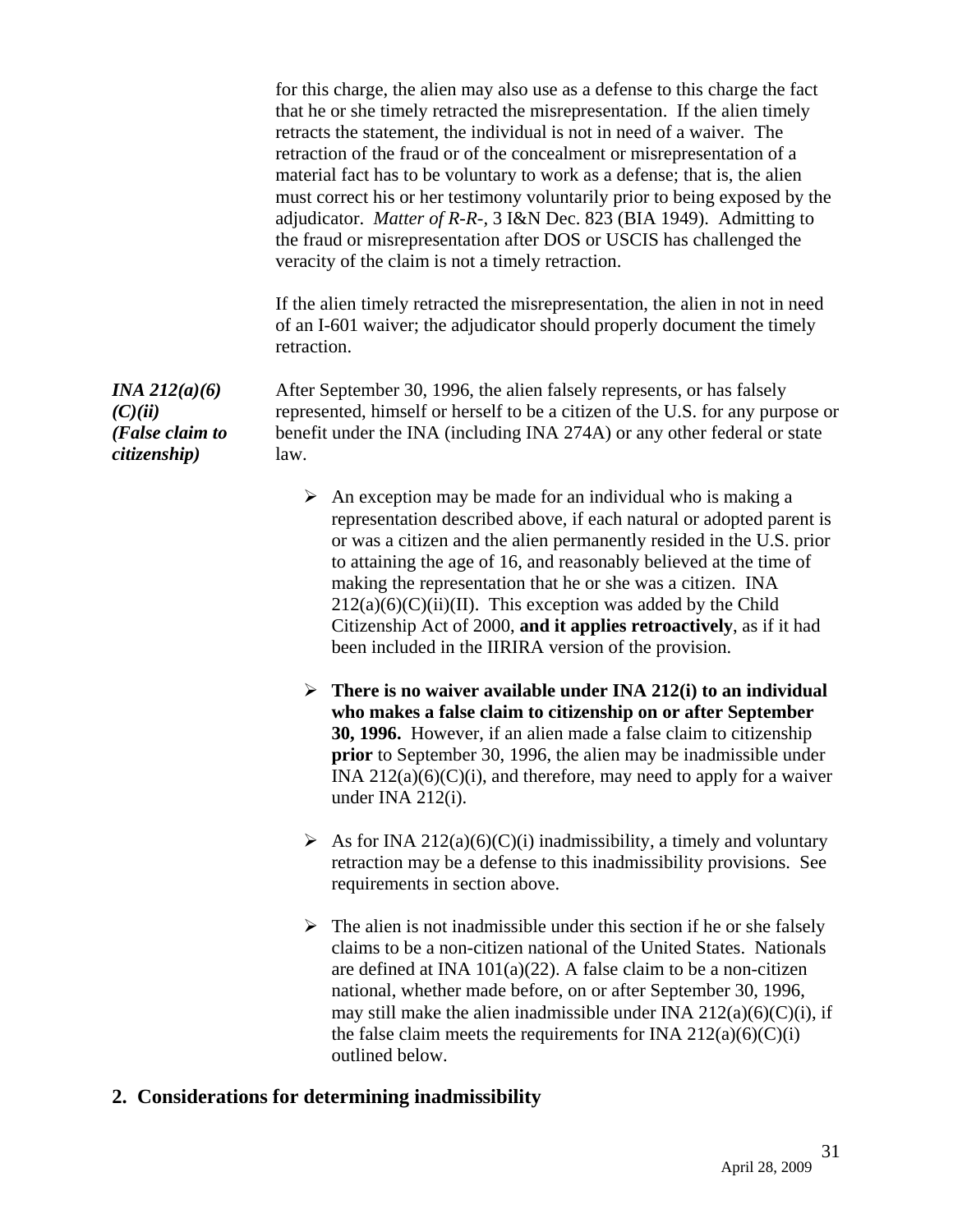| <b>Requirements for</b><br><i>INA 212(a)(6)(C)(i)</i> | $\triangleright$ Fraud or willful misrepresentation must have been made to a<br>U.S. government official;                                                                                                                                                                                                                                                                                                                                                                                                                                                                                                                                                                                                                                                                                                                                                                                                                                                  |
|-------------------------------------------------------|------------------------------------------------------------------------------------------------------------------------------------------------------------------------------------------------------------------------------------------------------------------------------------------------------------------------------------------------------------------------------------------------------------------------------------------------------------------------------------------------------------------------------------------------------------------------------------------------------------------------------------------------------------------------------------------------------------------------------------------------------------------------------------------------------------------------------------------------------------------------------------------------------------------------------------------------------------|
|                                                       | ➤<br>Misrepresentation must be related to a material fact; and                                                                                                                                                                                                                                                                                                                                                                                                                                                                                                                                                                                                                                                                                                                                                                                                                                                                                             |
|                                                       | $\triangleright$ Misrepresentation must have been made to obtain a visa, other<br>documentation, or admission to the United States (such as reentry<br>permit, border crossing cards, U.S. passports), or other benefits<br>provided under the INA.                                                                                                                                                                                                                                                                                                                                                                                                                                                                                                                                                                                                                                                                                                        |
| <b>Definition of Other</b><br><b>Documentation</b>    | Pursuant to the FAM, the "other documentation," in addition to visas,<br>refers to documents required at the time of an alien's application for<br>admission. This includes such documents as:<br>$\triangleright$ Reentry permits;<br>$\triangleright$ Border crossing identification cards;<br>$\triangleright$ U.S. Coast Guard identity cards; and<br>$\triangleright$ U.S. passports.                                                                                                                                                                                                                                                                                                                                                                                                                                                                                                                                                                 |
|                                                       | Note: Although the FAM suggests that an application for an advance<br>parole is not an application for a travel or entry document, the DHS<br>position is that an advance parole document is a travel document. Such<br>documents as applications for extensions of stay are not considered to be<br>applications for entry documents under INA $212(a)(6)(C)(i)$ , but, as<br>discussed below, are considered applications for some "other benefit."<br>Other types of documents, such as Form I-20, Certificate of Eligibility<br>for Nonimmigrant (F-1) Student Status for Academic and Language<br>Students, petitions, and labor certification forms are documents in<br>support of a visa application. Consular officers judge these documents<br>in the light of their effect on a visa application, but do not consider them,<br>in themselves, to be "other documentation" within the meaning of INA<br>$212(a)(6)(C)(i)$ . See 9 FAM 40.63, N9.1 |
| <b>Definition of Other</b><br><b>Benefit</b>          | According to the FAM, the term "other benefit" refers to any<br>immigration benefit or entitlement provided for by the INA and may in a<br>given case include:                                                                                                                                                                                                                                                                                                                                                                                                                                                                                                                                                                                                                                                                                                                                                                                             |
|                                                       | $\triangleright$ Requests for extension of stay, change of NIV status, permission<br>to re-enter, waiver of INA 212(e) requirement, alien employment<br>certification, advance authorization to re-enter, voluntary<br>departure, adjustment of status, stay of deportation;<br>$\triangleright$ Application for Forms I-20, Certificate of Eligibility for<br>Nonimmigrant (F-1) Student Status for Academic and Language<br>Students, and DS-2019, Certificate of Eligibility for Exchange<br>Visitor $(J-1)$ Status; and<br>All petitions applicable only to misrepresentations made by the<br>petition's beneficiary or by an agent representing such<br>beneficiary.                                                                                                                                                                                                                                                                                  |

See 9 FAM 40.63, N9.2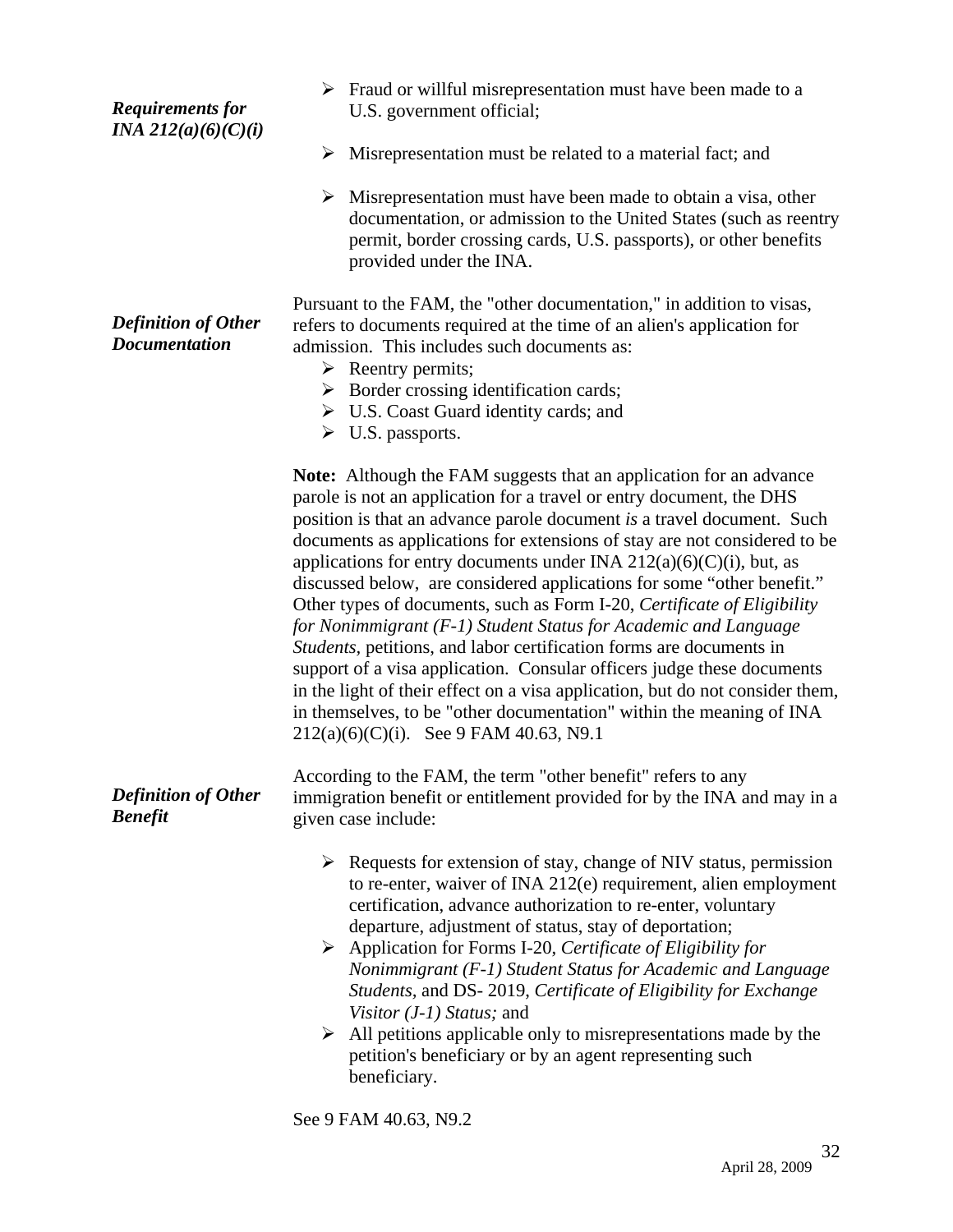| <b>Definition of Fraud</b>                       | According to the Board of Immigration Appeals (BIA), a finding of<br>"fraud" requires a determination that the alien made a false<br>representation of a material fact with knowledge of its falsity and with<br>the intent to deceive a consular or immigration officer. Furthermore, the<br>false representation must have been believed and acted upon by the<br>officer. See Matter of G-G-, 7 I&N Dec. 161 (BIA 1956). (This is not<br>required for "misrepresentation," see below.)                                                                                                                                               |
|--------------------------------------------------|-----------------------------------------------------------------------------------------------------------------------------------------------------------------------------------------------------------------------------------------------------------------------------------------------------------------------------------------------------------------------------------------------------------------------------------------------------------------------------------------------------------------------------------------------------------------------------------------------------------------------------------------|
| <b>Definition of</b><br><b>Misrepresentation</b> | $\triangleright$ A misrepresentation is an assertion or manifestation that is not in<br>accordance with the facts. A material misrepresentation includes a<br>false misrepresentation concerning a fact that is relevant to the alien's<br>entitlement. It is not necessary that there was intent to deceive or<br>that the officer believed and acted upon the false representation.<br>Matter of Kai Hing Hui, 15 I&N Dec. 288 (BIA 1975).                                                                                                                                                                                            |
|                                                  | $\triangleright$ A misrepresentation requires an affirmative act taken by the alien,<br>which can be in the form of oral false statements during an interview,<br>written false statements on an application or petition, or the<br>submission of evidence containing false information. Matter of L-L-,<br>9 I&N Dec. 324(BIA 1961); Matter of Y-G-, 20 I&N Dec. 794 (BIA<br>1994).                                                                                                                                                                                                                                                    |
|                                                  | <b>NOTE:</b> In practice, the distinction between "fraud" or<br>misrepresentation" is not greatly significant. If the evidence shows that<br>the alien made the misrepresentation with intent to deceive, and that the<br>officer believed and acted upon the misrepresentation, then, under<br><i>Matter of G-G-</i> , the alien is inadmissible on the fraud theory. But even<br>assuming there is no intent to deceive or the officer did not believe the<br>alien or act upon the representation, Matter of Kai Hing Hui makes clear<br>that the alien is still inadmissible, if the misrepresentation was willful<br>and material. |
| <b>Definition of</b><br>Willfully                | The term "willfully" should be interpreted as knowingly and<br>intentionally, as distinguished from accidentally, inadvertently, or in an<br>honest belief that the factual claims are true. In order to find the element<br>of willfulness, it must be determined that the alien was fully aware of the<br>nature of the information sought and knowingly, intentionally, and<br>deliberately misrepresented material facts. Matter of G-G-, 7 I&N Dec.<br>161(BIA 1956).                                                                                                                                                              |
| <b>Definition of</b><br><b>Material</b>          | The test whether a misrepresentation is material is derived from the<br>Supreme Court decision of <i>Kungys v. U.S.</i> , 485 U.S. 759 (1988), and in<br>the context of a proceeding to revoke naturalization. According to this<br>decision, a statement is material if it has been shown to be predictably<br>capable of affecting the decision of the decision making body.                                                                                                                                                                                                                                                          |
|                                                  | A misrepresentation made in connection with an application for a visa or                                                                                                                                                                                                                                                                                                                                                                                                                                                                                                                                                                |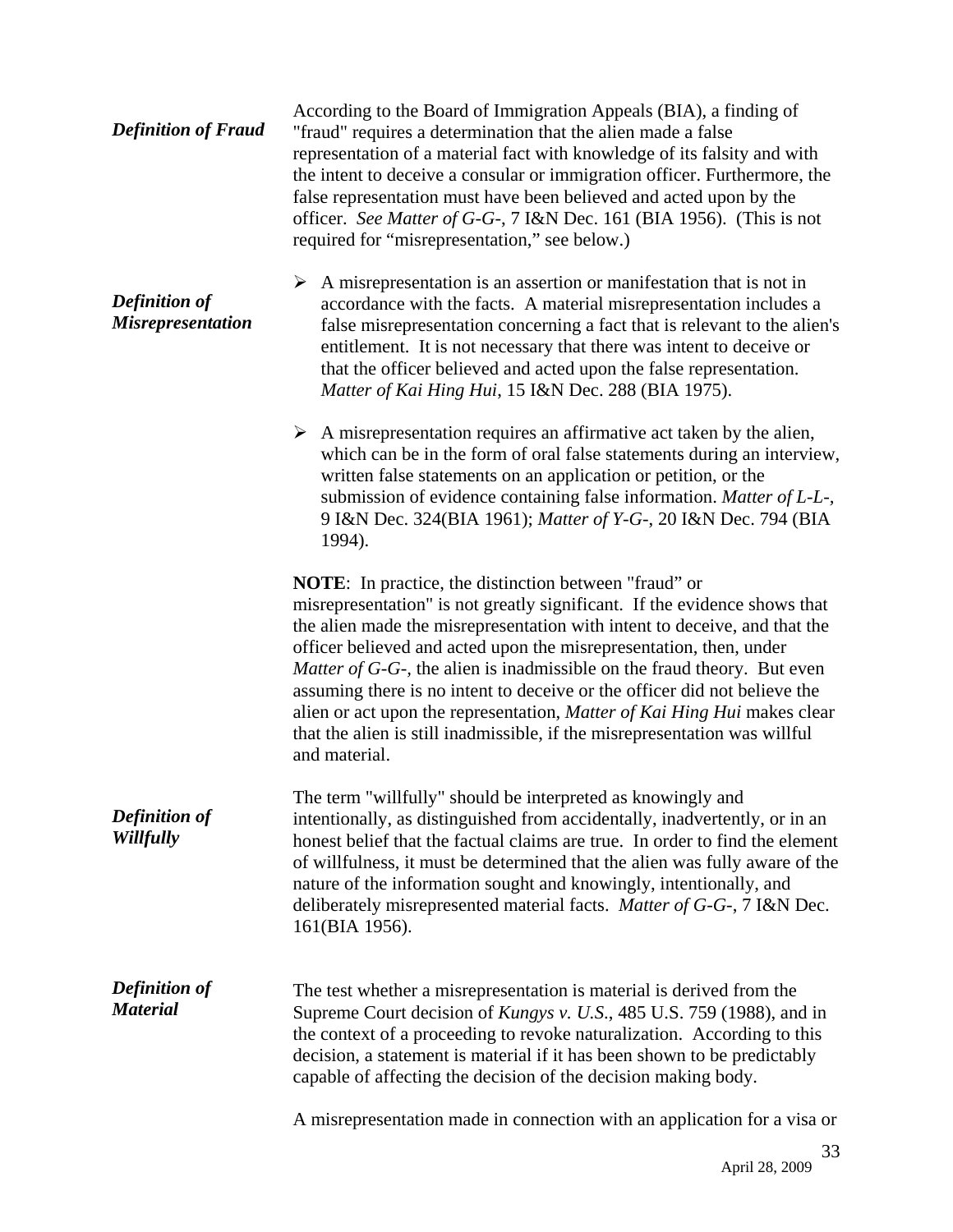|                            | other document, or in connection with an entry into the United States,<br>has a natural tendency to influence the decision on the person's case, if<br>either:                                                                                                                                                                                                                                                                                                                                                                                                                                                                                                                                                                                                                                            |
|----------------------------|-----------------------------------------------------------------------------------------------------------------------------------------------------------------------------------------------------------------------------------------------------------------------------------------------------------------------------------------------------------------------------------------------------------------------------------------------------------------------------------------------------------------------------------------------------------------------------------------------------------------------------------------------------------------------------------------------------------------------------------------------------------------------------------------------------------|
|                            | 1) the alien is inadmissible/removable/on the true facts; or<br>2) the misrepresentation tends to cut off a line of inquiry, which<br>is relevant to the alien's eligibility, and which might well have<br>resulted in a proper determination that he or she is inadmissible.<br>Matter of S-and B-C-, 9 I&N Dec. 439 (BIA 1961).                                                                                                                                                                                                                                                                                                                                                                                                                                                                         |
| <b>Test of Materiality</b> | The adjudicator should administer the test as follows:                                                                                                                                                                                                                                                                                                                                                                                                                                                                                                                                                                                                                                                                                                                                                    |
|                            | 1) Consider whether the evidence in the record supports a finding<br>that the alien was inadmissible on the true facts. If it does, the<br>misrepresentation is material. If it does not, proceed to 2.<br>2) (a) Consider, whether the misrepresentation tended to shut off a<br>line of inquiry that was relevant to the alien's eligibility. If it did,<br>proceed to number $2(b)$ . If not, the misrepresentation is not<br>material.<br>(b) If a relevant line of inquiry had been cut off, consider whether<br>the inquiry might have resulted in a proper determination of<br>inadmissibility (Matter of S- and B-C-, 9 I&N Dec. 436, at 447-<br>449 BIA 1960, AG 1961). If yes, the misrepresentation was<br>material.<br>A misrepresentation generally is material only if it enabled, if acted |
|                            | upon, or would have enabled the alien to receive a benefit for which he<br>or she would not otherwise have been eligible. See Kungys v. United<br>States, 485 US 759 (1988); see also Matter of Tijam, 22 I&N Dec. 408<br>(BIA 1998).                                                                                                                                                                                                                                                                                                                                                                                                                                                                                                                                                                     |
| <b>Burden of Proof</b>     | When an applicant is seeking an immigration benefit, the burden of<br>proof is always on the applicant to establish that he or she is not<br>inadmissible; this is also true in the case of a possible inadmissibility<br>under INA $212(a)(6)(C)(i)$ . The burden never shifts to the government<br>to prove admissibility during the adjudication of a benefit application,<br>including an application for a waiver. INA 291; Matter of Arthur, 16<br>I&N Dec. 558 (BIA 1976).                                                                                                                                                                                                                                                                                                                         |
|                            | However, there must be some evidentiary basis for a USCIS conclusion<br>that an alien is inadmissible under INA $212(a)(6)(C)(i)$ . If there is no<br>evidence that the applicant obtained or sought to obtain some benefit<br>under the INA, the adjudicator should not find inadmissibility under INA<br>$212(a)(6)(C)(i)$ .                                                                                                                                                                                                                                                                                                                                                                                                                                                                            |
|                            | If, however, there is any evidence that would permit a reasonable person<br>to conclude that the alien may be inadmissible under INA                                                                                                                                                                                                                                                                                                                                                                                                                                                                                                                                                                                                                                                                      |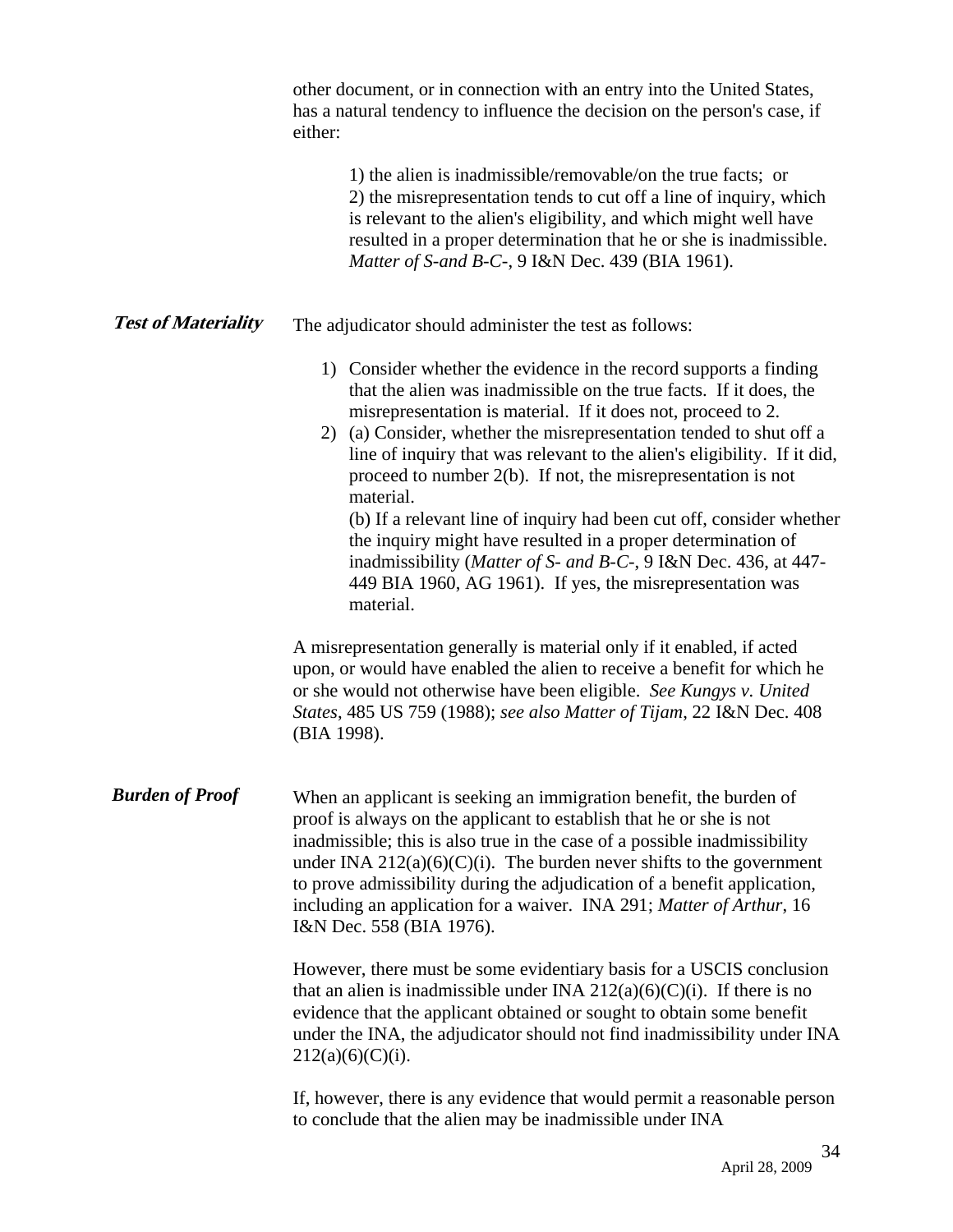$212(a)(6)(C)(i)$ , then the alien has the burden of establishing at least one of the following facts:

- That there was no fraud or misrepresentation; or
- That any fraud was not intentional or with the intent to deceive, or that the misrepresentation was not willful; or
- That any fraud or any concealed or misrepresented fact was not material; or
- That the fraud or misrepresentation or concealment was not made to procure a visa, admission, or some other benefit.

#### *Requirements for INA 212(a)(6)(C)(ii)*

- $\triangleright$  Only applies to false claims to U.S. citizenship made on or after 9/30/96.
- ¾ Covers false claims made to a State or Federal official for *ANY* State or Federal benefit. Not limited to immigration benefits.
- $\triangleright$  Covers false claims made to U.S. government or to private individuals, such as an employer (because INA 274A covers the verification of employment eligibility, and statements made during the I-9 process can be made to a private or a Government employer)**.**
- ¾ The claim can be in writing, oral, under oath, or not under oath**.**

**NOTE:** Claiming falsely to be a non-citizen national of the United States does not render an individual inadmissible under INA  $212(a)(6)(C)(ii)(I)$ . A false claim to be a non-citizen national, whether made on, before, or after September 30, 1996, could make the alien inadmissible under INA  $212(a)(6)(C)(i)$ , if all requirements are met, not INA  $212(a)(6)(C)(ii)$ .

**NOTE**: Although falsely claiming to be a citizen could result in a civil penalty under INA 274C or a criminal conviction under 18 USC 911, no such conviction is necessary to be inadmissible under INA  $212(a)(6)(C)(ii)$ . If an individual was convicted of such an offense or penalty, then clearly the record is sufficient to find inadmissibility under INA  $212(a)(6)(C)(ii)$ . However, the ground of inadmissibility applies when evidence indicates that the alien knowingly made the false claim in order to obtain the benefit, regardless of whether there is a conviction.

**NOTE:** Form I-9 asks an individual whether he or she is a "citizen or a national." Therefore, if an alien marks this section to claim employment eligibility, the adjudicator must evaluate whether the individual meant to claim to be a "citizen" of the United States. If he or she merely claimed to be a "national" of the United States, the individual would not be inadmissible under INA  $212(a)(6)(C)(ii)$ . Nationality is defined in INA 101(a)(22).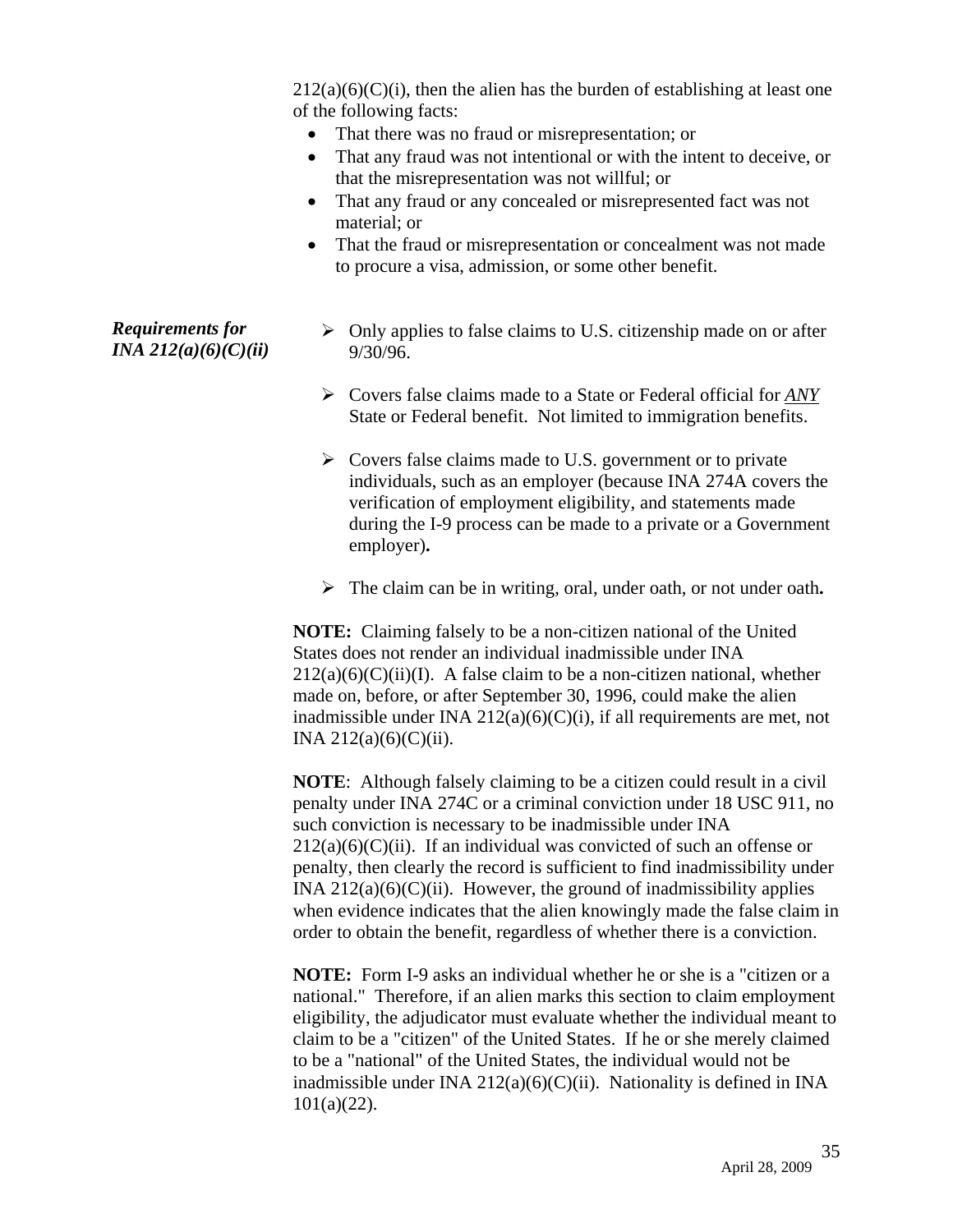**Definition of False** The applicant knowingly misrepresents that he or she is a citizen of the United States, when he or she is actually not a citizen.

#### **3. Waiver for Misrepresentation – INA 212(i)**

- *Waiver of INA 212(a)(6)(C)(i)*  The waiver may be granted for an alien who, by fraud or willfully misrepresenting a material fact, seeks to procure, has sought to procure, or has procured, a visa, other documentation, or admission to the U.S. or other benefit under the INA, if the alien establishes that:
	- $\triangleright$  refusal of admission to the U.S. would result in extreme hardship to a U.S. citizen or lawful permanent resident spouse or parent, or to the K visa petitioner, **and**
	- $\triangleright$  a waiver is warranted as a matter of discretion.

**NOTE:** There is no provision for a waiver under INA 212(i) for immigrant purposes, for an alien who is inadmissible under INA  $212(a)(6)(C)(ii)$  for falsely representing himself or herself to be a U.S. citizen on or after September 30, 1996. However, if the false claim to U.S. citizenship was made prior to September 30, 1996, and was made to a U.S. Government official to procure an immigration benefit under the INA, it is treated as a misrepresentation under INA  $212(a)(6)(C)(i)$  and the applicant is eligible to apply for a waiver under INA 212(i).

## **F. Smugglers – INA 212(a)(6)(E)**

#### **1. Inadmissibility provision related to smuggling aliens**

*INA 212(a)(6)(E)(i)*  An alien, who at any time knowingly has encouraged, induced, assisted, abetted or aided any other alien to enter or to try to enter the United States in violation of the law.

> **NOTE:** For the ground to apply, the alien must act knowingly, that is, the alien must be aware of facts sufficient that a reasonable person in the same circumstances would conclude that his or her encouragement, inducement, or assistance could result in the illegal entry of the alien into the United States. Additionally, the smuggler must act with the intent that the alien achieve the illegal entry.

**NOTE:** The mistaken belief that the alien was entitled to enter legally can be a defense to inadmissibility for suspected smuggler.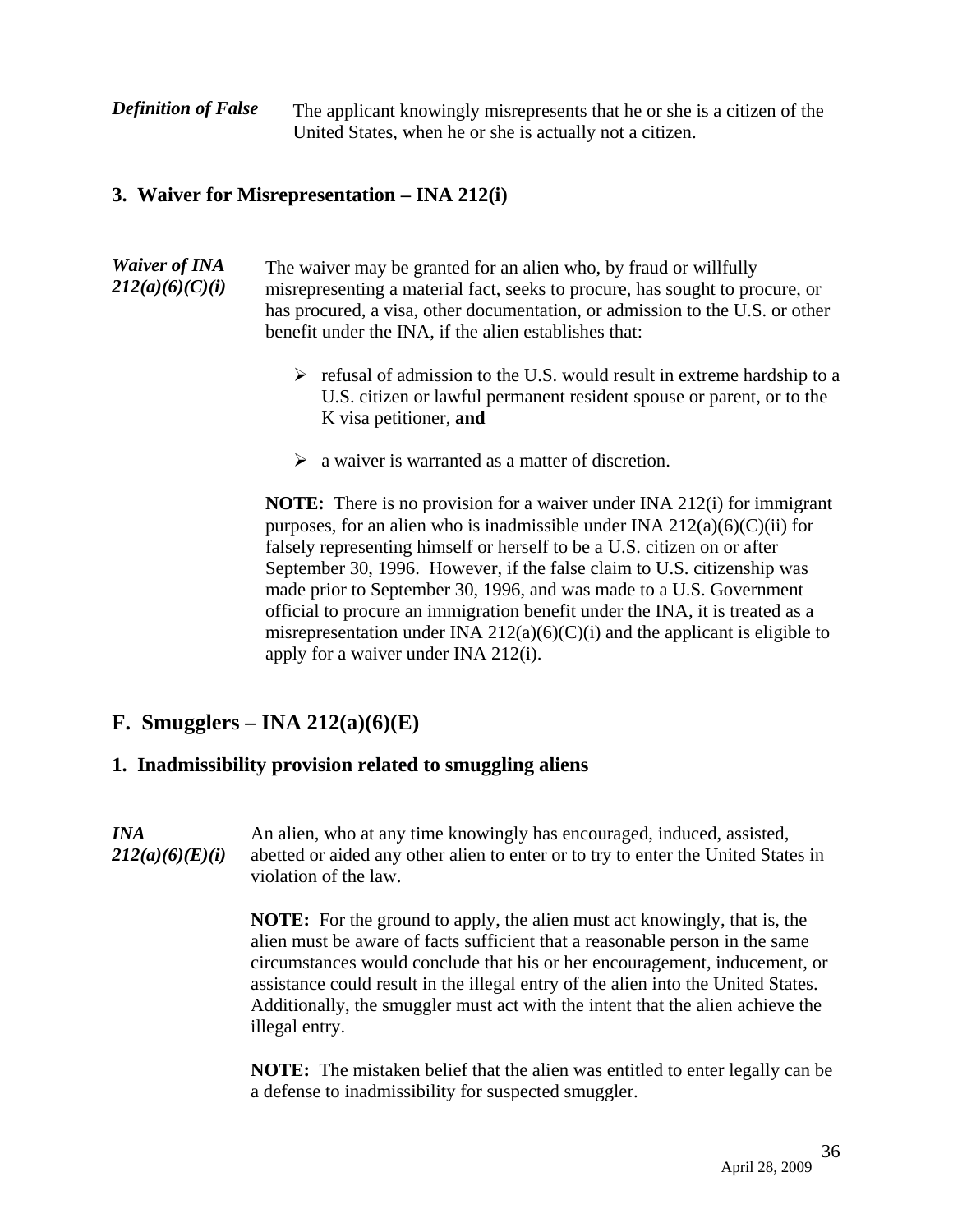#### **2. Considerations for inadmissibility ground related to smuggling aliens**

| <b>Definition of Encourage,</b><br>Induce, Assist, Abet, or<br>Aid                                              | Any affirmative action that leads an alien to enter the United States<br>illegally can be classified as encourage, induce, assist, abet, or aid.                                                                                                                                                                                                                                                                                         |
|-----------------------------------------------------------------------------------------------------------------|------------------------------------------------------------------------------------------------------------------------------------------------------------------------------------------------------------------------------------------------------------------------------------------------------------------------------------------------------------------------------------------------------------------------------------------|
|                                                                                                                 | <b>Examples:</b> Offering a job to an alien under circumstances that<br>make clear that the alien will have to enter illegally to accept the job<br>offer; or physically transporting or bringing the alien across the<br>border; or making a false written or oral statement on behalf of<br>another alien at the time of the entry.                                                                                                    |
|                                                                                                                 | <b>NOTE:</b> Under the pre-1990 version of the smuggling provision, an<br>alien was only inadmissible if the smuggling was done "for gain."<br>Under current law, "for gain" is no longer an element. Also, it is<br>irrelevant what motives caused the alien to engage in the smuggling<br>activity.                                                                                                                                    |
| Definition of "any other<br>alien to enter or to try to<br>enter the United States in<br>violation of the law." | Any other alien includes any alien, even a close family member and<br>minor child, who would not be entitled to be admitted to the United<br>States.                                                                                                                                                                                                                                                                                     |
|                                                                                                                 | <b>NOTE:</b> Under the pre-1990 version of the smuggling provision, an<br>alien was not inadmissible, if he or she smuggled close family<br>members based on a motive of close affection and not for financial<br>gain. This was eliminated with the Immigration Act of 1990. To<br>alleviate some of the harshness of the new provision, a waiver is<br>available under INA $212(d)(11)$ addressing the smuggling of family<br>members. |

#### **3. Waiver for Smugglers - INA 212(d)(11)**

*Waiver of INA 212(a)(6)(E)(i***)**  Referring to INA 212(d)(11), INA 212(a)(6)(E)(iii) provides for a wavier of this ground of inadmissibility. To be eligible for this waiver, the alien must establish that:

> (1)(A) the alien is an alien lawfully admitted for permanent residence, who temporarily proceeded abroad voluntarily and not under an order of removal, and who is otherwise admissible as a returning resident pursuant to INA 211; OR

(B) the alien is seeking admission (or adjustment of status) as an immediate relative, or as a first, second, or third family based preference immigrant (and the relationship must have existed at the time of the offense); AND

(2) the alien encouraged, induced, assisted, abetted, or aided the unlawful entry only of an individual who at the time of such action, was the alien's spouse, parent, son, or daughter and the alien has not encouraged, induced, assisted, abetted or aided the unlawful entry of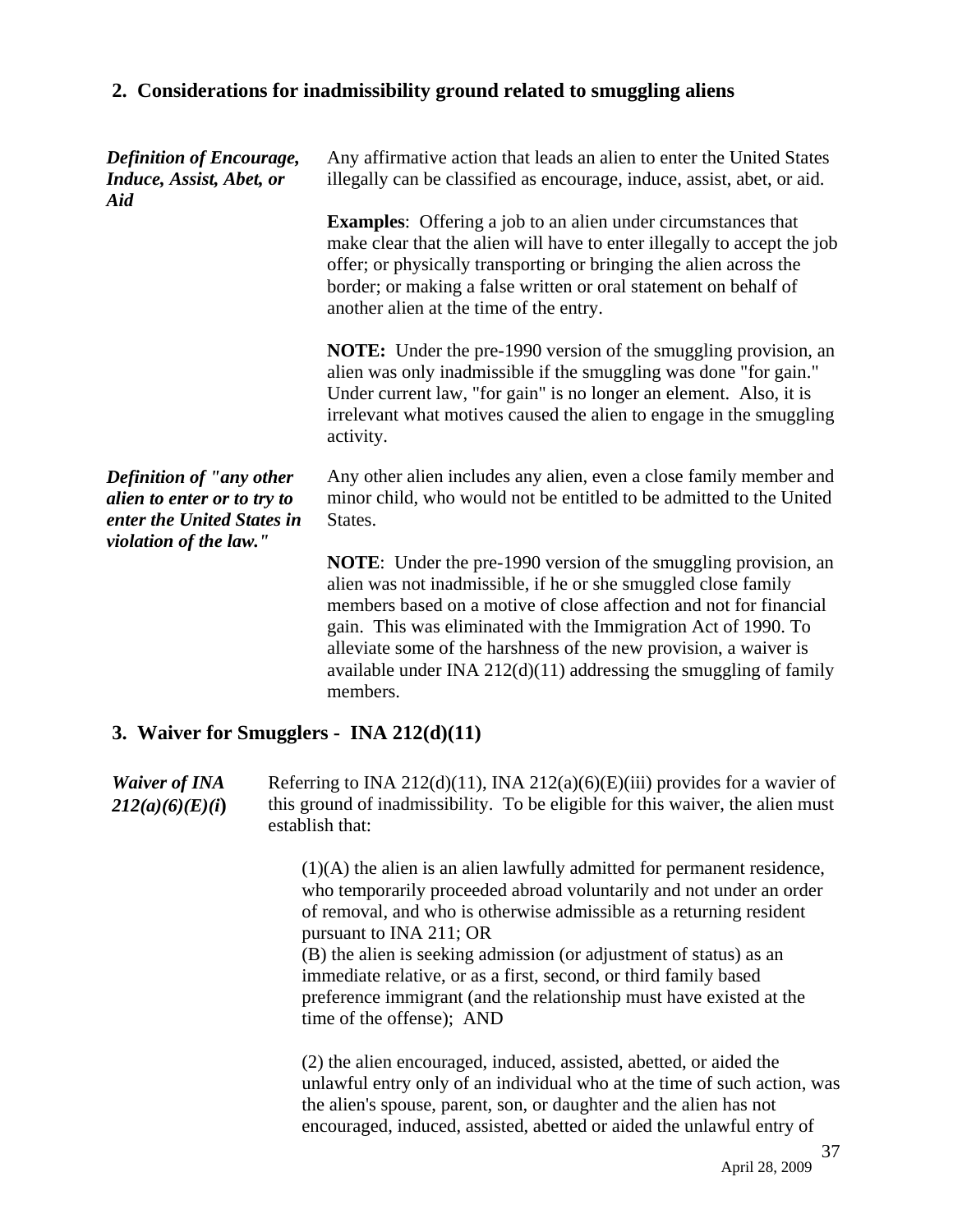any other individual; AND

(3) the application should be granted to assure family unity, or that it is otherwise in the public interest; AND

(4) a favorable exercise of discretion is warranted.

# **G. Subject of Civil Penalty – INA 212(a)(6)(F)**

### **1. Inadmissibility provision related to final order for false documents**

| <b>INA</b><br>212(a)(6)(F)<br><b>Definition of</b><br>final order | An alien who is the subject of a final order for violation of INA 274C.                                                                                                                                                                                                                                                                                                                                                                                                                                                |  |
|-------------------------------------------------------------------|------------------------------------------------------------------------------------------------------------------------------------------------------------------------------------------------------------------------------------------------------------------------------------------------------------------------------------------------------------------------------------------------------------------------------------------------------------------------------------------------------------------------|--|
|                                                                   | What constitutes a "final order" under INA 274 depends on how INA 274C<br>was adjudicated.                                                                                                                                                                                                                                                                                                                                                                                                                             |  |
|                                                                   | When DHS issues a notice of intent to fine under INA 274C, the person<br>$\bullet$<br>has sixty (60) days to request a hearing before an administrative law<br>judge. If the person does not request a hearing, the DHS decision to<br>impose a civil penalty under INA 274C is the final order (8 CFR<br>270.3(f) and 28 CFR 68).                                                                                                                                                                                     |  |
|                                                                   | If the person makes a timely request for a hearing before an<br>administrative law judge, the judge's order imposing a fine is the final<br>order unless the Chief Administrative Hearing Officer of the Executive<br>Office for Immigration Review modifies or vacates the order, or unless<br>the case is referred to or accepted for review by the Attorney General.<br>See 8 CFR 270.3(f) and 28 CFR 68.                                                                                                           |  |
| <b>Definition of</b><br>274C                                      | INA 274C makes it unlawful for a person or entity to knowingly and for the<br>purpose of or in order to satisfy any requirement of the INA,<br>(1) forge, counterfeit, alter, or falsely make any document;<br>(2) use, attempt to use, possess, obtain, accept, or receive any forged,<br>counterfeit, altered, or falsely made document;<br>(3) use, or attempt to use, any document lawfully issued to a person other than<br>the possessor (including a deceased individual). See INA $274C(a)(1)$ through<br>(3). |  |
|                                                                   | INA $274C(a)(4)$ makes it unlawful to knowingly accept or receive any<br>document lawfully issued to a person other than the possessor (including a<br>deceased individual) for the purpose of complying with INA 274A(b).                                                                                                                                                                                                                                                                                             |  |

## **2. Waiver related to final order for false documents- INA 212(d)(12)**

| <b>Waiver of INA</b> | Under INA $212(d)(12)$ the alien may obtain a waiver by establishing the |
|----------------------|--------------------------------------------------------------------------|
| 212(a)(6)(F)(i)      | following:                                                               |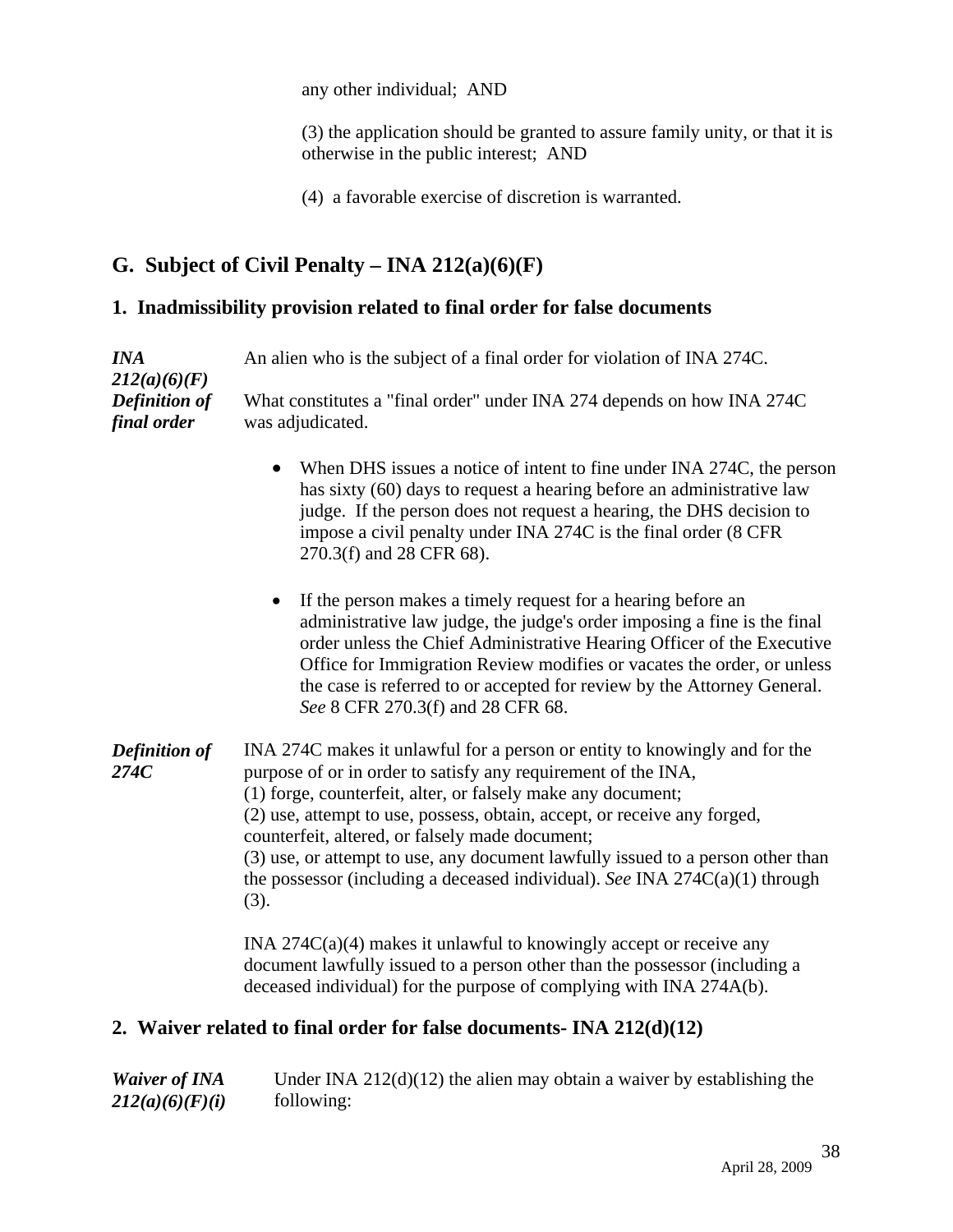| $(1)(A)$ The alien is already lawfully admitted for permanent residence, and<br>temporarily proceeded abroad voluntarily and not under an order of<br>deportation or removal, and who is otherwise admissible to the United<br>States as a returning resident under INA $211(b)$ ; OR (B) is seeking<br>adjustment of status as an immediate relative or as a family based<br>immigrant (and the relationship existed at the time of the fraud); AND |
|------------------------------------------------------------------------------------------------------------------------------------------------------------------------------------------------------------------------------------------------------------------------------------------------------------------------------------------------------------------------------------------------------------------------------------------------------|
| (2) The alien has not been the subject of any prior civil money penalty<br>under INA 274C; AND                                                                                                                                                                                                                                                                                                                                                       |
| (3) The alien committed the offense that resulted in the civil money penalty<br>solely to assist, aid, or support the alien's spouse or child (and not ANY<br>other individual); AND                                                                                                                                                                                                                                                                 |
| (4) The grant of the waiver would serve humanitarian purposes or to assure<br>family unity; AND                                                                                                                                                                                                                                                                                                                                                      |
| (5) A favorable grant of discretion is warranted.                                                                                                                                                                                                                                                                                                                                                                                                    |
| Check whether other grounds of inadmissibility under INA 212 of the Act<br>exist. It is possible that an alien who is convicted of document fraud under<br>INA 274C of the Act, may also be subject to other grounds of<br>inadmissibility such as INA $212(a)(6)(C)$ [Misrepresentation] or<br>$212(a)(6)(E)$ [Smugglers].                                                                                                                          |
|                                                                                                                                                                                                                                                                                                                                                                                                                                                      |

#### **H. Unlawful Presence - INA 212(a)(9)(B) and (C)**

#### **1. Inadmissibility Provisions Based on Unlawful Presence**

*Inadmissible under INA 212(a)(9)(B)(i)(I)* If an alien has resided unlawfully in the U.S. for an un interrupted period of more than 180 days but less than 1 year and then voluntarily departed, prior to the initiation of removal proceedings, he or she is inadmissible to the U.S. for a period of 3 years from the date of departure.

**NOTE**: If removal proceedings are initiated before the alien has been in the U.S. for more than a year, and the alien leaves after initiation of the removal proceedings pursuant to a grant of voluntary departure, but before the alien has been unlawfully present for more than one year, the alien is not subject to the three year bar. This is based on language in the statute itself, which provides that someone with more than 180 days continuous unlawful presence, but not more than a year of unlawful presence is inadmissible only if he or she leaves before a removal proceeding has been initiated. Thus, pursuant to statute, if the alien leaves after removal proceedings are initiated (e.g., the NTA is filed with EOIR and served on the applicant), INA  $212(a)(6)(9)(B)(i)(I)$  no longer applies. However, in this case, there is a chance that the alien is inadmissible for failure to having attended a removal proceeding (INA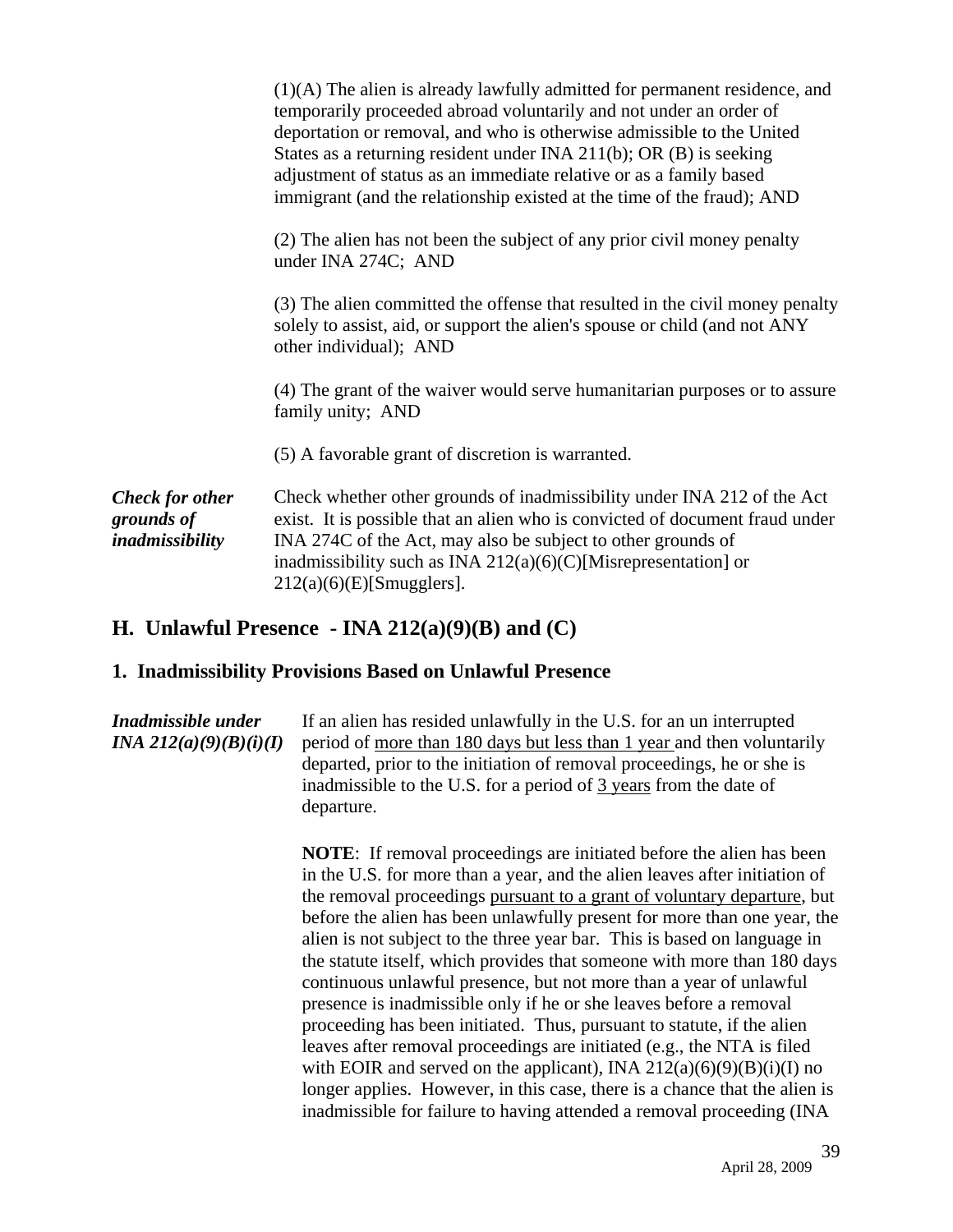|                                                         | this case. | section $212(a)(6)(B)$ and may also be inadmissible based on an in<br>absentia order of removal (INA section $212(a)(9)(A)$ ). Therefore,<br>carefully check whether other ground of inadmissibility may apply in                                                                                                                                                                                                                              |
|---------------------------------------------------------|------------|------------------------------------------------------------------------------------------------------------------------------------------------------------------------------------------------------------------------------------------------------------------------------------------------------------------------------------------------------------------------------------------------------------------------------------------------|
|                                                         |            | Also, if the person stays more than one year, the person is inadmissible<br>under INA $212(a)(9)(B)(i)(II)$ which applies regardless of whether the<br>applicant is in proceedings or not.                                                                                                                                                                                                                                                     |
|                                                         |            | See, 9 FAM 40.92 N2.1, INA 212(a)(9)(B)(i)(I) Departure Prior to<br>Commencement of Proceedings Required.                                                                                                                                                                                                                                                                                                                                      |
| Inadmissible under<br><b>INA</b><br>212(a)(9)(B)(i)(II) |            | If an alien resided unlawfully in the U.S. for an uninterrupted period of<br>one year or more, then voluntarily departed or was removed from the<br>United States, he or she is inadmissible to the U.S. for a period of $10$<br>years from the date of departure or removal.                                                                                                                                                                  |
|                                                         |            | <b>NOTE:</b> INA 212(a)(9)(B)(i)(II) does <i>not</i> include the "prior to the<br>initiation of removal proceedings" language that is included in<br>$212(a)(9)(B)(i)(I)$ . Thus, if the alien has been unlawfully present for<br>one year or more, the 10-year bar of inadmissibility applies whether or<br>not removal proceedings were ever initiated against the alien, and even<br>if the alien left once the proceedings were initiated. |
| 2. Time Counted as Unlawful Presence                    |            |                                                                                                                                                                                                                                                                                                                                                                                                                                                |
| General time that counts as<br>unlawful presence        |            | Unlawful presence includes any time spent in the U.S. after<br>April 1, 1997 after the alien's authorized stay expires, and any<br>time spent in the U.S. after April 1, 1997, following entry                                                                                                                                                                                                                                                 |

the U.S.

*Unlawful presence must be uninterrupted and alien must have left the U.S.* 

noted in section 3 below applies. The stay of the alien during which he or she accrues unlawful presence must be uninterrupted, and the alien must have subsequently departed from the U.S. for the alien to become inadmissible under INA  $212(a)(9)(B)$ . The alien is not inadmissible under INA  $212(a)(9)(B)$  if the alien has accrued the requisite amount of unlawful presence but never departs

without inspection or parole, unless one of the exceptions

**Example:** If an alien spent 90 days unlawfully in the U.S., departed from the U.S., spent 2 weeks abroad, returned to the U.S., spent 100 days unlawfully in the U.S., and departed from the U.S., the alien would not be inadmissible under INA  $212(a)(9)(B)(i)(I)$ . Despite having a total of 190 days of unlawful presence in the U.S., the alien did not have at least 181 continuous and uninterrupted days of unlawful presence in the U.S.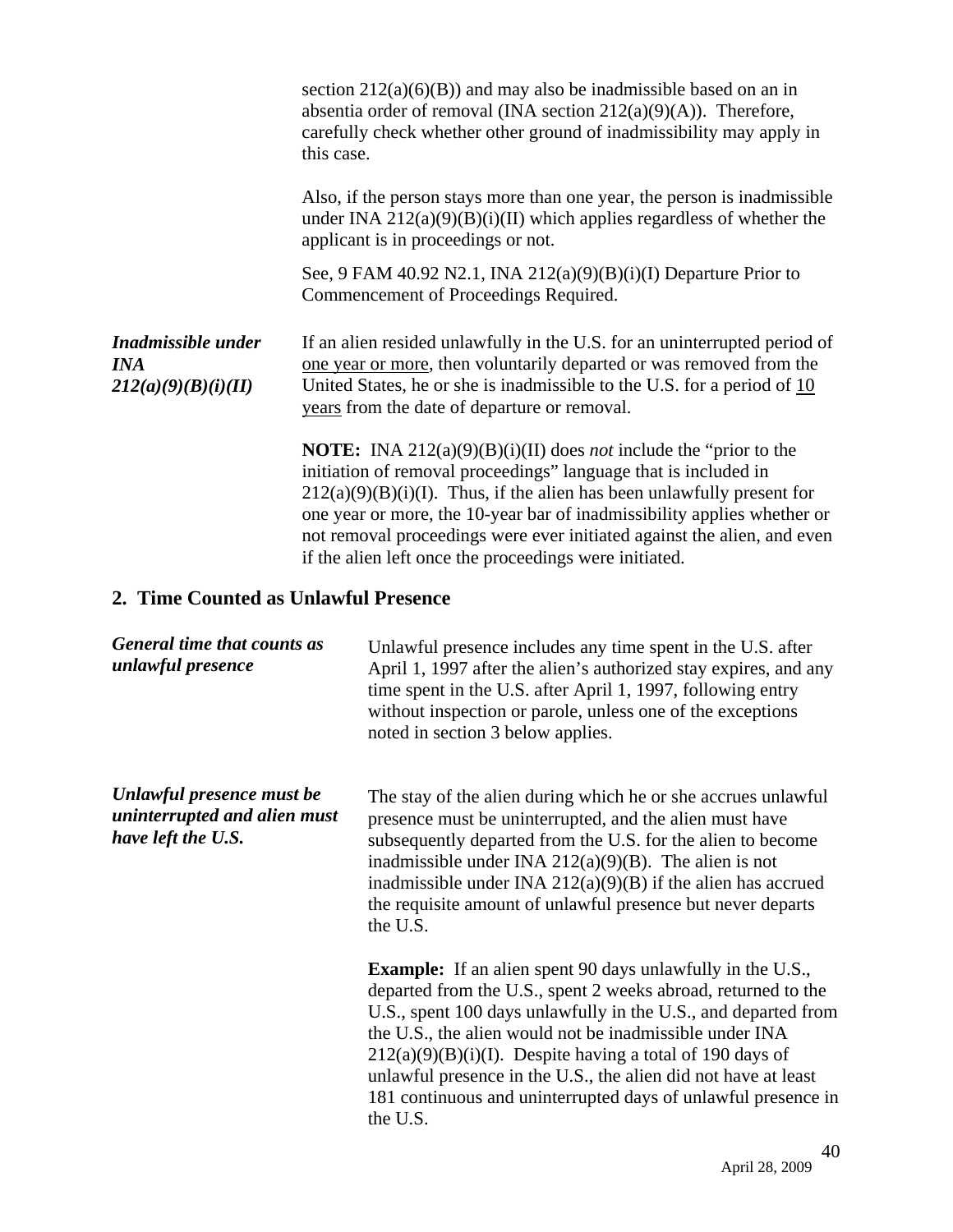**NOTE:** An intervening period of authorized stay (such as an alien's time in lawful TPS status) is not considered an interruption. For example, an alien enters the United States unlawfully and after 90 days of unlawful presence applies for and is granted TPS. The alien loses his TPS status two years later. The alien reverts back to his prior "status" and continues to accrue unlawful presence. For purposes of the 3 and the 10 year bar, the intervening period of authorized stay does not count as an interruption of presence that starts the clock over again.

**Duration of Status** Nonimmigrants admitted for duration of status accrue unlawful presence only after DHS or an immigration judge finds a status violation. (See discussion of violation of status, below).

> Since Canadian nonimmigrants generally are not issued Forms I-94, they are treated as admitted for duration of status, and accrue unlawful presence only after DHS or an immigration judge finds a status violation.

With the exception of the applications specified in section 3 below, the filing of a petition or application does not grant an alien a period of stay authorized; therefore, during the pendency of the petition or application, unless specifically noted above, an alien will continue to accrue unlawful presence.

In general, and unless otherwise protected, an alien will commence to accrue unlawful presence after his or her status (as evidenced on Form I-94, Arrival/Departure Record) expires.

If the Director determines during the adjudication of an immigration benefits petition or application, or the immigration judge during removal proceedings, that the alien has violated his or her status, the individual will start to accrue unlawful presence the day after the determination of having violated his or her status, if this determination was made prior to the expiration of the I-94.

**NOTE**: Although an alien may become removable because of the status violation, unlawful presence does not commence to accrue on the date of the violation (or when removal proceedings are initiated based on the violation).

*Time spent during the pendency of a petition or application* 

*Time spent in the United States after his or her status expired.* 

*Time spent in the United States after having violated status, if determination of status violation is made prior to the expiration of Form I-94*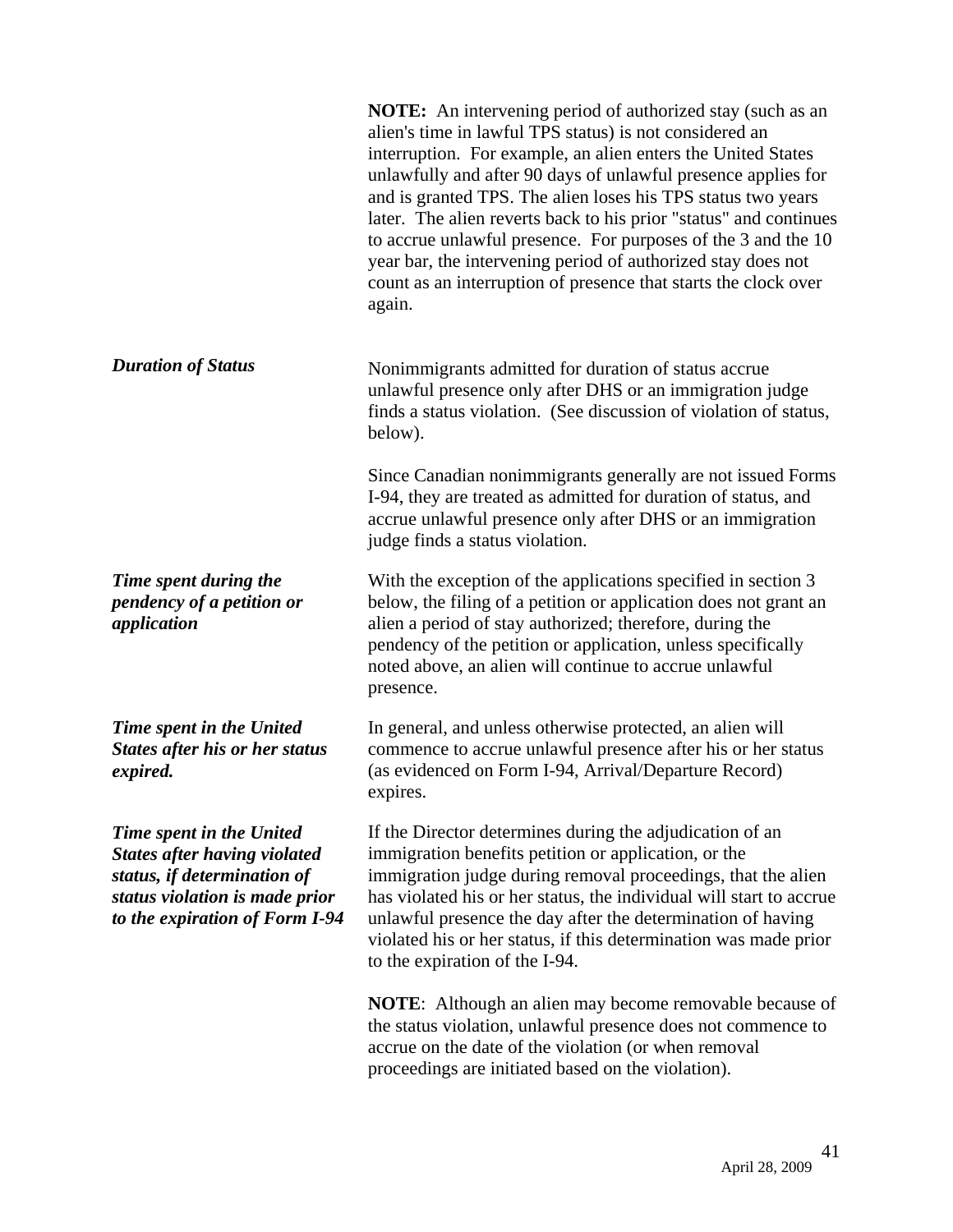| Time spent in removal<br>proceedings | The initiation of a removal proceeding has no affect, either to<br>the alien's benefit or to the alien's detriment, on the accrual of<br>unlawful presence (but the initiation of removal proceeding<br>may impact whether an alien is inadmissible under INA<br>$212(a)(9)(B)(i)(I)$ [the 3-year bar]. If the alien was already<br>accruing unlawful presence when the removal proceeding was<br>initiated, the alien will continue to accrue unlawful presence,<br>unless the alien comes to be protected from the accrual of<br>unlawful presence (such as by renewing an adjustment or<br>asylum application, or receiving a grant of voluntary departure<br>or TPS). If the alien was not accruing unlawful presence when<br>the removal proceeding began, the alien will continue to be<br>protected from the accrual of unlawful presence, until the<br>expiration date on a date-certain Form I-94 or until the<br>immigration judge (or the Board, on appeal) holds that the<br>alien has violated his or her immigrant or nonimmigrant status,<br>whichever is earlier. |
|--------------------------------------|-----------------------------------------------------------------------------------------------------------------------------------------------------------------------------------------------------------------------------------------------------------------------------------------------------------------------------------------------------------------------------------------------------------------------------------------------------------------------------------------------------------------------------------------------------------------------------------------------------------------------------------------------------------------------------------------------------------------------------------------------------------------------------------------------------------------------------------------------------------------------------------------------------------------------------------------------------------------------------------------------------------------------------------------------------------------------------------|
| Aliens under an order of             | If an alien is under an order of supervision, the individual is                                                                                                                                                                                                                                                                                                                                                                                                                                                                                                                                                                                                                                                                                                                                                                                                                                                                                                                                                                                                                   |
| supervision                          | not in a period of stay authorized.                                                                                                                                                                                                                                                                                                                                                                                                                                                                                                                                                                                                                                                                                                                                                                                                                                                                                                                                                                                                                                               |

# **3. Time NOT Counted as Unlawful Presence**

| <b>Unlawful presence</b><br>prior to April 1, 1997                                             | Any presence in the U.S. prior to the effective date of the IIRIRA<br>unlawful presence provisions on April 1, 1997, is not counted as<br>"unlawful presence" for purposes of determining admissibility.                                                                                                                                                                                                                                                                                                                                                       |
|------------------------------------------------------------------------------------------------|----------------------------------------------------------------------------------------------------------------------------------------------------------------------------------------------------------------------------------------------------------------------------------------------------------------------------------------------------------------------------------------------------------------------------------------------------------------------------------------------------------------------------------------------------------------|
| Age under 18                                                                                   | Time spent by a child while under age 18 in the U.S. is not counted<br>as unlawful presence. See INA $212(a)(9)(B)(iii)(I)$ .                                                                                                                                                                                                                                                                                                                                                                                                                                  |
| <b>Asylum Applicants</b>                                                                       | Time during which a bona fide asylum application is pending<br>(including any appeals) is not counted as unlawful presence, unless<br>the alien works without authorization during that period of time. See<br>INA $212(a)(9)(B)(iii)(II)$ . If it appears an asylum application was not<br>bona fide, the HQ Asylum Division should be consulted to make the<br>determination.                                                                                                                                                                                |
| <b>Timely filed application</b><br>for Change or<br><b>Extension of Status</b><br>('Tolling'') | If an alien, who was lawfully admitted or paroled, files a timely<br>application for change or extension of status, the alien will not accrue<br>unlawful presence during the pendency of the application under INA<br>$212(a)(9)(B)(iv)$ , if each of following requirements are met:<br>$\triangleright$ The alien has been previously lawfully admitted or paroled<br>into the U.S.<br>$\triangleright$ The application was timely filed;<br>$\triangleright$ The application is not frivolous (has an arguable basis in law<br>and fact); and<br>$\Lambda$ |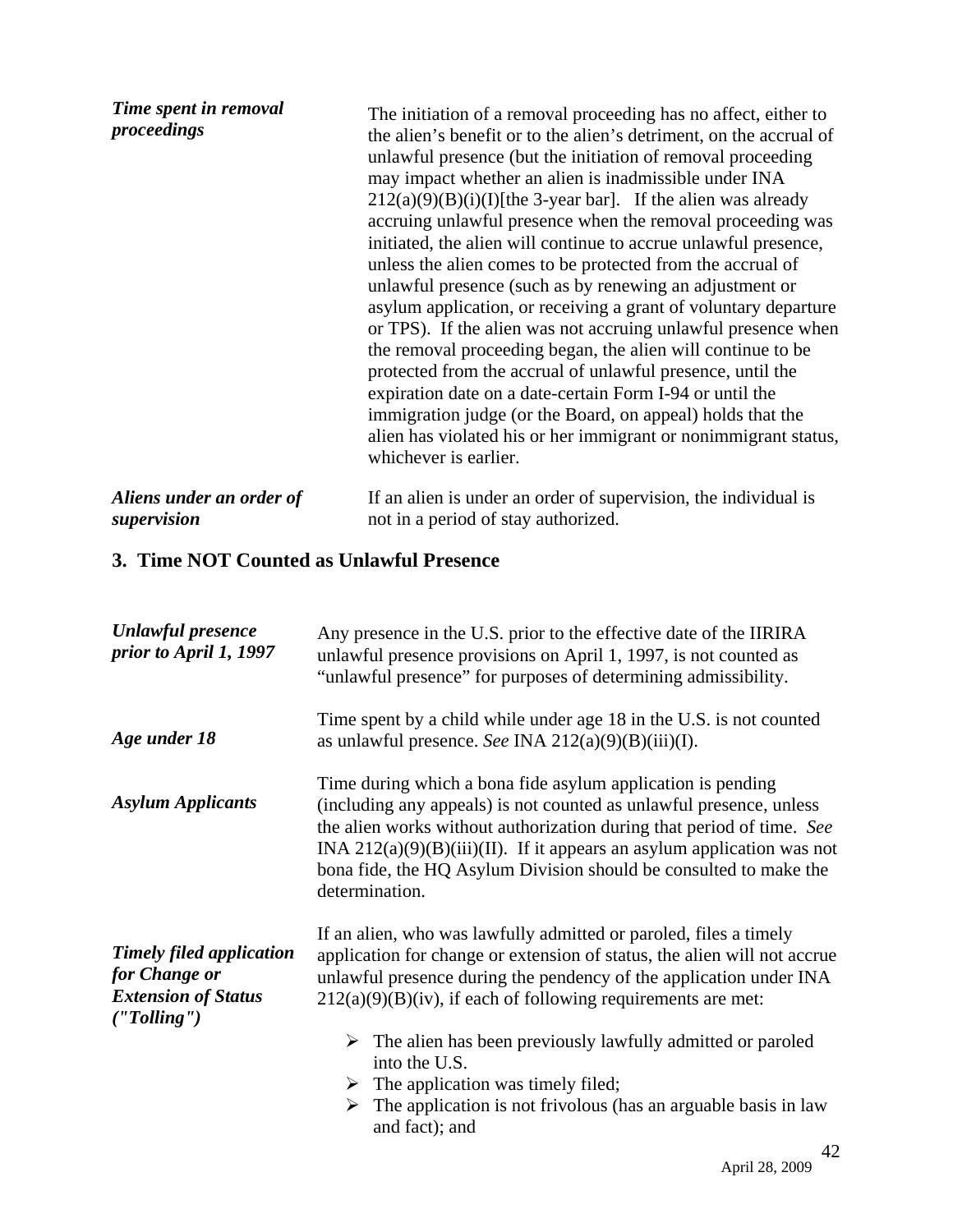| The applicant has not engaged in any unauthorized            |
|--------------------------------------------------------------|
| employment before or during the pendency of the application. |

|                                                                   | The statutory provision allows for the tolling of the unlawful<br>presence for up to 120 days, for purposes of the 3 year bar only.<br>However, to address large backlogs, USCIS extended this tolling of<br>unlawful presence by policy. Pursuant to USCIS policy, the unlawful<br>presence period is tolled not only for purposes of the 3-year bar, but<br>also for purposes of the 10-year bar, and may be tolled beyond the<br>120 day period, as long as the application was timely filed and<br>remains pending. March 3, 2000 Office of Field Operations<br>memorandum, Period of stay authorized by the Attorney General<br>after 120-day tolling period for purposes of section $212(a)(9)(B)$ of<br>the Immigration and Nationality Act (AD 00-07). |
|-------------------------------------------------------------------|----------------------------------------------------------------------------------------------------------------------------------------------------------------------------------------------------------------------------------------------------------------------------------------------------------------------------------------------------------------------------------------------------------------------------------------------------------------------------------------------------------------------------------------------------------------------------------------------------------------------------------------------------------------------------------------------------------------------------------------------------------------|
|                                                                   | If the application is denied, the individual will commence to accrue<br>unlawful presence the day after the denial. If the denial is based on<br>the fact that the application was frivolous, not bona fide, or because<br>the alien had worked without authorization, the alien is deemed to<br>have accrued unlawful presence the day after his or her status (as<br>evidenced on Form I-94, Arrival/Departure Record) expired. If the<br>application was filed untimely, and is ultimately denied, unlawful<br>presence begins to accrue on the date the request is denied.                                                                                                                                                                                 |
|                                                                   | If the application is approved, whether filed timely or untimely, the<br>individual is not deemed to have accrued any unlawful presence.                                                                                                                                                                                                                                                                                                                                                                                                                                                                                                                                                                                                                       |
| <b>Pending Adjustment of</b><br><b>Status</b>                     | An alien who has properly filed an affirmative application for<br>adjustment of status application with USCIS under INA 245 will be<br>considered lawfully present from the time of the acceptance of the<br>filing. If the application is denied and there is a legal basis to renew<br>the application before the immigration judge, the alien does not<br>accrue unlawful presence through any administrative stages of<br>review.                                                                                                                                                                                                                                                                                                                          |
|                                                                   | <b>NOTE:</b> If the alien files for adjustment of status while in removal<br>proceedings as a form of relief from removal (filing the adjustment<br>application defensively), the alien will continue to accrue unlawful<br>presence. See AFM $30.1(d)(2)$ .                                                                                                                                                                                                                                                                                                                                                                                                                                                                                                   |
| <b>Pending Application for</b><br><b>Legalization, or Special</b> | Unlawful presence does not accrue while the following applications<br>are pending:                                                                                                                                                                                                                                                                                                                                                                                                                                                                                                                                                                                                                                                                             |
| <b>Legislation for</b><br><b>Adjustment of Status</b>             | Application for legalization, special agricultural worker and<br>lawful temporary residence (pending includes through<br>administrative appeal process, if any)                                                                                                                                                                                                                                                                                                                                                                                                                                                                                                                                                                                                |
|                                                                   | Application for temporary and permanent residence by                                                                                                                                                                                                                                                                                                                                                                                                                                                                                                                                                                                                                                                                                                           |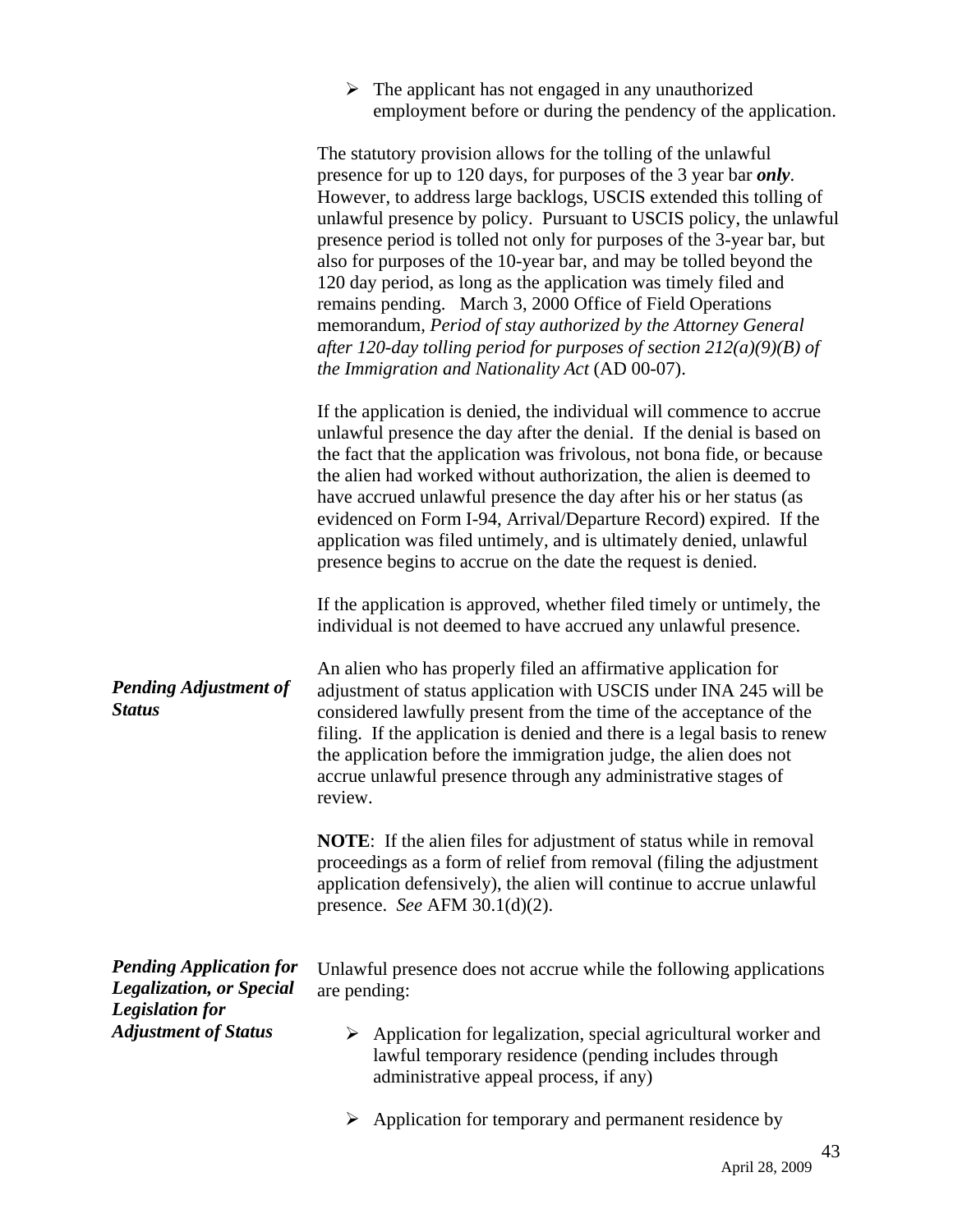|                                                        | Cuban-Haitian entrants under section 202(b) of Public Law<br>99-603 (pending includes through administrative appeal<br>process, if any)                                                                                                                                                                                                                                                                                                                                                                                                                                                                                                                                                                                                                                                                                                                                                                                                                                                                                                                                                                                                                                                                                         |
|--------------------------------------------------------|---------------------------------------------------------------------------------------------------------------------------------------------------------------------------------------------------------------------------------------------------------------------------------------------------------------------------------------------------------------------------------------------------------------------------------------------------------------------------------------------------------------------------------------------------------------------------------------------------------------------------------------------------------------------------------------------------------------------------------------------------------------------------------------------------------------------------------------------------------------------------------------------------------------------------------------------------------------------------------------------------------------------------------------------------------------------------------------------------------------------------------------------------------------------------------------------------------------------------------|
|                                                        | $\blacktriangleright$<br>Application for adjustment of status under NACARA and<br>HRIFA, whether filed affirmatively with USCIS or<br>defensively with EOIR                                                                                                                                                                                                                                                                                                                                                                                                                                                                                                                                                                                                                                                                                                                                                                                                                                                                                                                                                                                                                                                                     |
|                                                        | Application for Registry under INA 249<br>➤                                                                                                                                                                                                                                                                                                                                                                                                                                                                                                                                                                                                                                                                                                                                                                                                                                                                                                                                                                                                                                                                                                                                                                                     |
| <b>Battered Applicant and</b><br>his or her child(ren) | The unlawful presence provisions do not apply to a person unlawfully<br>in the U.S. who meets the requirements set forth in INA<br>$212(a)(6)(A)(ii)$ , as long as there is a substantial connection between<br>the battery or cruelty and the applicant's unlawful presence in the<br>U.S. See INA 212(a)(9)(B)(iii)(IV).                                                                                                                                                                                                                                                                                                                                                                                                                                                                                                                                                                                                                                                                                                                                                                                                                                                                                                      |
|                                                        | NOTE: USCIS has taken the position that an alien, who applies for<br>adjustment of status may do so regardless of INA $212(a)(6)(A)$<br>inadmissibility because of the wording of INA 245(a). Also,<br>according to the wording of statutory provision, INA $212(a)(6)(A)$<br>inadmissibility ends once an individual departs the U.S. However,<br>simply because $212(a)(6)(A)$ inadmissibility is not applicable in the<br>overseas context, or irrelevant once the approved VAWA self-<br>petitioner applies for adjustment of status in the United States, does<br>not mean, that the effects of the illegal entry (accrual of unlawful<br>presence, or illegal entry after previous immigration violations) do<br>not apply (although these may have been connected to the battery or<br>cruelty experienced by the VAWA self-petitioner and his or her<br>children). A VAWA self-petitioner who, by repeated violations of the<br>Act, has made his or herself inadmissible under INA $212(a)(9)(B)$ or<br>(C), may obtain adjustment or a visa only if the VAWA self-<br>petitioner applies for and is granted, the related forms of relief from<br>inadmissibility (Cf. INA 212(a)(9)(A)(iii); (B)(iii)(IV); (C)(iii)). |
| <b>Victims of Trafficking</b>                          | The unlawful presence provision does not apply to someone who<br>demonstrates that severe form of trafficking was at least one central<br>reason for the unlawful presence in the U.S. See INA<br>212(a)(9)(B)(iii)(V).                                                                                                                                                                                                                                                                                                                                                                                                                                                                                                                                                                                                                                                                                                                                                                                                                                                                                                                                                                                                         |
| While present in legal<br><i>immigration</i> status    | In general, if an alien is granted a period of authorized stay,<br>regardless of an alien's entry or immigration history, the alien will not<br>accrue unlawful presence during the period of the grant or status.<br>However, at the end of the period of stay authorized, the alien will<br>revert back to accruing unlawful presence unless he or she is<br>otherwise protected. The following periods are stay authorized (list is<br>not comprehensive):<br>Granted nonimmigrant status (note that an applicant in<br>$\bullet$<br>Duration of Status (D/S) will not accrue unlawful presence<br>unless there is a determination of status violation)                                                                                                                                                                                                                                                                                                                                                                                                                                                                                                                                                                      |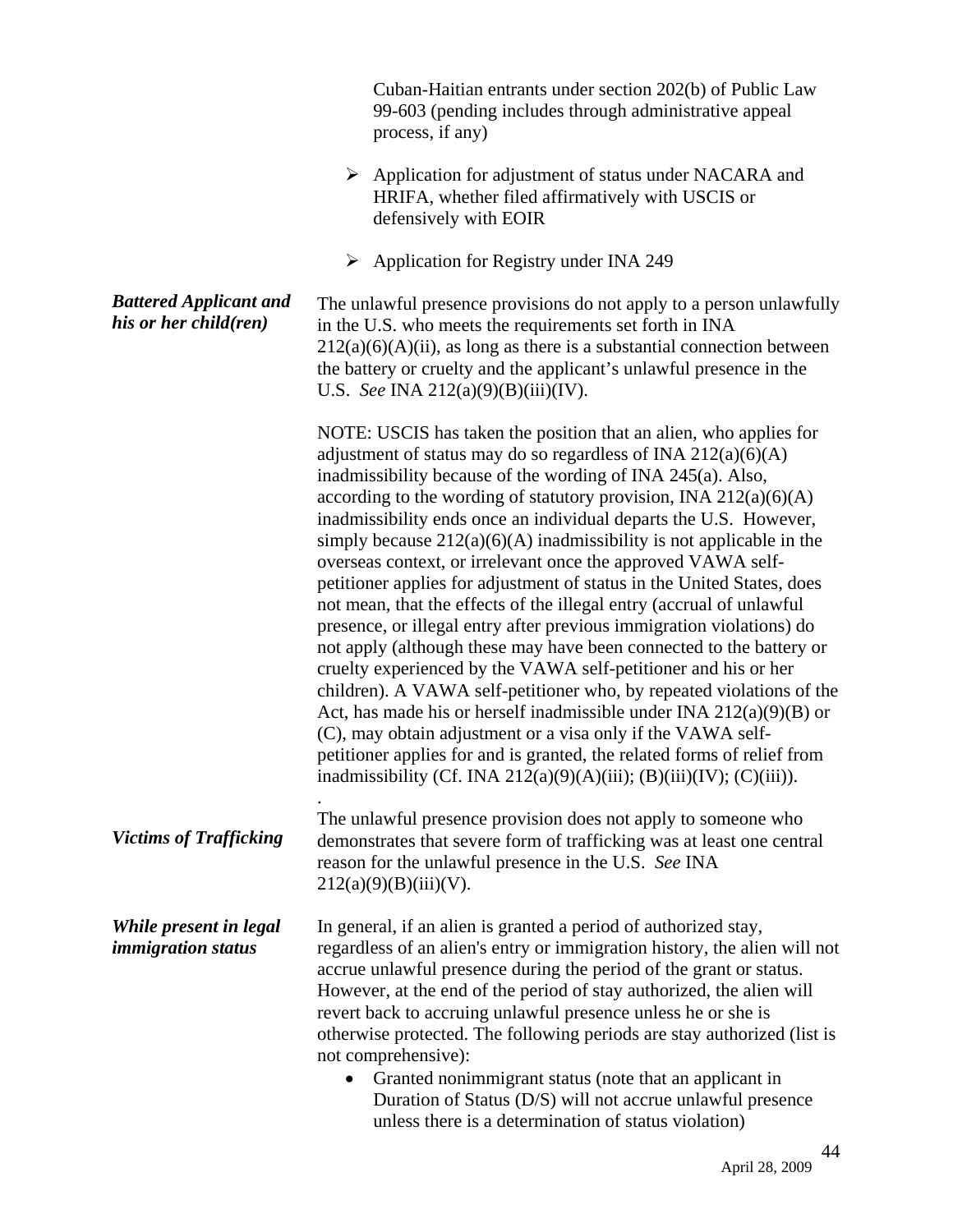|                                         | Voluntary departure<br>$\bullet$<br>Refugee status<br>$\bullet$<br>Asylee status<br>Grants of withholding or deferral of removal under the United<br>$\bullet$<br><b>Nations Convention against Torture</b><br>Grants of TPS and Deferred Enforced Departure<br>$\bullet$ |
|-----------------------------------------|---------------------------------------------------------------------------------------------------------------------------------------------------------------------------------------------------------------------------------------------------------------------------|
| Alien granted deferred<br>action status | If an alien is granted deferred action status, the alien is in a period of<br>stay authorized, and therefore does not accrue unlawful presence.<br>See Johnny N. Williams Memorandum, "Unlawful Presence" (June<br>12, 2002).                                             |

#### **4. Waiver for Unlawful Presence – INA 212(a)(9)(B)(v)**

The waiver may be granted for an alien who establishes that:

| <b>Waiver of INA</b><br>212(a)(9)(B) | refusal of admission to the U.S. would result in extreme hardship to a<br>➤                 |
|--------------------------------------|---------------------------------------------------------------------------------------------|
|                                      | U.S. citizen or lawful permanent resident spouse or parent, or the K<br>visa petitioner and |
|                                      | $\triangleright$ a waiver is warranted as a matter of discretion.                           |
|                                      | Extreme hardship and discretion are discussed in more detail in section VI, I<br>helow.     |

NOTE: The qualifying relative must be the U.S. citizen or lawful permanent resident spouse or parent or the K visa petitioner. A U.S. citizen child is not a qualifying relative for which the waiver can be sought. However, the child's hardship can be a factor in the determination whether the qualified relative experiences extreme hardship. See section VI.J.

## **5. Issues to Watch for When Determining Eligibility for INA 212(a)(9)(B)(v) Waiver**

*Watch for INA 212(a)(9)(C) inadmissibility*  Sometimes, individuals who accrued unlawful presence in the U.S. may also be inadmissible under INA  $212(a)(9)(C)$ , for which there is not a waiver (other than for VAWA self-petitioners) and for which consent to reapply for admission may be required. Two groups are covered under INA  $212(a)(9)(C)$ : ■ Aliens who entered without admission (or attempt to enter without admission) after accruing more than 1 year of

> unlawful presence in the aggregate. Aliens who enter without admission (or attempt to enter without admission) after removal.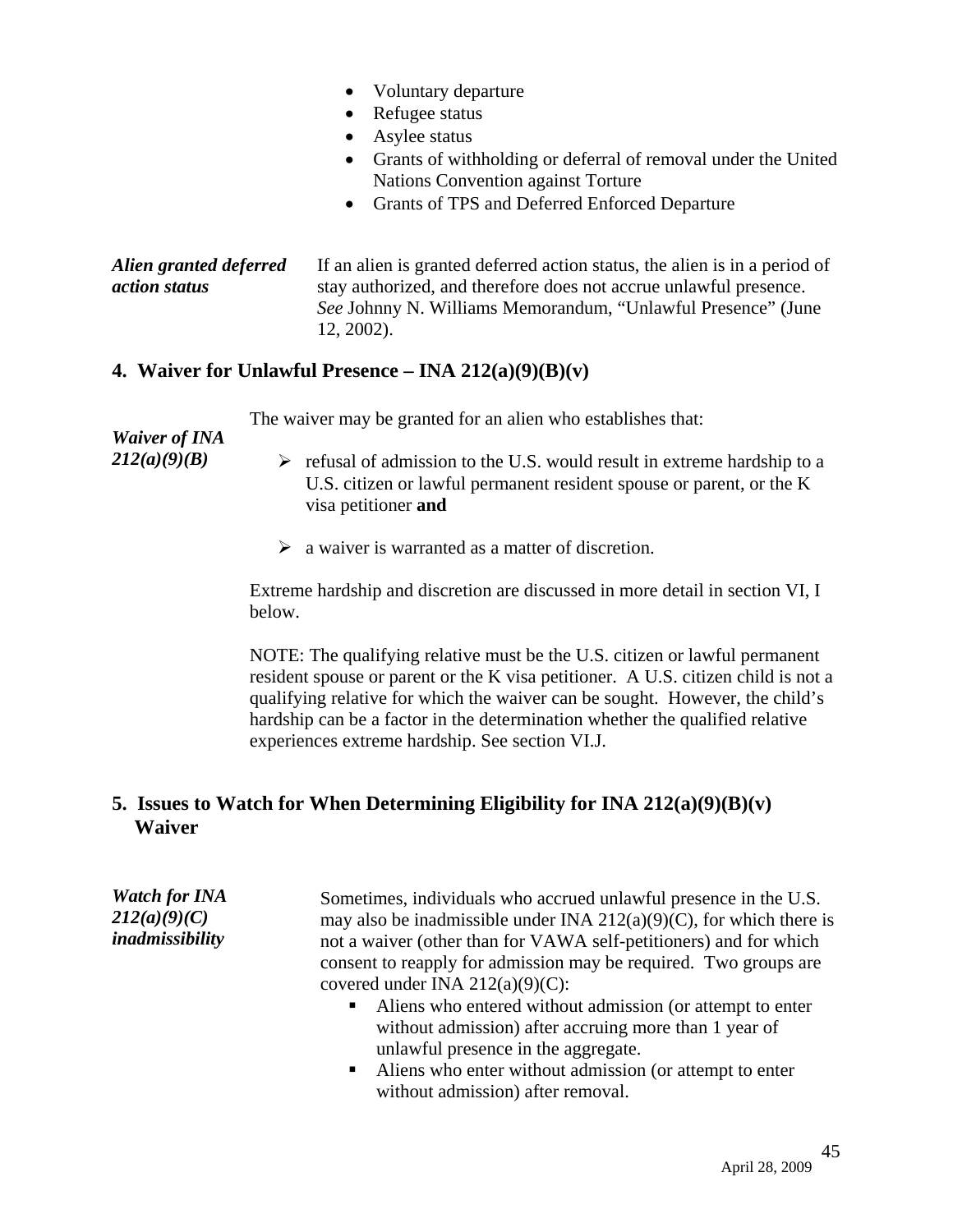Aliens who are inadmissible under INA 212(a)(9)(C)(i) cannot obtain approval for consent to reapply under INA  $212(a)(9)(C)(ii)$ unless they have been abroad for at least 10 years since their last departure from the United States.

**NOTE**: Parole, by definition, is not an admission, but a parolee is deemed, for immigration purposes, to still be an applicant for admission. Thus, if the alien was paroled into the United States under INA 212(d)(5)(A), after having accrued unlawful presence in excess of one year or after having been removed, the alien is not inadmissible under INA  $212(a)(9)(C)$  on the basis of his or her presence pursuant to that parole. The alien may, however, be inadmissible based on some other entry or attempted entry without admission.

Some individuals who accrued unlawful presence in the U.S. may have been placed in removal proceedings and failed to attend those proceedings. Unless the alien can establish that there was reasonable cause for the failure to attend the proceedings, he or she is inadmissible for 5 years from the date of departure or removal and there is no waiver available for that 5 year inadmissibility period.

> A consular officer does not make the finding of inadmissibility because it is already made by an in absentia order being issued or by the alien departing or being removed. The consular officer may determine that the applicant had reasonable cause and find him/her admissible. a consular officer doesn't really make the finding of inadmissibility – it is already made by an in absentia order being issued and the alien departing or being removed.

> This is addressed in a June 17, 1997, memo from *Paul Virtue, Acting Executive Associate Commissioner, Additional Guidance for Implementing Sections 212(a)(6)(B) and 212(a)(9)(B) of the Immigration and Nationality Act (the Act).* Aliens placed in proceedings on or after April 1, 1997, who can establish that failure to attend or remain in attendance at a removal proceeding was for reasonable cause are not inadmissible under section 212(a)(6)(B) of the Act. The alien would establish reasonable cause before the immigration judge, if seeking to reopen the proceeding; to the consular officer, if applying for a visa; to the inspecting officer, if applying for admission; or to the Service's adjudicating officer, if applying for adjustment of status before the Service. The burden rests with the alien to establish there was reasonable cause for not attending or remaining at the removal hearing.

*Applicant may also need to apply for consent to reapply with a Form I-*

If the applicant was deported or removed, or left the U.S. while under a final order of deportation or removal, the applicant may also be required to submit a Form I-212, *Application for Permission to* 

*Watch for INA 212(a)(6)(B) inadmissibility*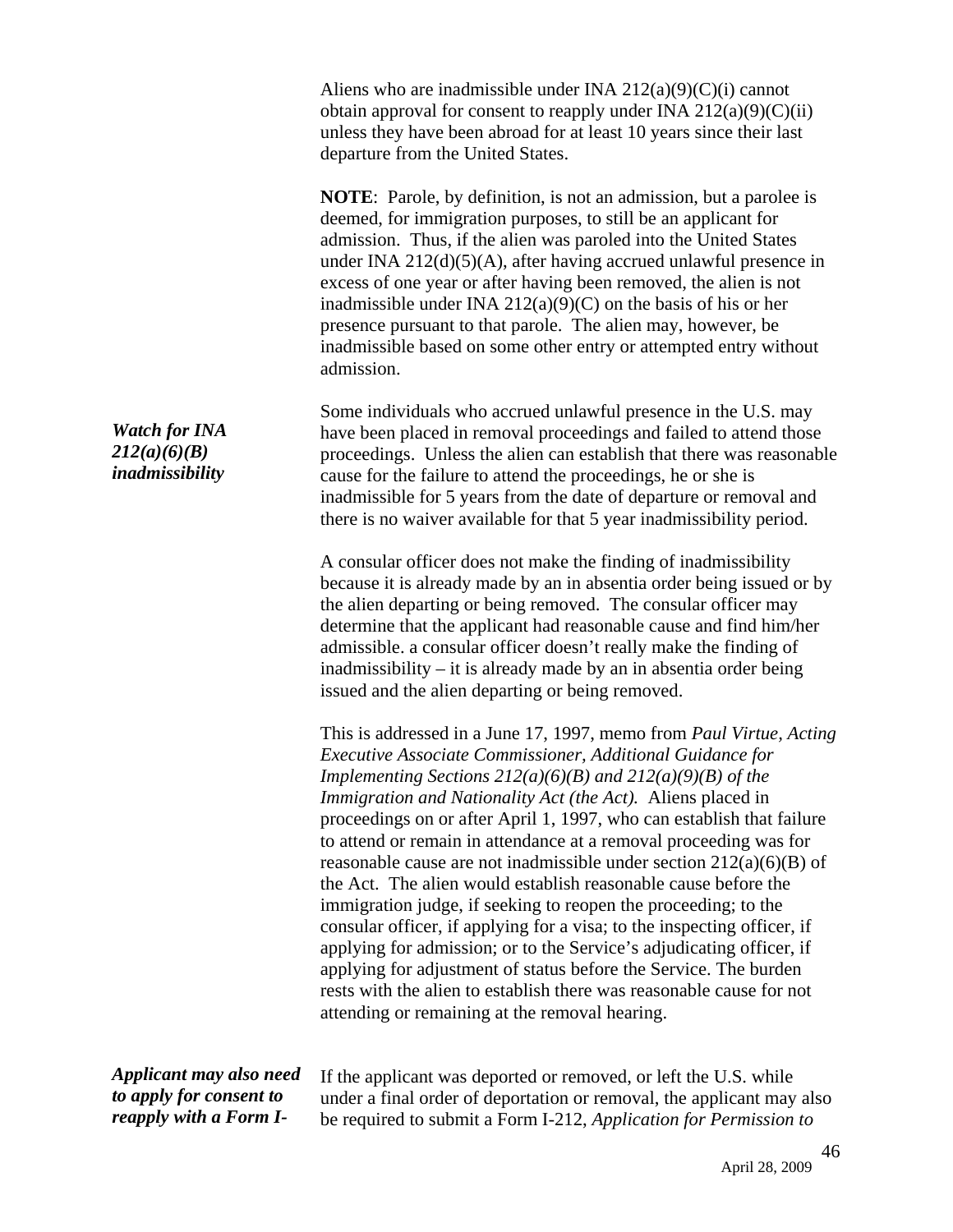*212 Reapply for Admission into the United States After Deportation or Removal*, if the alien is seeking admission within the period for which consent to reapply is required under INA  $212(a)(9)(A)$ . If the applicant files a Form I-212, a separate decision must be made on the application. (See I-212 SOP).

## **6. VAWA self-petitioner's waiver under INA 212(a)(9)(C)(iii)**

It is expected that overseas adjudicators generally will not encounter these cases, as applications will be filed with domestic offices. However, the information is provided for those rare circumstances in which an overseas adjudicator may need to apply the provisions explained below, as well as for informational purposes.

| <i>INA 212(a)(9)(C)</i><br>inadmissibility             | Two groups of aliens may be inadmissible under INA $212(a)(9)(C)$ :<br>Aliens who entered without admission (or attempt to enter without<br>admission) after accruing more than 1 year of unlawful presence in<br>the aggregate.<br>Aliens who enter without admission (or attempt to enter without<br>ш<br>admission) after removal.                                                                                                                                                                                                                                                                                                                                                                                                                                                                                                                |
|--------------------------------------------------------|------------------------------------------------------------------------------------------------------------------------------------------------------------------------------------------------------------------------------------------------------------------------------------------------------------------------------------------------------------------------------------------------------------------------------------------------------------------------------------------------------------------------------------------------------------------------------------------------------------------------------------------------------------------------------------------------------------------------------------------------------------------------------------------------------------------------------------------------------|
| <b>Special waiver for</b><br>VAWA self-<br>petitioners | <b>NOTE:</b> Parole, by definition, is not an admission, but a parolee is<br>deemed, for immigration purposes, to still be an applicant for admission.<br>Thus, if the alien was paroled into the United States under INA<br>$212(d)(5)(A)$ , after having accrued unlawful presence in excess of one year<br>or after having been removed, the alien is not inadmissible under INA<br>$212(a)(9)(C)$ on the basis of his or her presence pursuant to that parole.<br>The alien may, however, be inadmissible based on some other entry or<br>attempted entry without admission.<br>Ordinarily, and not in VAWA context, an alien who is inadmissible under<br>INA $212(a)(9)(C)(i)$ must seek consent to reapply under INA<br>$212(a)(9)(C)(ii)$ , which cannot be approved until he or she has been absent<br>from the United States for 10 years. |
|                                                        | INA $212(a)(9)(C)(iii)$ , however, provides a waiver, which may be sought<br>instead of consent to reapply, by a VAWA self-petitioner. The 10-year<br>absence requirement for a Form I-212 case does not apply to a Form I-601<br>filed under INA $212(a)(9)(C)(iii)$ . Also, if this individual is in the U.S.,<br>USCIS determined by policy that the reinstatement provision of INA<br>$241(a)(5)$ does not apply.                                                                                                                                                                                                                                                                                                                                                                                                                                |
|                                                        | Form I-601 filed by a battered alien may be approved if:                                                                                                                                                                                                                                                                                                                                                                                                                                                                                                                                                                                                                                                                                                                                                                                             |
|                                                        | The alien who filed the form is a VAWA self-petitioner;<br>The alien demonstrates a connection between the battery or<br>$\bullet$                                                                                                                                                                                                                                                                                                                                                                                                                                                                                                                                                                                                                                                                                                                   |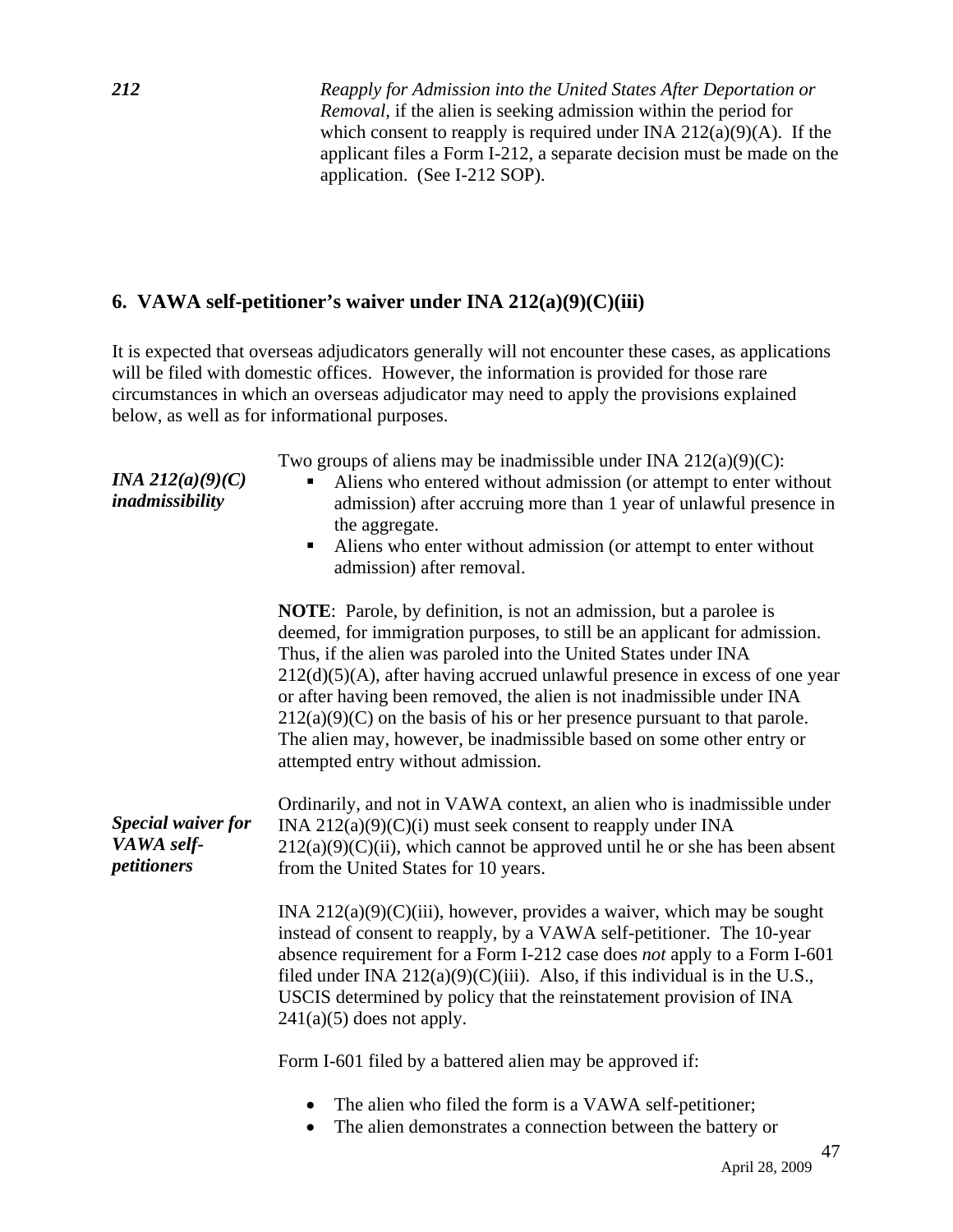extreme cruelty and his or her removal, departure from the United States, reentry or reentries into the United States, or attempted reentry into the United States; and

• The alien warrants a waiver in the exercise of discretion.

*In order for the alien's removal*, departure from the United States, reentry or reentries into the United States, or attempted reentry into the United States to be considered sufficiently "connected" to the battering or extreme cruelty, the evidence must establish that the battering or extreme cruelty experienced by the VAWA self-petitioner caused the action in INA  $212(a)(9)(C)(i)$  of the INA rendering him or her inadmissible. In other words, the evidence should establish that the self-petitioner would not have departed, been removed from, reentered or attempted to reenter the United States in the absence of the battering or extreme cruelty. To meet this evidentiary standard, the evidence submitted must demonstrate:

- The circumstances surrounding the act, including the relationship of the abuser to the self-petitioner and the abuser's role in the act; and
- The requisite causal relationship between the act and the battering or extreme cruelty.

In order for a connection to be found, the battery or extreme cruelty must have been perpetrated by the self-petitioner's qualifying USC or LPR spouse, intended spouse, former spouse, or parent. The act rendering the self-petitioner inadmissible under INA  $212(a)(9)(C)(i)$  may occur prior to and/or during the marriage to the self-petitioner's qualifying USC or LPR spouse.

If the self-petitioner establishes that there was battering or extreme cruelty during the marriage or prior to the marriage to the qualifying USC or LPR spouse, the adjudicating officer may find that the self-petitioner has established the required "connection" to the unlawful presence, departure or removal, or the illegal entry, even if it occurred prior to the marriage.

When determining whether a sufficient connection exists between the alien's action(s) under INA 212(a)(9)(C)(i) and the battery or extreme cruelty suffered by the alien, the adjudicating officer should consider the full history of the domestic violence in the case, including the need to escape an abusive relationship. The adjudicating officer should consider all credible evidence that is in compliance with the provisions of section 384 under section 384 of the Illegal Immigration Reform and Immigrant Responsibility Act of 1996, 8 U.S.C. 1367, as amended, when making this determination. The credibility and probative value of the evidence submitted by the self-petitioner is a determination left to the discretion of the adjudicating officer.

If the Form I-601 is approved, the alien is no longer inadmissible under INA 212(a)(9)(C) of the INA, and will not be required to file a Form I-212 before the alien may reapply for admission. A denial does not preclude an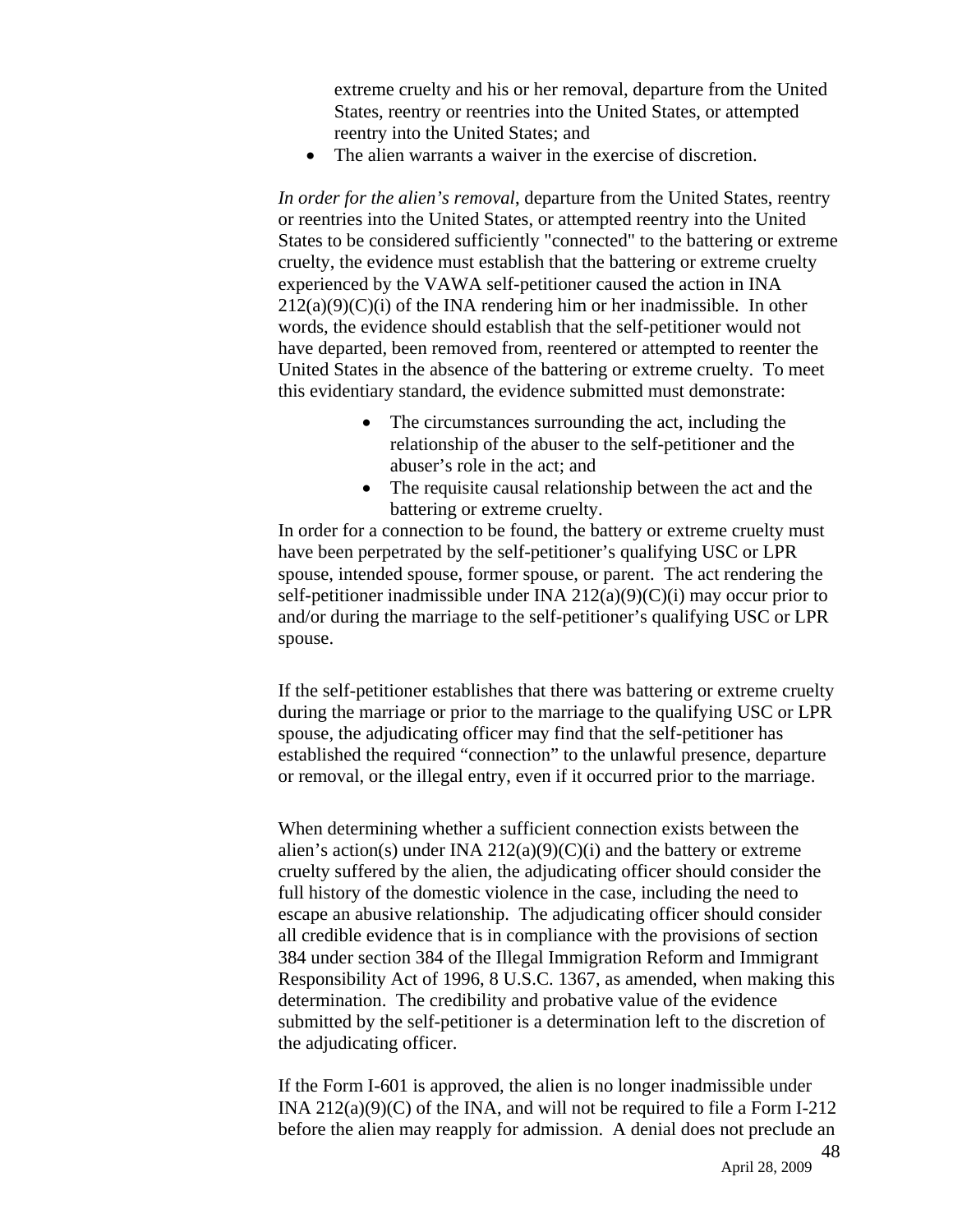alien from filing a new Form I-601 with additional evidence, or filing a Form I-212. The Form I-212, unlike the Form I-601, could be approved only if the alien has been abroad for at least 10 years.

**NOTE**: Because inadmissibility grounds are distinct and separate, a VAWA individual, who has previously been removed (whether or not there was a connection to the extreme cruelty or battery) and subsequently reentered the United States, will still need Form I-212 to waive inadmissibility for the prior removal under INA  $212(a)(9)(A)$ .

# **I. Evidence**

There is no specific requirement for the amount of evidence necessary to establish eligibility for a waiver. However, this section provides some guidelines on the type of evidence adjudicators should be aware of and consider.

## **1. Qualified Relative**

If the qualifying relative is the same relative who petitioned for the applicant to immigrate, then a USCIS officer has already determined that the relationship exists and that decision does not need to be revisited. However, if there is evidence that the relationship does not exist, the adjudicator should take that into account and, where appropriate, coordinate with the applicable USCIS Office to assess whether the approval of the I-130 should be revoked. If the qualifying relative whom the applicant claims will experience hardship is different from the relative who filed the I-130, the applicant must provide credible documentation establishing the existence of the relationship and, if the LPR/USC status of the qualifying relative cannot be established through USCIS systems, the applicant should be asked to provide such evidence.

# **2. Extreme Hardship**

The application and letter explaining hardship or other grounds for eligibility, where applicable, may be sufficient to support eligibility for the waiver if detailed and credible. However, in most cases, the applicant will need to provide supporting documentary evidence (e.g., medical records, if the hardship claim is based on medical evidence; financial records if the hardship claim is based on financial considerations) to establish eligibility. If the adjudicating officer determines that the applicant has a colorable claim for establishing extreme hardship but has failed to provide sufficient supporting evidence, the officer should issue a Form I-72, Request for Additional Evidence.

Once extreme hardship is established as an eligibility threshold, the extreme hardship becomes a factor of the discretionary determination for approval of the waiver. Extreme Hardship is described in detail in section VII.J. of these procedures.

## **3. Discretion**

The discretionary determination of eligibility is the last step in the adjudication of the application.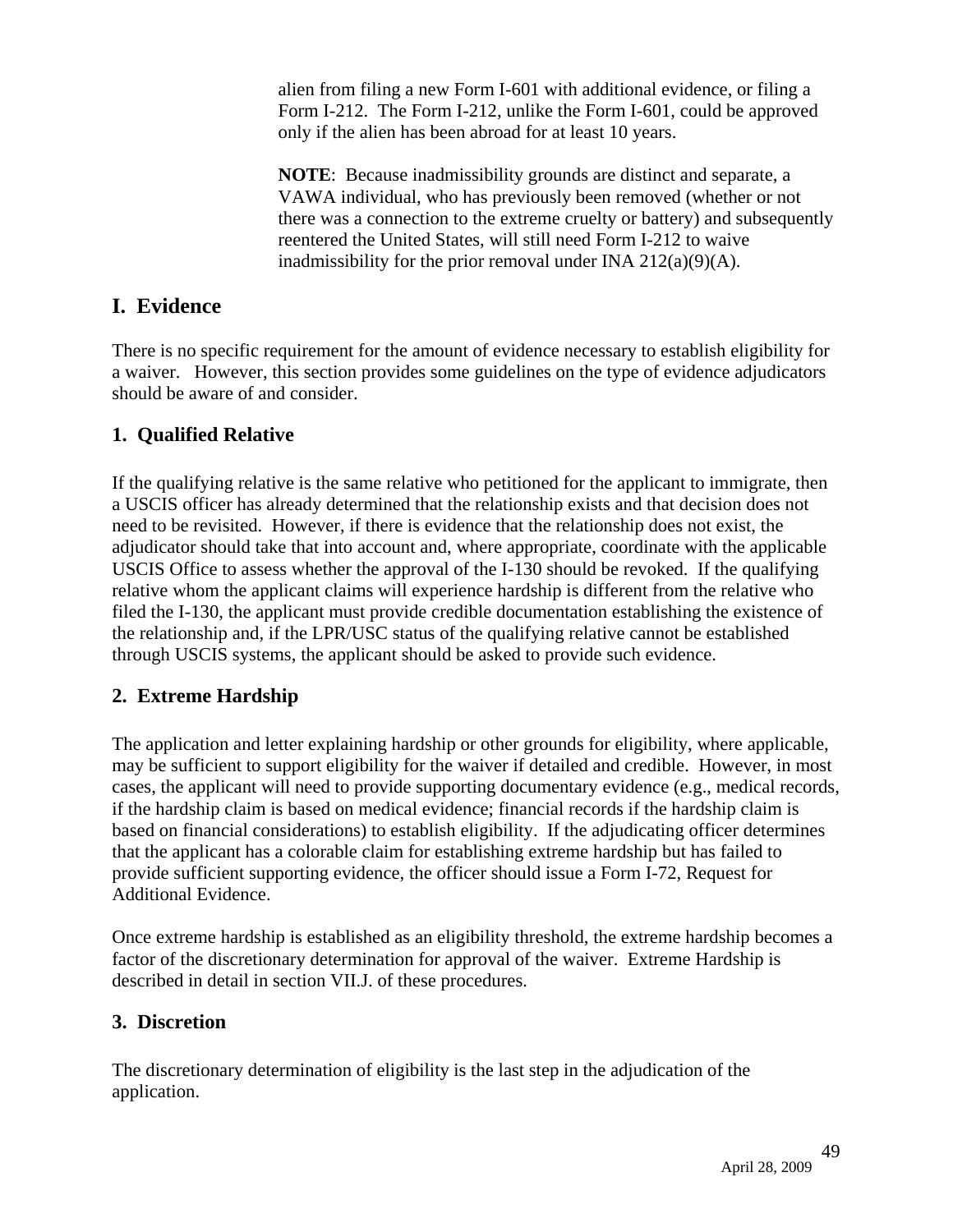Discretion is described in more detail below in section VII. K.

# **J. Extreme Hardship to a Qualified Relative**

Eligibility for most of the immigrant waivers requires a showing of extreme hardship to a qualified relative (hardship is not required for a health-related waiver and, if the applicant establishes alternative grounds related to rehabilitation for a criminal-related waiver). The "extreme hardship" standard is always the same, whether it is used for unlawful presence purposes of whether it is applied to an applicant seeking the waiver of a criminal ground. However, there may be stronger negative factors to consider in the analysis of discretion in cases involving criminal activity or misrepresentation. For a waiver of a criminal-related inadmissibility, the extreme hardship may be not only to a USC or LPR parent or spouse, but also to a USC or LPR child. The adjudication should pay close attention to who can qualify as a "qualified relative." If hardship is claimed to an individual other than a qualified relative, such as hardship to the applicant or to other relatives, the information may be considered, but only to the extent that such hardship results in hardship to the qualifying relative. Additionally, hardship to qualified relatives, other relatives, or the alien may be part of the adjudicator's discretionary analysis, too. *See* Discretion, section VII.K. below.

Extreme hardship is not a definable term of "fixed and inflexible meaning"; establishing extreme hardship is "dependent upon the facts and circumstances of each case." *Matter of Cervantes-Gonzalez,* 22 I&N Dec. 560, 565 (BIA 1999). The Board of Immigration Appeals (BIA) in *Matter of Cervantes-Gonzalez* lists the factors it considers relevant in determining whether an applicant has established extreme hardship, which include:

- the presence of a lawful permanent resident or United States citizen spouse or parent in this country;
- the qualifying relative's family ties outside the United States;
- the conditions in the country or countries to which the qualifying relative would relocate and the extent of the qualifying relative's ties in such countries;
- $\blacksquare$  the financial impact of departure from this country; and
- significant conditions of health, particularly when tied to an unavailability of suitable medical care in the country to which the qualifying relative would relocate.

*Id.* at 565-566. The BIA indicated that these factors relate to the applicant's "qualifying relative." *Id.* at 565-566.

In *Matter of O-J-O-,* 21 I&N Dec. 381, 383 (BIA 1996), the BIA stated that the factors to consider in determining whether extreme hardship exists "provide a framework for analysis," and that the "[r]elevant factors, though not extreme in themselves, must be considered in the aggregate in determining whether extreme hardship exists." It further stated that "the trier of fact must consider the entire range of factors concerning hardship in their totality" and then "determine whether the combination of hardships takes the case beyond those hardships ordinarily associated with deportation." (citing *Matter of Ige*, 20 I&N Dec. 880, 882 (BIA 1994).

In other cases of extreme hardship, it has been found that the mere loss of employment, the inability to maintain one's present standard of living or to pursue a chosen profession, or separation of a family member or cultural readjustment, in and of themselves, do not constitute extreme hardship *Matter of Pilch*, (BIA Interim Decision #3298); *Marquez-Medina v INS*, 765

50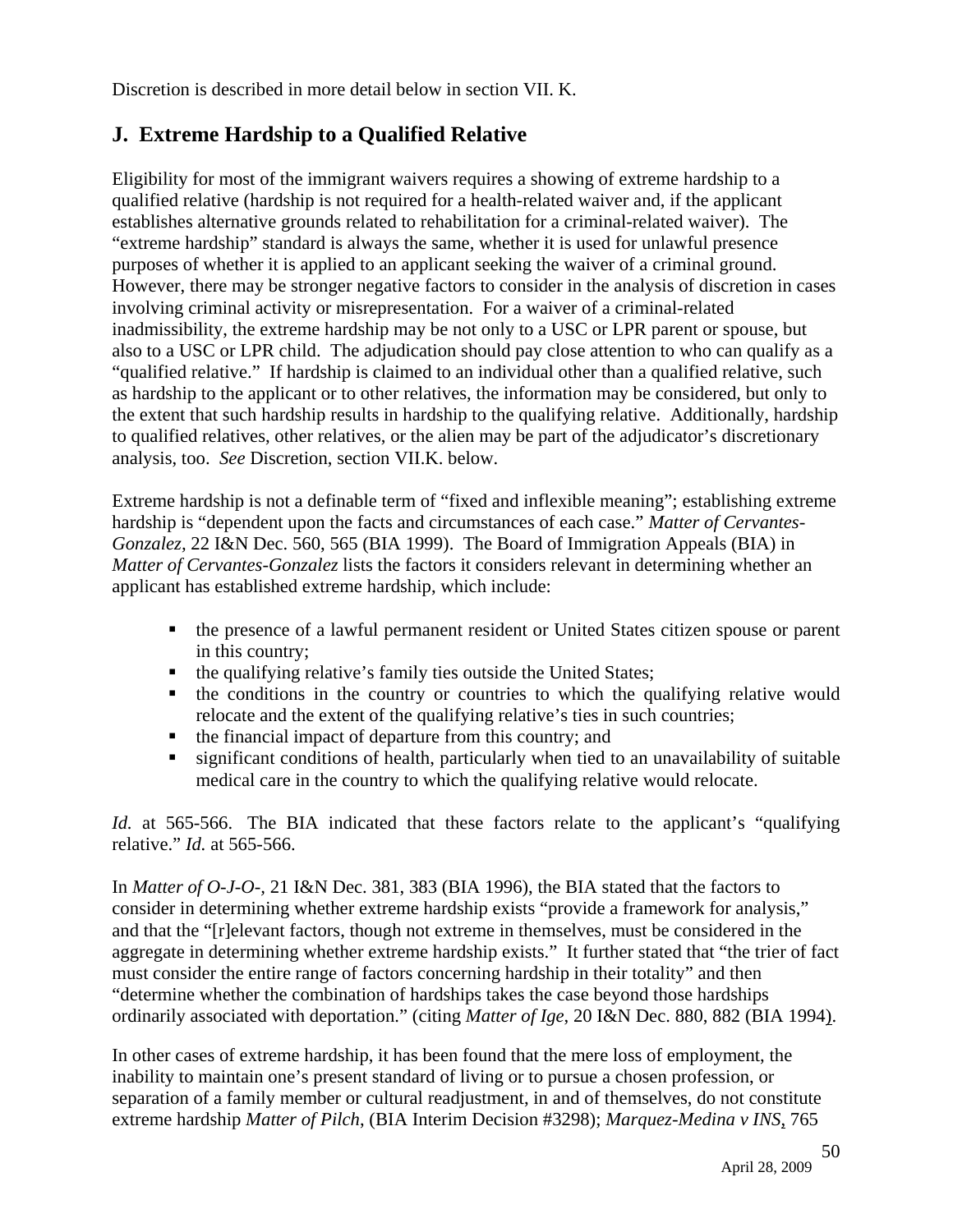F.2d 673 (7<sup>th</sup> Cir. 1985); *Bueno-Carillo v. Landon*, 682 F2d 143 (7<sup>th</sup> Cir. 1982); *Chokloikaew v INS*, 601 F.2d 216 (5<sup>th</sup> Cir. 1979), *Banks v INS*, 594 F.2d 760 (9<sup>th</sup> Cir. 1979; *Matter of Kojoory*, 12 I&N Dec. 215 (BIA 1967). However, these factors in aggregate, could establish extreme hardship in some cases.

Because the term extreme hardship is not defined and flexible, the adjudicator must look at each application and evaluate it on a case-by-case basis. All relevant factors should be considered and addressed in the decision. If the applicant fails to establish extreme hardship, then the application must be denied and discretion need not be considered.

# **K. Discretion**

If extreme hardship is established (or, for some waivers, if extreme hardship is not required), the adjudicator must consider whether, as a matter of discretion, the application should be approved or denied. The applicant must establish that the favorable factors outweigh the unfavorable ones. The finding of extreme hardship is not only a requirement that must be met before the issue of discretion is considered, but once found, it is a favorable discretionary factor. However, any fraud or criminal activity that led to the inadmissibility finding is a negative factor that may warrant denial as a matter of discretion, even if there is extreme hardship.

Additionally, regulations provide that, in general, discretion will not be exercised favorably in cases involving violent or dangerous crimes, except in extraordinary circumstances, such as those involving national security or foreign policy considerations, or when an alien clearly demonstrates that denial of the application would result in "exceptional and extremely unusual hardship." Depending on the gravity of the underlying criminal offense, a showing of extraordinary circumstances might still be insufficient to warrant a favorable exercise of discretion. See 8 CFR 212.7(d). If the adjudicator believes that discretion should be exercised favorably in a case involving violent or dangerous crime, concurrence must be provided in writing by the Chief or Deputy Chief of International Operations before the application is approved.

Some of the favorable factors found in case law are:

- Family ties in the United States and the closeness of the underlying relationship
- Unusual hardship to the applicant or to the lawful permanent resident or United States citizens, or relatives and employers
- Evidence of reformation and rehabilitation
- Length of lawful residence in the United States and status held during that residence (particularly where the alien began his or her residency at young age)
- Evidence of respect for law and order, good moral character, and intent to hold family responsibilities (such as affidavits from family, friends, and responsible community representatives)
- Considerable passage of time since deportation or removal
- Deportation or removal for less serious reasons
- Absence of significant undesirable or negative factors
- Eligibility for waiver of other exclusionary grounds

Some of the unfavorable factors to consider are: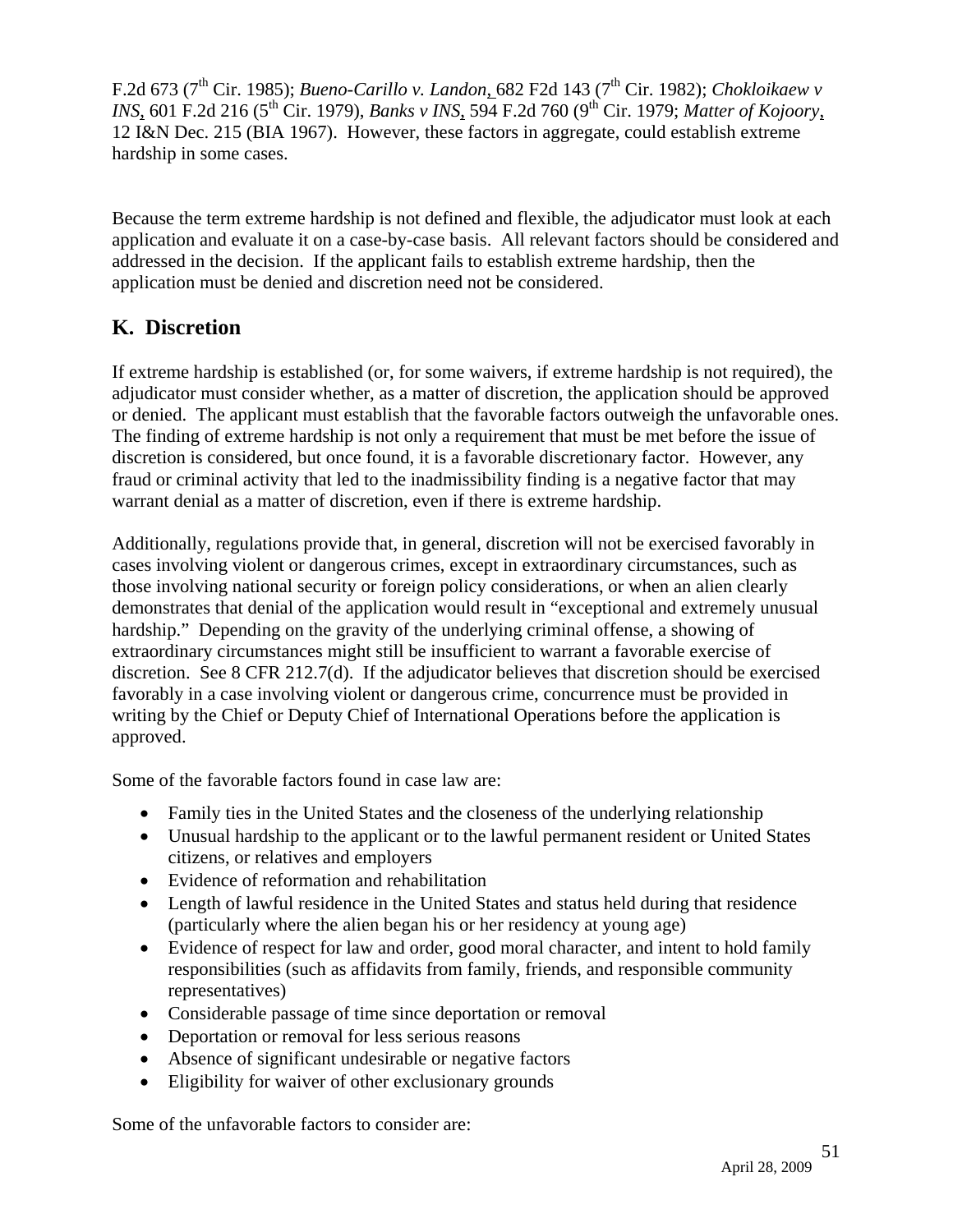- Evidence of moral depravity, or criminal tendencies reflected by an ongoing or continuing police record, the nature, recency and seriousness of the criminal violations, if any
- Repeated violations of immigration laws, willful disregard for other laws
- Likelihood of becoming a public charge
- Pervious instances of fraud in dealings with service or false testimony
- Mandatory grounds of inadmissibility for which no waiver exists or for which the alien is not eligible
- Absence of close family ties or hardships
- Spurious marriage to a USC for the purpose of gaining an immigration benefit
- Serious violations of immigration laws which evidence a callous attitude without hint of reformation of character
- Nature and underlying circumstances of the exclusion ground at issue
- The presence of other evidence indicative of an alien's bad character or undesirability as a permanent resident of this country

Upon review of the record as a whole, the adjudicator should balance the equities and adverse factors to determine whether exercise of discretion should be favorably exercised. In *Matter of Mendez-Morales*, 21 I&N Dec. 296 (BIA 1996) the BIA held that the adjudicator must evaluate the evidence presented as a whole and explain why or why not discretion is exercised in favor of the applicant. Whether discretion can be exercised favorably depends on each case and its nature and circumstances surrounding the case. When there are serious negative factors, the applicant should be required to introduce offsetting favorable evidence.

Also the underlying significance of the adverse and favorable factors should be taken into account. For example, if an alien has a relative in the United States, the qualifying relationship must be evaluated. The equity of a marriage and the weight given to any hardship to the spouse may be diminished if the parties married after the commencement of deportation proceedings, with knowledge that the alien may be deported. On the other hand, a lengthy and stable marriage should not only be given weight in evaluating extreme hardship, but also is a positive equity in evaluating discretion. Similarly, if the alien has a history of employment, it is important to consider the type of employment and its length and stability. When looking at an alien's presence in the United States, the nature of his or her presence during this period must be evaluated, too. For example, a period of residency marked by imprisonment may diminish the significance of the period of residency significantly.

# **VII. Documenting the Decision**

# **A. Approval**

Only the District Director or Field Office Director has the authority to approve decisions and the decisions should be signed by or for them and include their name and title in the decision. If the waiver is approved, the adjudicator must complete the following: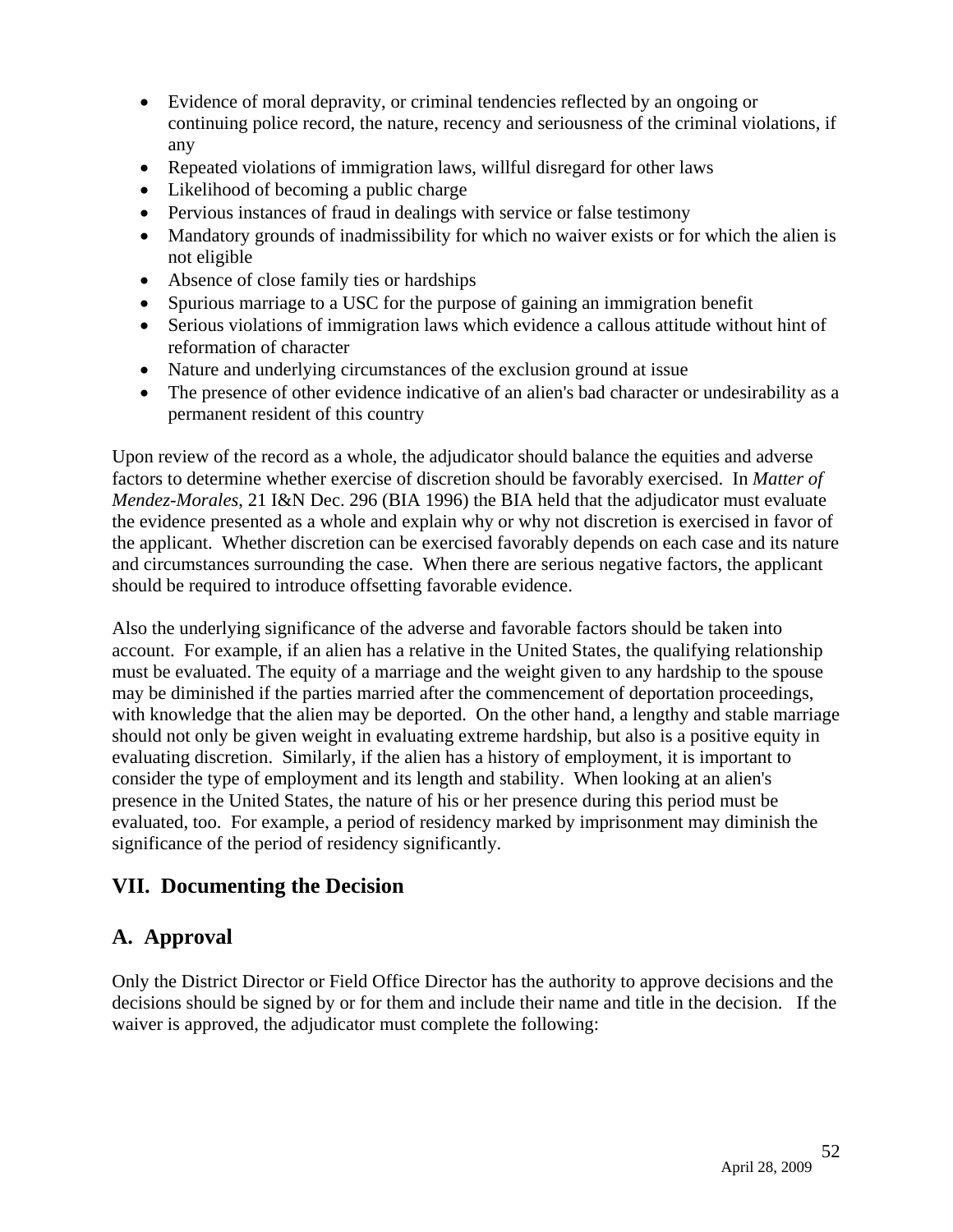| <b>Step</b>    | <b>Action</b>                                                                                                                                                 |
|----------------|---------------------------------------------------------------------------------------------------------------------------------------------------------------|
| $\mathbf{1}$   | Prepare the following:                                                                                                                                        |
|                | $\triangleright$ Form I-601 Adjudication Worksheet (Appendix 2).                                                                                              |
|                | $\triangleright$ Form I-607 (will be placed on top of Form I-601 for placement in the file).                                                                  |
|                | Form I-603 (will be given to the consulate).<br>➤                                                                                                             |
|                | $\triangleright$ Approval notice (will be mailed to applicant).                                                                                               |
|                | (NOTE: the I-601 Adjudication Worksheet should be placed on the right side of the file<br>and the rest on the left side of the file.                          |
|                | If the applicant has an A-Number, it should be noted on the Form I-607. If the applicant<br>does not have an A-Number, note on the I-607 "On immigrant visa." |
| 2              | Stamp I-601 with approval stamp in lower right corner and sign.                                                                                               |
|                | (local office policy may require supervisory review before this step).                                                                                        |
| $\overline{3}$ | Update the local database to note the case was approved and the date of approval.                                                                             |
| $\overline{4}$ | Notify the applicant $[8 \text{ CFR } 212.7(a)(3)]$ and any representative of record.                                                                         |
|                | The waiver is valid only for the grounds and events specified in the application and is                                                                       |
|                | valid indefinitely $[8 \text{ CFR } 212.7(a)(4)].$                                                                                                            |
| 5              | Provide Form I-603 to the appropriate Consular IV section.                                                                                                    |
| 6              | Return any A-file to the National Records Center.                                                                                                             |
|                | <b>National Records Center</b><br><b>150 Space Center Loop</b><br>Lee's Summit, MO 64064                                                                      |

# **B. Denial**

Only the District Director or Field Office Director has the authority to deny waivers and the decisions should be signed by or for them and include their name and title in the decision.

| <b>Step</b> | <b>Action</b>                                                                                                                                                                                            |
|-------------|----------------------------------------------------------------------------------------------------------------------------------------------------------------------------------------------------------|
|             | If the applicant does not already have an A-File, create one.                                                                                                                                            |
|             | Complete Form I-601 Adjudication Worksheet. In sections II, IV, and VI, write "see<br>decision letter," where the explanation of the inadmissibility finding and basis for the<br>decision are detailed. |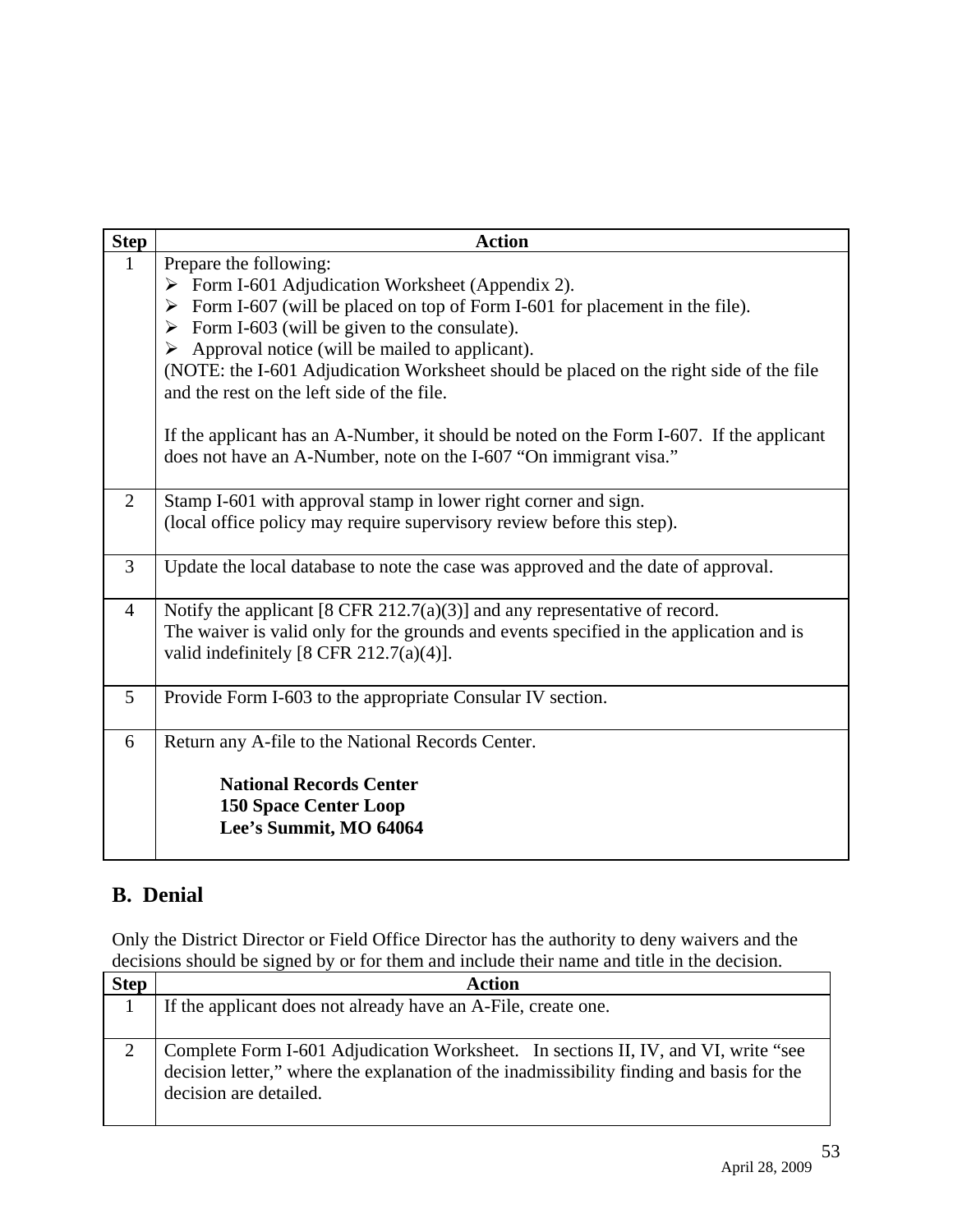| 3              | Prepare Form I-292, Decision, with the decision written on the attachment. (See<br>Appendix 5 for templates). Denial notices must include the following:                                                                                                                                                 |
|----------------|----------------------------------------------------------------------------------------------------------------------------------------------------------------------------------------------------------------------------------------------------------------------------------------------------------|
|                | 1. Statement of applicable inadmissibility provision(s) and how it applies to<br>the specific facts of the case.                                                                                                                                                                                         |
|                | Discussion of the requirements to establish eligibility for the relevant<br>2.<br>waiver.                                                                                                                                                                                                                |
|                | 3. Discussion of the claim made by the applicant related to eligibility for the<br>waiver and documents submitted in support of the waiver.                                                                                                                                                              |
|                | $\triangleright$ If the applicant has established the qualifying relationship, but failed to<br>establish extreme hardship to that relative, this should be noted and the<br>claim/evidence presented by the applicant acknowledged and discussed.                                                       |
|                | $\triangleright$ If the applicant established extreme hardship, but failed to establish that<br>favorable discretion was warranted, the officer must list the positive<br>factors and the negative factors that were presented and explain that the<br>negative factors outweighed the positive factors. |
|                | 4. Information on how to file Notice of Appeal or Motion.                                                                                                                                                                                                                                                |
| $\overline{4}$ | Include a Form I-290B, Notice of Appeal or Motion, with each denial.                                                                                                                                                                                                                                     |
| 5              | Stamp I-601 with denial stamp in lower right corner and sign.<br>(Local policy may require supervisory review before this step.)                                                                                                                                                                         |
| 6              | Update the local database to note the case was denied and the date of denial.                                                                                                                                                                                                                            |
| $\overline{7}$ | Mail denial letter and I-292 with attachments to applicant (care of the qualified family<br>member, where appropriate) with copy to any representative of record.                                                                                                                                        |
| 8              | Notify DOS of the denial by forwarding an e-mail or fax of the I-292.                                                                                                                                                                                                                                    |
| 9              | Denials should be held in the office for 60 days while the office waits for any motions<br>to reopen or reconsider or appeals.                                                                                                                                                                           |
| 10             | If no MTR or appeal is received, send A-file to the National Records Center.                                                                                                                                                                                                                             |
|                | <b>National Records Center</b><br><b>150 Space Center Loop</b><br>Lee's Summit, MO 64064                                                                                                                                                                                                                 |

# **C. Referral (for Ciudad Juarez sub-office cases only)**

The sub-office in Ciudad Juarez (CDJ) has instituted procedures to permit same-day approval of clearly approvable waiver applications, thus enabling a significant number of applicants to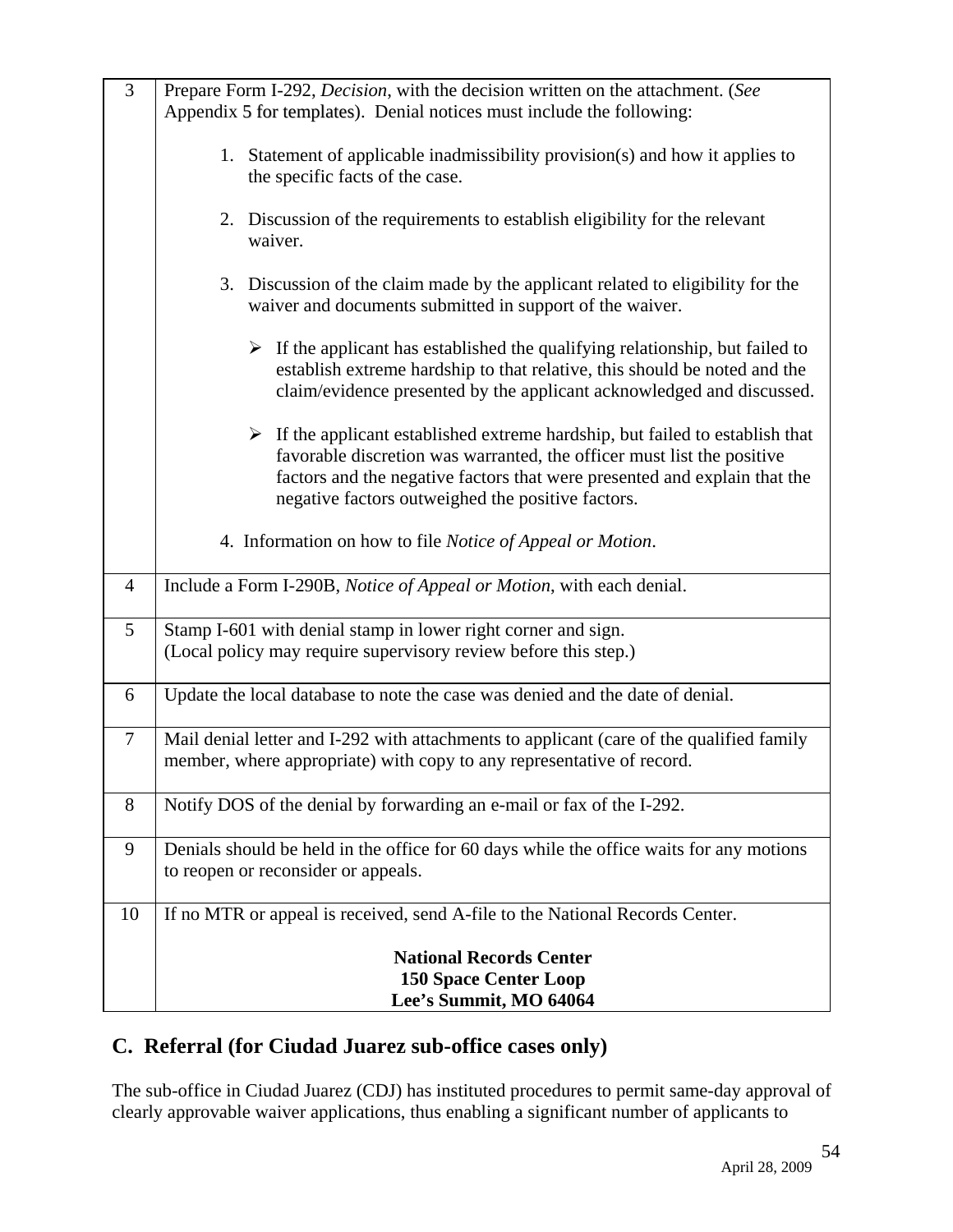receive their immigrant visas on the day of filing the Form I-601. However, applications that are not clearly approvable on the same day of adjudication, because the adjudicator believes they should be denied, or they require greater scrutiny or additional supporting documentation, are "referred" to another adjudicator either in CDJ or another Mexico City District sub-office, for further consideration and adjudication. In such cases, the officer who first reviews the application to make this determination, starts the Adjudication Worksheet and completes as much of it as appropriate with the evidence before the officer. The officer also completes Part VIII, identifying any apparent issues for the officer to whom the case will be referred, for further resolution. The referring officer places his or her initials at the top of the Worksheet in the section, "Referral Officer Initials" and also notes the referral date. The officer who adjudicates the decision places his her initials in the section, "Decision Officer's Initials."

## **VIII. Motions to Reopen or Reconsider**

See AFM Chapter 10.17

## **IX. Appeals**

# **A. Filing Requirements for Appeals to the Administrative Appeals Office**

#### **1. General**

Denials of applications for waivers may be appealed to the Administrative Appeals Office (AAO). Appeals must be timely filed on Form I-290B, *Notice of Appeal or Motion*. When the appeal is received, it should be reviewed to determine if it was properly filed. This includes confirming that the appeal was filed timely, the form was properly signed by the applicant, and the fee was paid. Please note that the applicant must sign his or her appeal. However, a parent or legal guardian may sign for a person who is less than 14 years old and a legal guardian may sign for a mentally incompetent person. See 8 CFR  $103.2(a)(2)$ . If the application is not properly filed, it should be rejected. There is no refund of the fee in any case. See 8 CFR  $103.3(a)(2)(v)$ . The receipt of each appeal must be noted in the local database, as well as action taken (e.g., forwarded to the AAO, treated as a MTR, or rejected).

The most recently updated Form I-292 for denials sent to the AAO may be found at page 21 in Appendix 5, 601 Adjudication Templates, of the I-601 SOP or can be downloaded from: https://dhsonline.dhs.gov/portal/jhtml/dc/sf.jhtml?doid=122172.

This Form includes the latest zip-code addressing information for USCIS HQ Offices in Washington DC. Form I-292 may be modified to accommodate local variations in fee payment requirements imposed by the Department of State cashiers in each location.

#### 2. Determining timeliness

The appeal must be filed within 30 days of the date of service of the decision. See 8 CFR 103.3(a)(2)(i). If the notice is sent by mail, three days are added for a total period of 33 days. *See* 8 CFR 103.5a(b). FODs must make every effort to ensure that the dates on the denial letters accurately reflect the date of service. However, if the date on the denial letter does not properly reflect the date of service and is prior to the date of actual service, and the applicant filed within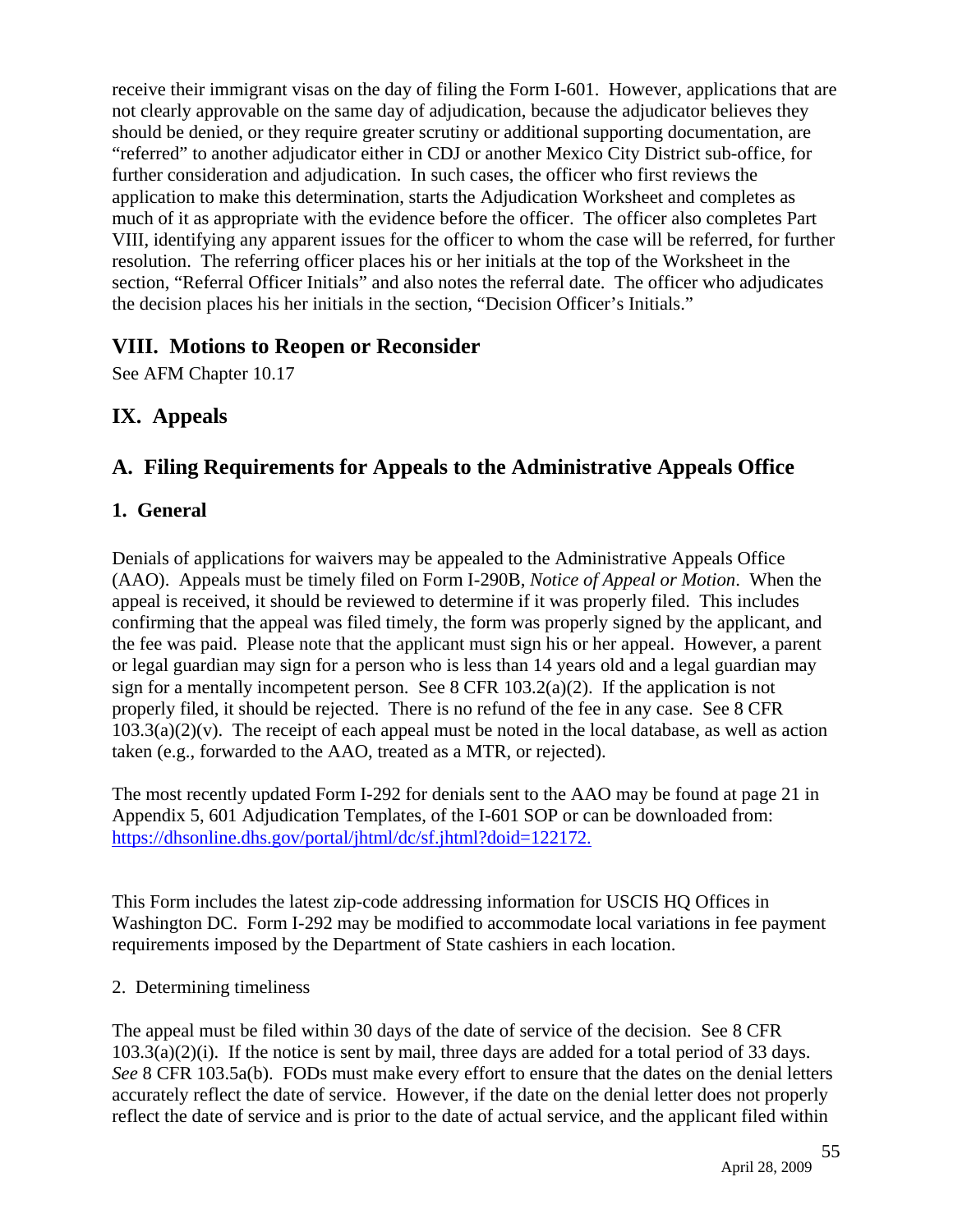33 days of the date of actual service, a memo to the AAO must be provided explaining the reason the appeal was found to be filed timely, including the date of actual service and any evidence of the date of service that is different than the date on the letter (for example, a print-out from the database reflecting date of service or a post-marked envelope submitted by the applicant with the appeal).

In addition, it is important to note that, under 8 CFR 1.1(h), if the period for filing an appeal ends on a Saturday, Sunday or legal holiday, the appeal period is extended to the first day after the end of the appeal period that is not a Saturday, Sunday or legal holiday. In the remarks section of the I-290B, the officer should indicate whether the last day of the appeal period was a legal holiday, either in the local country or in the US. The AAO will take such holidays into consideration in determining whether the appeal was timely filed. (e.g. if the  $33<sup>rd</sup>$  day was a Saturday or a Sunday, and Monday was a local or U.S. holiday, the appeal will be considered as timely filed the next business day, in this case Tuesday.)

Field Office staff should stamp the date the appeal is received in the office, especially if the fee is not deposited on the same day as receipt. Field offices should also add the mailing envelope from the applicant to the file or record of proceeding.

## **3. Filings by attorneys/representatives**

If the only problem with the filing is that it has been filed by an attorney or representative without a properly executed G-28 and the adjudicator determines that favorable action is warranted, staff should ask the attorney or representative to submit the G-28 within 15 days of the request. If the Form G-28 is not submitted, the adjudicator may, on a service motion, make a new decision favorable to the applicant without notifying the attorney or representative. If favorable action is not warranted, the appeal should be forwarded to the AAO and staff should send notice to the attorney or representative directing him or her to submit the Form G-28 directly to the AAO. See 8 CFR  $103.3(a)(v)$ .

## **4. More than One Box Checked in Part 2: Information on Appeal or Motion**

An applicant or his or her attorney may check more than one box in Part 2 of the I-290B. For example, the applicant may indicate that he is filing an appeal but is submitting the brief directly to AAO (box B) and a motion to reopen and reconsider (box F).

# **B. Review of Appeal**

An adjudicator must review each appeal, regardless of whether it is timely filed.

## **1. Timely filed appeals**

If the Form I-290B was timely filed, the adjudicator must determine within 45 days whether or not favorable action is warranted. If favorable action is warranted, the adjudicator should treat the appeal as a motion to reopen or reconsider and take favorable action. If favorable action is not taken, the appeal must be forwarded to the AAO. If more than 45 days have passed, the adjudicator still has discretion to reopen the proceedings on a Service motion under 8 CFR 103.5(a)(5)(i) in order to make a new decision favorable to the affected party. *See* 8 CFR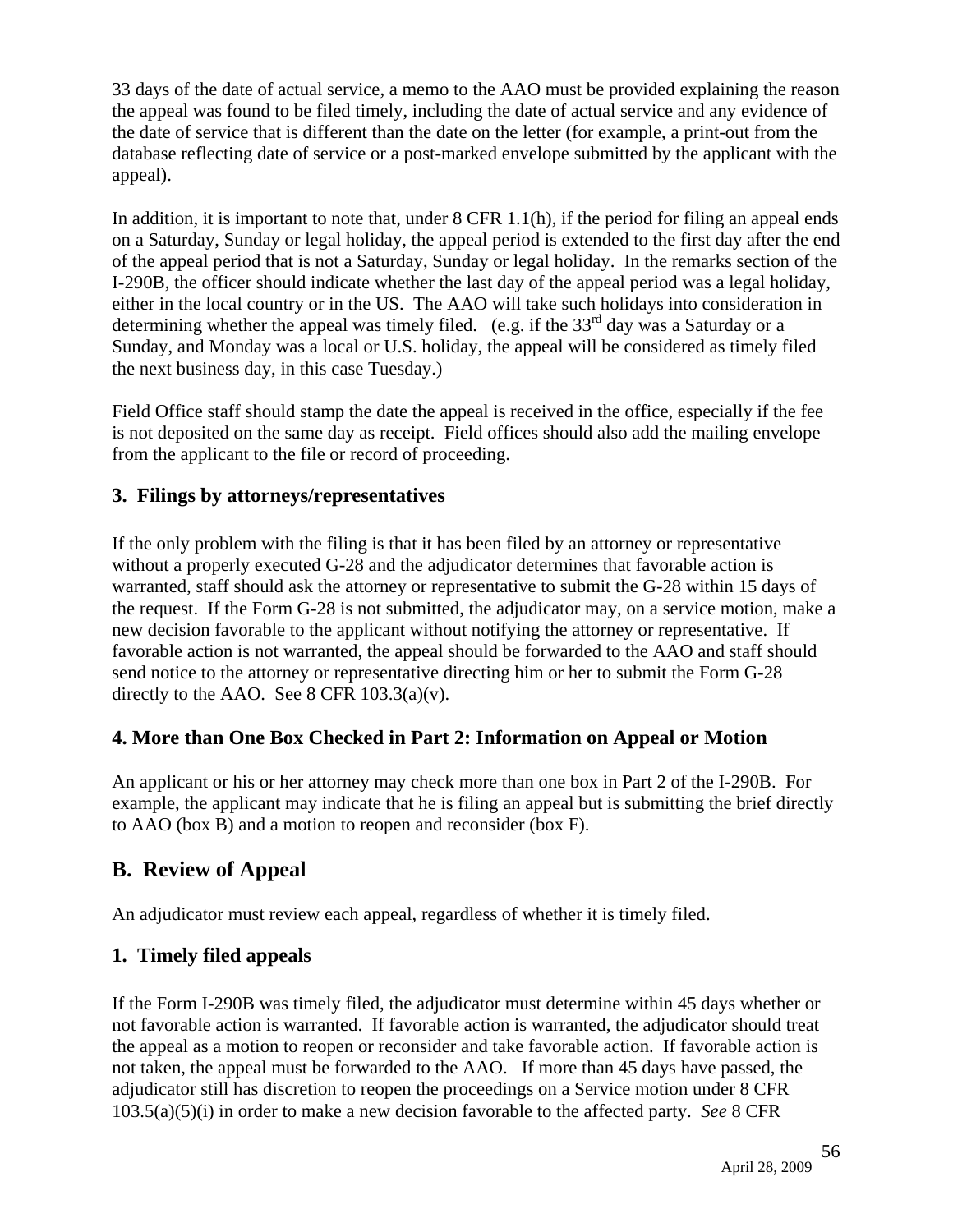$103.3(a)(2)(iii)$ .

If a decision is made to grant the Form I-601 and Form I-212, if any, after reopening/reconsidering the prior decision, the waiver(s) should be granted and there is no need to forward the case to the AAO. If the reviewer determines not to take favorable action, the appeal should be forwarded promptly to the AAO with the Record of Proceedings.

### **2. Untimely filed appeals**

There is no exception based on good cause or extraordinary circumstances that would permit the AAO to accept an untimely appeal. This includes appeals that are untimely due to problems with mailing applications outside the U.S.

However, if an untimely appeal meets the requirements of a motion to reopen or motion to reconsider, the appeal must be treated as a motion and a decision made on the merits of the case. See 8 CFR  $103.3(a)(2)(v)(B)(2)$ . If a decision is made to grant the application after reopening/reconsidering the prior decision, the waiver(s) should be granted and there is no need to forward the appeal to the AAO. If a decision is made to again deny the application after reopening or reconsidering the prior denial, the applicant must be sent another denial letter with a Form I-290B notifying him or her of the right to appeal.

If the untimely appeal does not meet the requirements of a motion to reopen or motion to reconsider, as described in 8 CFR 103.5(a)(3), it generally should be rejected as untimely. No fee is refunded. See 8 CFR  $103.3(a)(2)(v)(B)(1)$ . However, USCIS retains the right to reopen a case on its own motion. Therefore, a FOD may, as a matter of discretion, reopen an untimely application in order to deny the application again to give the applicant another opportunity to file a timely appeal of the second denial, if there are compelling reasons to do so. The FOD may also, as a matter of discretion, reopen the application to approve it if the evidence presented clearly establishes that a grant is warranted. For example, an applicant may not have submitted sufficient supporting documents at the time the application was filed even though the documents were readily available, and the adjudicator may determine that the filing fails to meet the requirements of a motion to reopen. Nonetheless, if the applicant clearly establishes eligibility, the FOD may exercise discretion to reopen the application and approve the case. The applicant can always simply file a new Form I-601 with  $DOS<sup>4</sup>$ . However, approval upon a service motion to reopen may be more efficient.

# **C. Preparation of Record of Proceeding**

The preference of the AAO is to receive the entire A-file, in which case there is no need to prepare a separate Record of Proceedings (ROP). If an ROP is to be sent, prepare it according to the instructions in Chapter 3, Section E, of the Records Operation Handbook.

Arrange all documents in either the A-file or the ROP chronologically, with the earliest submitted documentation on the bottom and the most recently submitted documentation on the top. The only exception to this chronological order concerns a brief filed in support of a Notice of Appeal. Any brief submitted should be placed below the Form I-290B.

 $\overline{a}$ <sup>4</sup> If an application has been denied and is already at the AAO on appeal, consult the supervisor for proper procedure.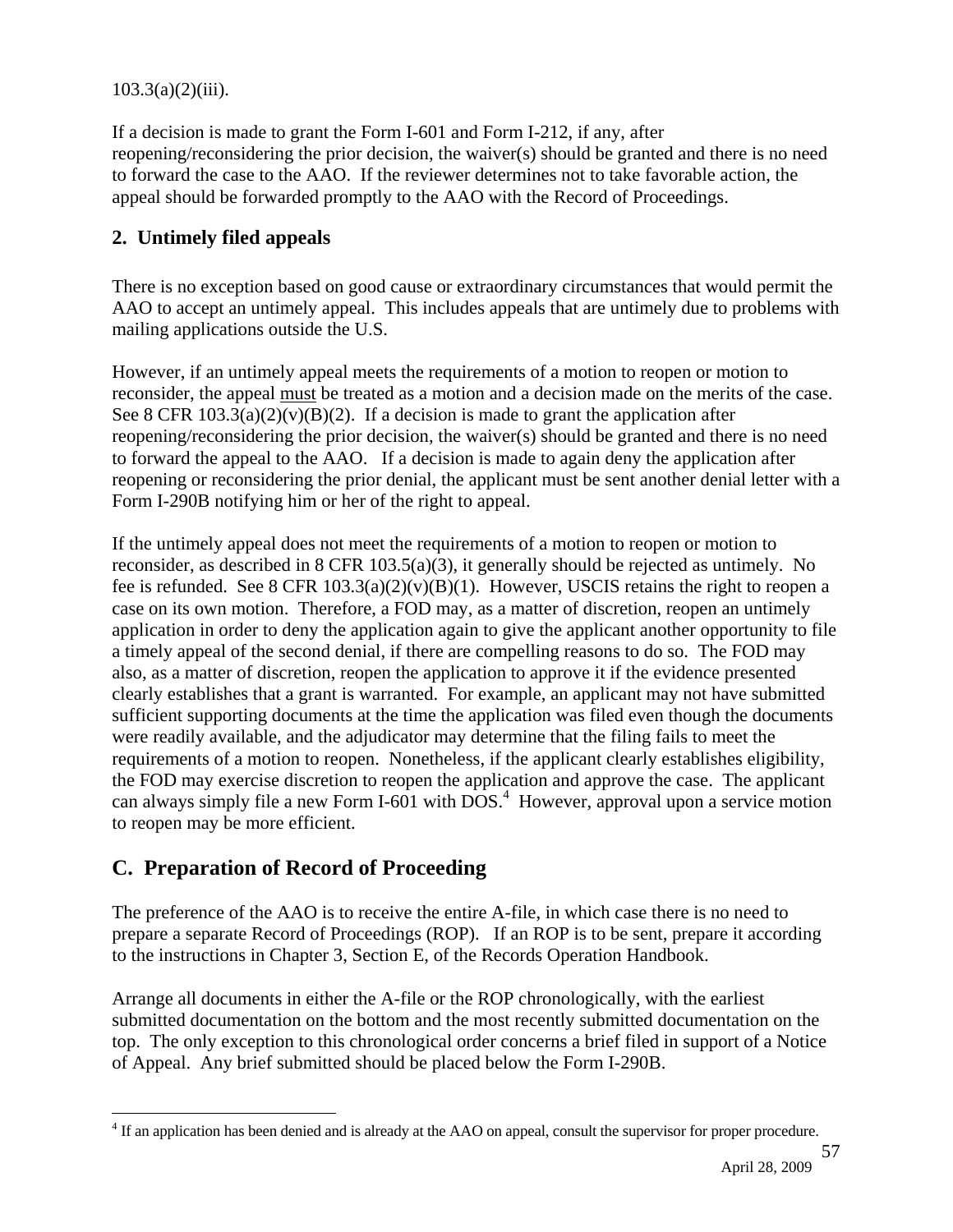- 1. Documents supporting Application/Petition, including Consular documents (Bottom)
- 2. Application (Form I-601 and I-212, if any)
- 3. G-28 submitted in conjunction with Form I-601 or I-212, if any
- 4. Decision letter with any research documents supporting officer's decision if different than that submitted by applicant. (i.e.- Public Records searches; A-file info sent from NRC, etc.)
- 5. Applicant's brief, if any
- 6. Form I-290B
- 7. Additional form G-28 filed with Form I-290, if any (Top)

In those instances in which the office does not have the A-file, the documents listed above must be provided to the AAO in a T-file as the record of proceedings.

# **D. AAO Determination**

#### **1. Standard of review**

If the applicant fails to identify specifically any erroneous conclusion of law or statement of fact for the appeal, the AAO will summarily dismiss the appeal pursuant to 8 CFR  $103.3(a)(1)(v)$ (e.g., the applicant provides no brief or specific statement of error and simply states that discretion was abused or that he or she disagrees with the decision). If sufficient information is provided to avoid summary dismissal, the AAO reviews the decision *de novo* and considers any additional information submitted by the applicant.

#### **2. Dismissal of appeal**

If the application for a waiver cannot be granted, the AAO will dismiss the appeal, but may in its decision point out issues of error found in the adjudicator's decision. The AAO will notify the applicant and any representative of record and return the A-file to the Field Office with the decision in the A-file. The FOD should review the decision and, if errors are identified, take any appropriate remedial action, such as additional training, to prevent similar errors from occurring in the future. The local database should be updated to indicate that the appeal was dismissed and the A-file forwarded to the National Records Center.

#### **3. Sustaining the appeal**

If the AAO determines that the appeal should be sustained and the waiver granted, the AAO will send a notice of the approval to the applicant and any representative of record, put the decision in the A-file, and return the A-file to the Field Office that denied the waiver application. The Field Office is responsible for preparing the Form I-607, Form I-603, and approval letter and for notifying the Consulate Section of the decision for issuance of the immigrant visa. The FOD should carefully review the decision and, if errors are identified, take any appropriate remedial action, such as providing additional training, to prevent similar errors from occurring in the future. If the decision addresses novel areas of law, the decision should be forwarded to the Field Office Director for dissemination to HQIO, the other Field Office Directors and all FODs. The local database should be updated to reflect that the appeal was sustained and the A-file forwarded to the National Records Center.